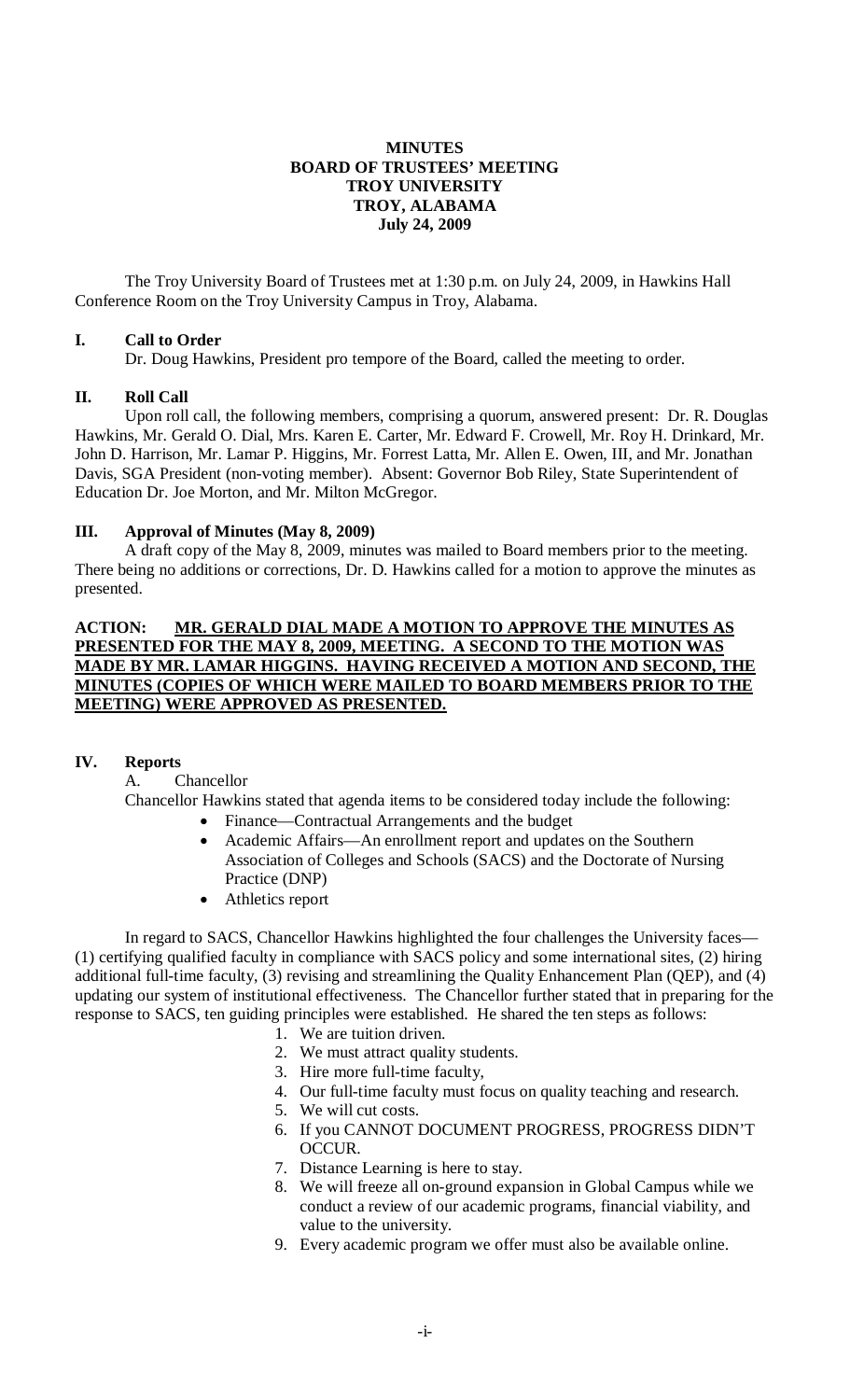#### 10. Create a paperless University.

The Chancellor talked about the Strategic Plan 2015 and stated that we will continue our precedent of in the 2010 plan in developing an ambitious strategic plan built upon bold goals. Some of the bold goals include new academic programs to include doctoral programs, a professional school—the first for Troy University, more stringent academic standards, specific goals for study-abroad by colleges, new facilities at all Alabama campuses, establish an Honors College and initiate a new model for research.

Chancellor Hawkins touched on work in progress in regard to facility improvements. He talked about the renovation of Bibb Graves Hall, which will be a two-year project to restore a signature building. It was noted that the Center for International Business and Economic Development and the Confucius Institute will be housed in Bibb Graves. There will be a groundbreaking on September 19<sup>th</sup> in conjunction with the football game vs. UAB.

Other works in progress include a new dining facility, Smith Hall renovations nearing completion, new fraternity housing, a new maintenance building and new water tower project on the Dothan Campus, and plans for the old Executive Office Building in Montgomery.

Chancellor Hawkins spoke about several initiatives that are underway to serve students in new markets which include the following:

- eConnections program with 15 partner schools in the two-year college system
- We are now serving home-school students and private school students thru ACCELERATE
- eCampus dual enrollment program
- Military veterans—we are among the first universities in Alabama to agree to participate in the Yellow Ribbon Program under the new G.I. Bill
- First international students on the Montgomery Campus
- Start up of DNP classes

The Chancellor also mentioned that in regard to the economic picture the past two years have been challenging ones for American higher education. The economic downturn in the economy affected many institutions. He added that one of the most important caveats of our "One Great University" initiative was that no one would lose their job or suffer financial harm during that process. He further stated that we have kept that promise because we are a family at Troy University. The most important thing we do is serve students. The second most important thing we do is hire good people. He continued by saying that the University has a deep-seated sense of responsibility to those we teach and to those who teach them. Our goal is to continue to keep that promise, even during these tough times.

In closing, Chancellor Hawkins talked about an initiative to move toward a tobacco-free campus. It was noted that 305 institutions across the country have already declared that they will be tobacco-free. He said that this is a sensitive subject and one that will require a lot of attention and input, but it's one that we think needs to be reviewed. We will work with the SGA and other student groups over the next several months and will then bring back to the Board a proposal if the process yields that. Chancellor Hawkins called upon Dr. Toni Taylor, Director of University Relations, to speak on this process and she will help craft this policy.

Dr. Taylor spoke about details on how the policy will be written as well as proposals on how to implement. She stated that the proposal will include a recommendation that the tobacco-free policy take effect in the fall of 2010 and Dr. Taylor outlined several ways in which this policy could be communicated to the public.

Chancellor Hawkins advised that the official trustee away football game will be October  $16<sup>th</sup>$  at Florida International University.

- B. Committee Reports
	- o Finance, Mr. John Harrison

Mr. Harrison called upon Mr. Jim Bookout, Senior Vice Chancellor for Finance and Business Affairs, to brief the board on the financial picture. Mr. Bookout introduced guests, Mr. Bill Wallace and Ms. Cathy Gerachis from Goodwyn Mills, & Caywood Architectural Firm, the firm selected to design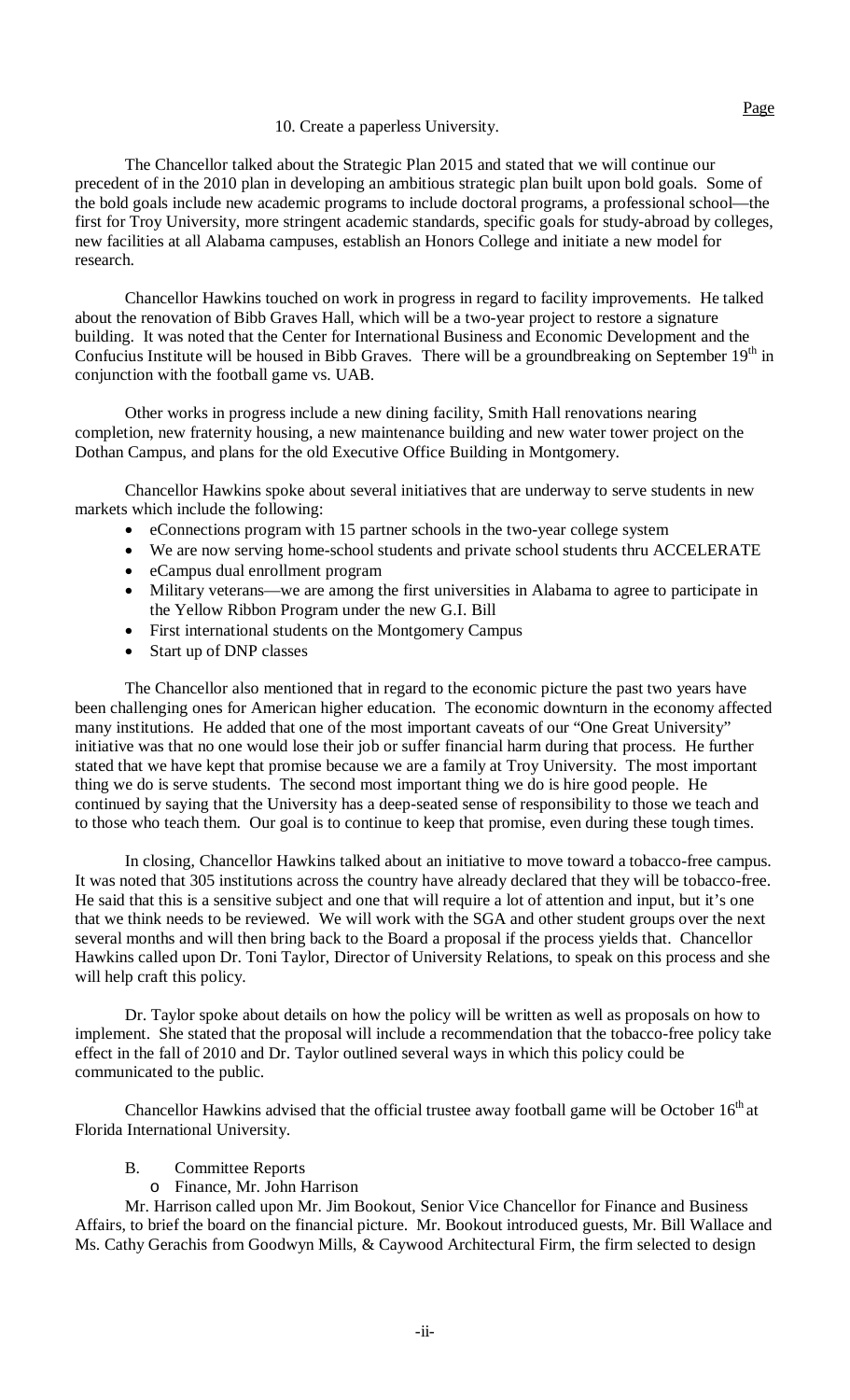the multi-purpose sports complex. Mr. Jim Ford, who will be working with Goodwyn Caywood  $\&$ Mills, and Mr. Alex Whaley, Jr. of Whaley Construction were also introduced.

Mr. Bookout said that his report would cover four key points:

- 1. Fiscal Year 2008 Audit Results
- 2. Fiscal Year 2009 Progress
- 3. Fiscal Year 2010 Budget
- 4. Facilities Update

#### **FY 2008 Audit Findings**

Mr. Bookout said the FY 2008 ended on a good note. There were only two findings on the audit. Finding #1: The University limited the bid responses by requesting bids for a Crown Victoria, and excluded other makes and models.

 $\triangleright$  Response: The University will ensure all bids contain the appropriate wording "equivalent to or equal to."

Finding #2: Troy University did not receive performance bonds for eight of the twelve bids tested. Performance bonds are required by Sections 41-16-38 and 39-1-1 or the *Code of Alabama.*

 $\triangleright$  The University has revised the bid process to ensure that a performance bond is obtained as required by the *Code of Alabama.*

# **Fiscal Year 2008 Year End and FY 2009 Progress**

Mr. Bookout shared a condensed statement of net assets and noted that the University ended the FY 2008 with total assets over \$310 million. In terms of the net assets, he focused primarily on the bottom line of net assets at the end of the year. He added that net assets have increased by over \$20 million in the last four years.

In talking about Troy's financial performance and to show how Troy stacks up within its own financial environment, Mr. Bookout shared financial ratios showing a comparison with Auburn and Alabama. He focused on net operating revenues saying that this is critical and shows a strong financial position of Troy in comparison. One particular area of comparison noted was that of State Appropriations per Student—Troy's reflects \$2,945 compared to Auburn at 13,237 and Alabama 8,345. Several other areas were mentioned which showed that we are extremely financially strong compared to those institutions.

According to Mr. Bookout, FY 2009, as of June  $30<sup>th</sup>$ , numbers show that we are on a good track. Rather than going over all of the numbers by line item, Mr. Bookout focused on just the totals. It was noted that in 2008 we achieved 78% of our target revenue, and to date in 2009 we have achieved 75% which shows that we are on target with the prior year. In expenses, we have spent 64% of our planned expenditure last year and we have spent 66% this year to date. We are on target with where we are this year compared to 2008.

#### **Fiscal Year 2010 Budget**

In terms of the 2010 proposed operating budget, Mr. Bookout pointed out that the 2010 budget reflects and 10% reduction in non-salaried expenses. He added that there is a contingency plan should we encounter additional reductions through proration. It was noted that the 2010 budget is \$236 million. Highlights of the budget include: (1) Global Campus revenue which represents at 16.9% increase, (2) an ETF appropriations decrease of \$6,313,237, (3) tuition rate change per credit hour charge which yields \$5.2 million, and (4) an increase in debt service of \$4,150,000.

Mr. Bookout's presentation covered highlights to the revenue and expenditure sections along with comparisons to historical data. A detailed analysis of revenue and expenditure increases was given. He added that preparation of the 2010 budget has improved from years past, and this is the fifth year of using the Budget Management Module. He further stated that we continue to track costs by campus locations, but we have eliminated the individuality of separate campus budgets. Effective communication, he said, at all levels of authority has been the key to our success.

#### **Facilities Update**

Mr. Bookout said that the University is now looking at issuing a Series 2009 General Student Fees Revenue Bond and today a resolution is being presented to the Board for consideration. He added

#### Page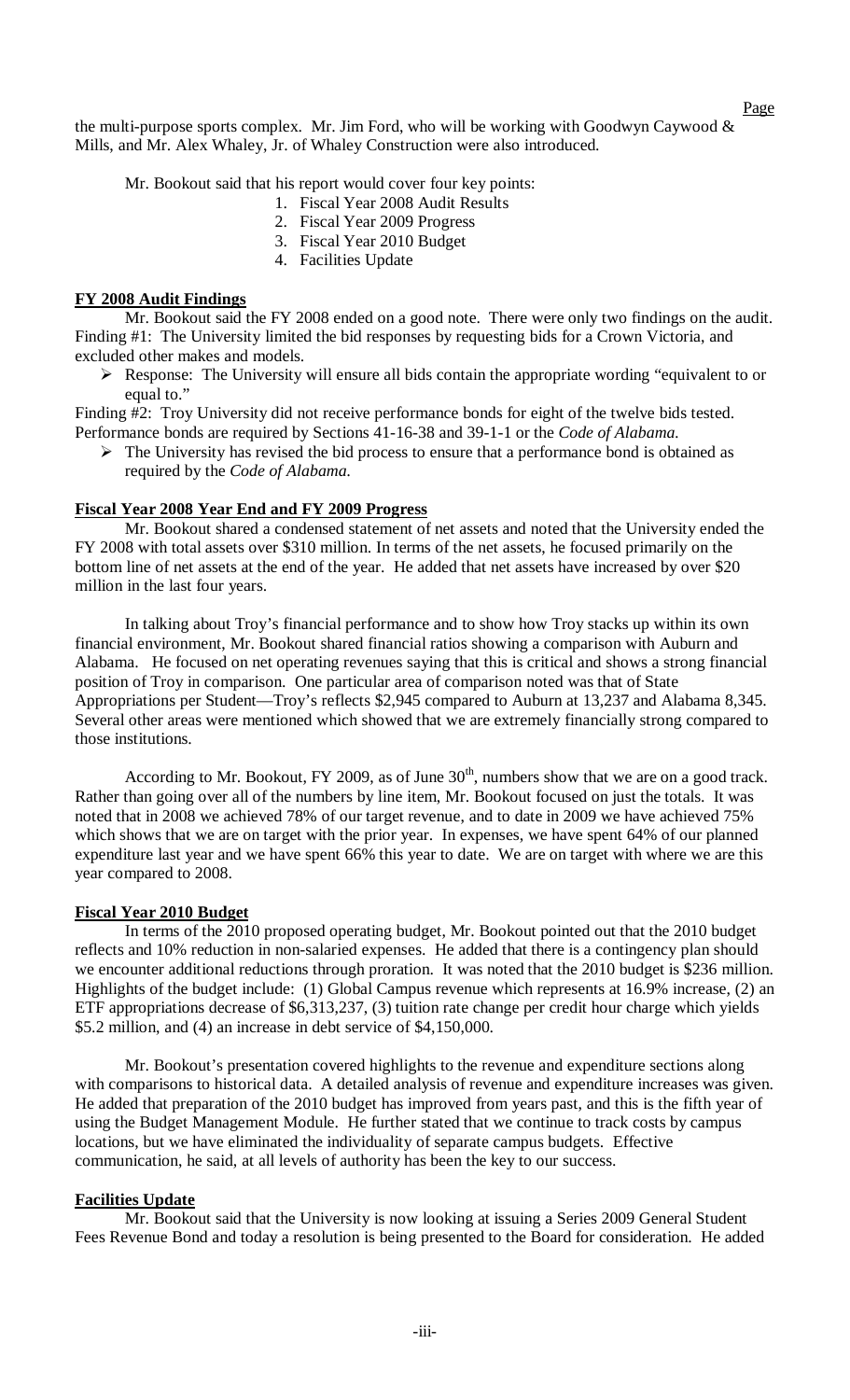Page

that the University has received an upgraded rating from Moody's. Mr. Bookout provided a thorough analysis of the advantages of issuing a Series 2009 General Student Fees Revenue Bond.

In regard to facilities, Mr. Bookout reported that the University is in the process of renovating Smith Hall (West Wing), with an expected completion date of August 2009. The construction contract totals \$959,000 and is 100% funded by the Public School & College authority Bonds.

The renovation of Bibb Graves began in June with an expected completion date of January 2011, with a total project cost of \$10M. The renovation will include a new addition on the rear of the current building. The newly renovated facility will house the College of Business and The Center for International Business and Economic Development. The Confucius Institute will also be a part of the new addition.

Mr. Bookout reported that a new dining facility is currently in the planning stage with architects and a projected start date is January 2010, with an expected completion date of July 2011. A final rendering has been completed, and the site for the new dining facility is the west and south side of the Hall of Honor. The new dining facility will have a seating capacity of 1,100. Projected budget is \$10M will also be funded through the bond issue being considered today. It was noted that this project will be 100% funded by the 2009 General Fee Revenue Bond.

Also, according to Mr. Bookout, new fraternity housing is currently in the planning stages. It was noted that this project will be 1005 funded by the 2009 General Fee Revenue Bond.

Mr. Bookout talked about a multi-purpose sports complex and he said that Bill Wallace's architectural firm has been selected for the project. Visits have been made to several arenas in order to review design concepts. Mr. Bookout provided an overview of proposed plans.

# **RESOLUTION No. 1**

Following Mr. Bookout's presentation, Mr. Harrison expressed his appreciation to Mr. Bookout. Mr. Harrison introduced the following resolution for approval. He provided a brief explanation of the purpose of the resolution. Mr. Harrison reported that the Finance Committee had discussed the resolution and on behalf of the committee, he recommended approval.

Resolution No 1 – Contractual Arrangements

# **ACTION: Mr. Harrison made a motion to adopt Resolution No. 1. A second to the motion was made by Mr. Drinkard. There was no further discussion and Resolution No. 1, which follows, was adopted as presented.**

#### **RESOLUTION NO. 1**

#### **Authority to Enter Into Contractual Arrangements**

 **WHEREAS**, the Board of Trustees has delegated certain authority to enter into contracts to the Chancellor of Troy University; and

 **WHEREAS**, such authority allows for the contracting with individuals and organizations to do business for and with Troy University in the furtherance of the university's mission;

**THEREFORE BE IT RESOLVED** by the Board of Trustees on the 24<sup>th</sup> day of July, 2009, that the Chancellor of Troy University shall be the only Troy University official with the authority to approve contracts and that his authority shall be limited to contracts covering a period of no more than four years for personnel and no more than five years for leases, goods and services, and other nonpersonnel contracts. The Chancellor may assign this responsibility to other executives for lower-level contracts.

 **BE IT FURTHER RESOLVED** that any contract exceeding four years for personnel and five years for goods and services shall require the approval of the Board of Trustees.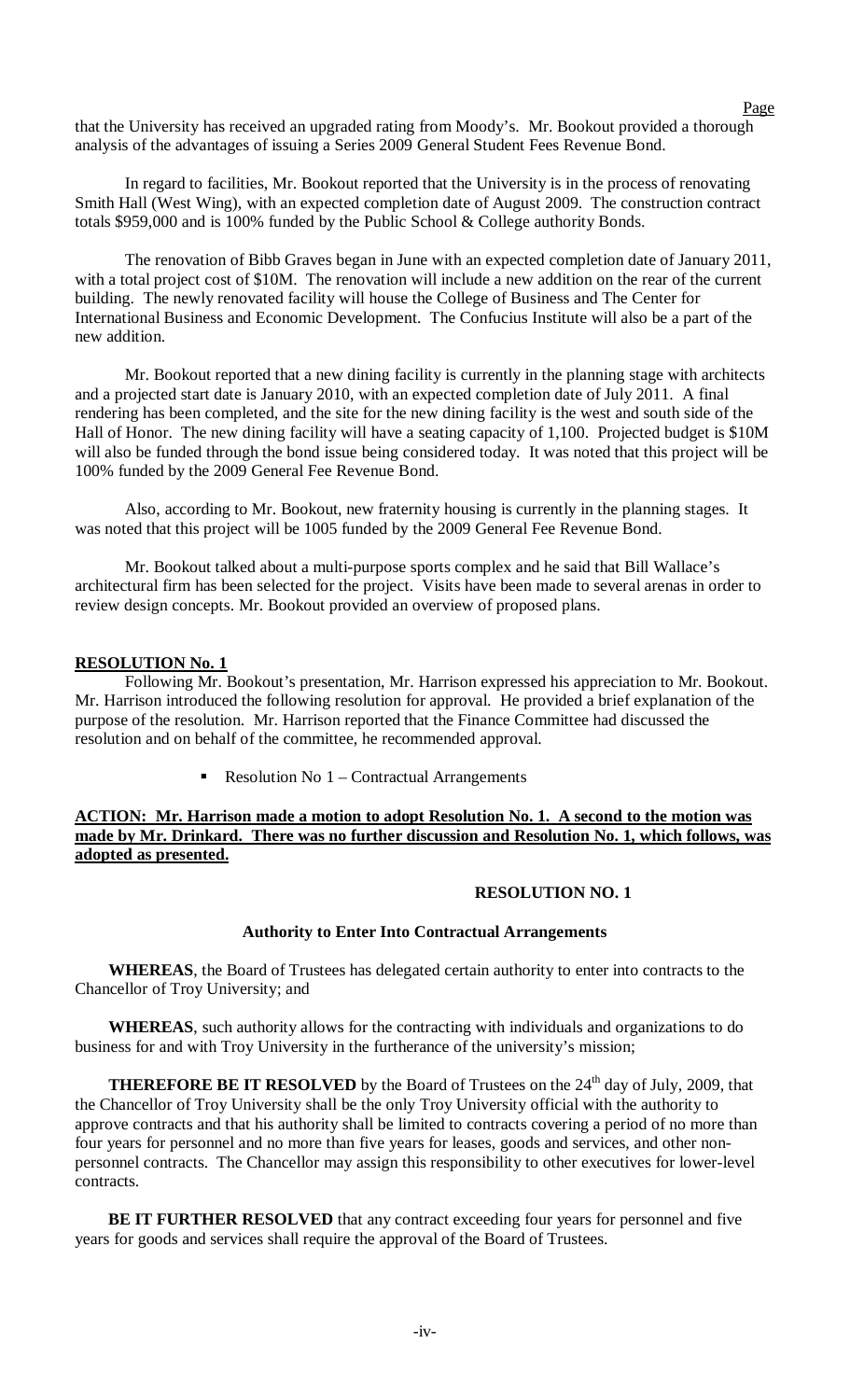# **RESOLUTION No. 2**

Mr. Harrison stated that Resolution No. 2 is to approve the 2009-2010 budget and to give the Chancellor the authority and flexibility to make changes from time to time as may be necessary. He said that the Finance Committee met and discussed the proposed budget for 2009-2010 and on behalf of the committee Mr. Harrison recommended adoption of Resolution No. 2.

Resolution No. 2 – Approving the 2009-2010 Budget

# **ACTION: A motion to adopt Resolution No.2 was made by Mr. Harrison. A second was provided by Mr. Drinkard. There being no further discussion, Resolution No. 2, which follows, was adopted.**

# **RESOLUTION NO. 2**

# **Approving the 2009 - 2010 Budget**

 **WHEREAS**, the administration of Troy University has developed and recommended the Troy University budget for FY 2009-2010; and

 **WHEREAS**, as the Chancellor has reviewed the revenues and expenditures within the proposed budget and has determined that the proposed budget is fiscally sound; and

 **WHEREAS,** the Board members were briefed on various new revenues during the annual Board retreat in March of 2009; and

 **THEREFORE, BE IT RESOLVED** by the Board of Trustees on the 24th day of July 2009 that the budget for 2009-2010 fiscal year is approved with the understanding that the Chancellor is authorized to make such changes from time to time as, in his judgment, may be necessary; and

 **BE IT FURTHER RESOLVED** that the Board of Trustees, due to the decrease in State Appropriations and certain budgeted cost considerations, authorizes the flexibility for the Chancellor to adjust compensation to faculty, staff and classified employees of the university should it be determined funds will be available for the forthcoming year; such determination shall be concluded at a later date.

Resolution No.  $3 - Bond Issue$ 

Board members were provided the following summary of Resolution No. 3 in advance of the meeting with the agenda packet. This summary document is provided for informational purposes and the full text of Resolution No. 3, which was adopted by the Board, follows the summary.

## **SUMMARY OF SALIENT PROVISIONS: PROPOSED NEW GENERAL BOND RESOLUTION TROY UNIVERSITY FACILITIES REVENUE BONDS**

On May 8, 2009, the Board of Trustees of Troy University (the "University") authorized the Chancellor and Treasurer to **explore alternative methods for the University's issuance of bonded indebtedness**, other than pursuant to the General Student Fee Bond Resolution adopted August 15, 1969, as amended (the "Prior Bond Resolution"). Such exploration proved fruitful and advantageous.

At the meeting of **July 24, 2009**, the Board will be asked to consider and approve **a new General Bond Resolution providing for the issuance by the University of Facilities Revenue Bonds generally and authorizing the issuance of Facilities Revenue Bonds, Series 2009 in an aggregate principal amount not to exceed \$70,000,000** (the "Series 2009 Bonds"), the proceeds of which will be applied to (a) the **construction and equipping at the Troy campus of a new multipurpose sports complex, a new dining facility, and new multiple-unit fraternity houses**, (b) the **current refunding of the University's General Student Fee Revenue Bonds, Series 2002, currently outstanding in the principal amount of \$11,600,000**, and (c) the payment of the costs of issuance in respect of the Series 2009 Bonds.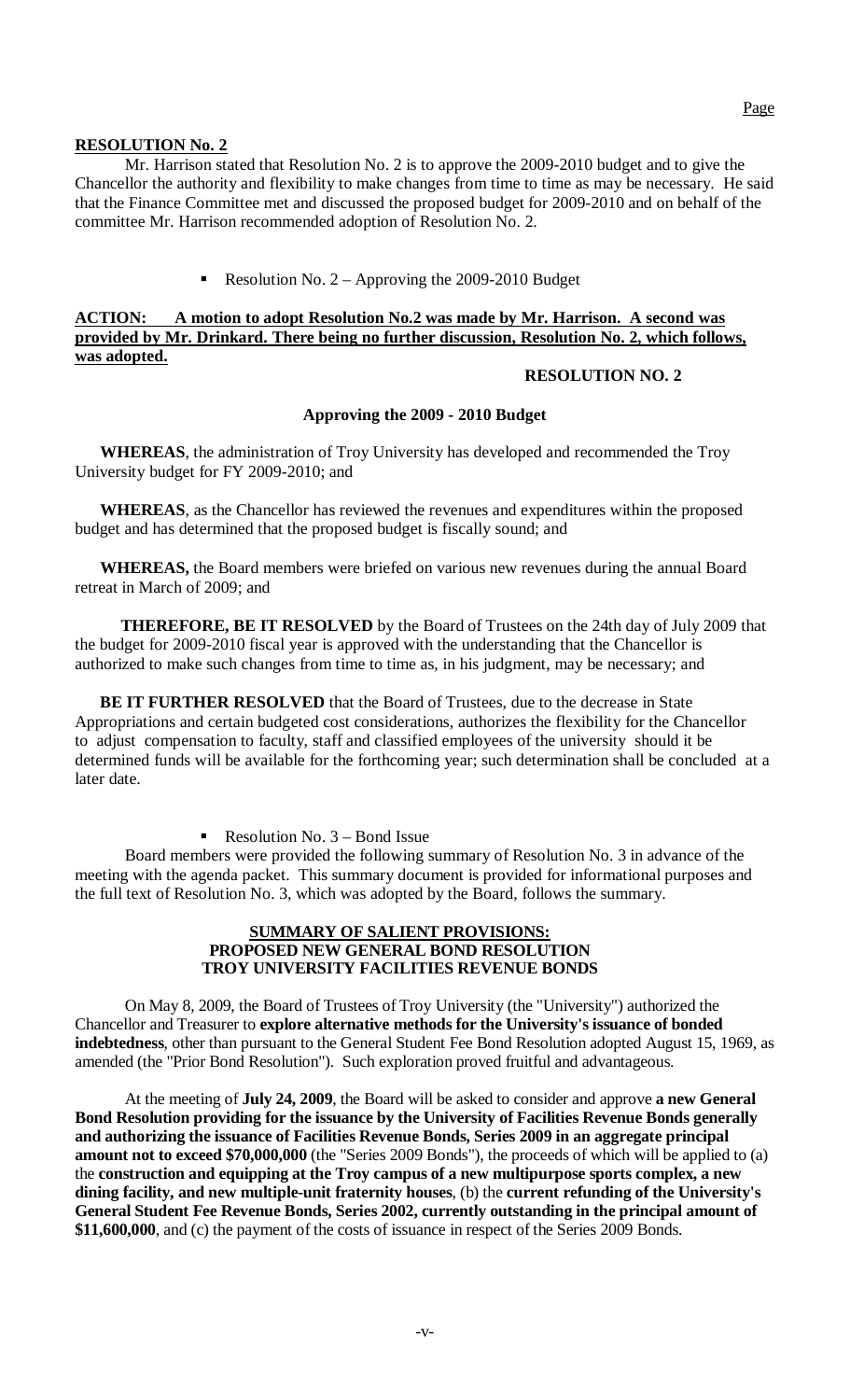The new General Bond Resolution provides a modernized vehicle for the University's debt issuance. **Facilities Revenue Bonds will be secured by (1) a first-lien pledge of Special Student Fees, and (2) a pledge of General Student Fees subordinated to the pledge thereof securing bonds heretofore issued under the Prior Bond Resolution.** No new bonds will be issued under the Prior Bond Resolution, including the bonds authorized by the Board on May 8, 2009; hence, as outstanding bonds issued under the Prior Bond Resolution are retired, **Facilities Revenue Bonds will ultimately be secured by a unified first lien pledge of all Student Fees, General and Special**.

The Series 2009 Bonds will be authorized to be issued, **subject to the discretion of the Chancellor and Treasurer of the University**, in one or more series, on a federally tax-exempt and/or other tax-favored basis, subject, among other things, to the approving legal opinion of Roy S. Goldfinger, P.C., Montgomery, Alabama ("Bond Counsel"). The new General Bond Resolution will further **entrust to the determination of the Chancellor and Treasurer the terms and provisions of the Series 2009 Bonds and of the sale thereof**, including the precise aggregate principal amount, the purposes, the principal amortizations, the interest rates and interest-rate bases (tax-exempt and/or other tax-favored mode) and the redemption provisions thereof, as well as the sale price and the initial purchaser or purchasers thereof. Finally, the new General Bond Resolution will authorize the Chancellor and Treasurer to apply for and, if cost effective, to obtain a **municipal bond insurance policy and/or other form of credit enhancement** covering all or any part of the Series 2009 Bonds, such that the Series 2009 Bonds will trade as securities with a credit rating superior to that of the University on a stand-alone basis.

**RESOLUTION NO. 3**<br>Mr. Harrison introduced Resolution No. 3, which follows. He said that Mr. Bookout covered thoroughly Resolution No. 3 in his report. It is a new bond issue for 2009 and through the new bond issue the University will refinance part of the 2002 Bond Issue, as well as cover the new dining facility, fraternity housing, and multi-purpose sports complex for a total of \$70M.

**RESOLUTION NO. 3 ACTION: Mr. Harrison said that, with the approval of the Finance Committee of the Board, he recommended that Resolution No. 3, which follows, be adopted by the Board. Mr. Drinkard provided a second to the motion. The chair called for discussion. There being none, Resolution No. 3 was adopted by the Board.**

# **TROY UNIVERSITY**

# **FACILITIES REVENUE BONDS**

# **GENERAL BOND RESOLUTION**

===========================================================================

#### **FACILITIES REVENUE BONDS**

## **GENERAL BOND RESOLUTION**

#### INDEX

| <b>RECIT.</b> |  |
|---------------|--|
|               |  |

#### ARTICLE I DEFINITIONS

# ARTICLE II

# BONDS IN GENERAL

Page

Page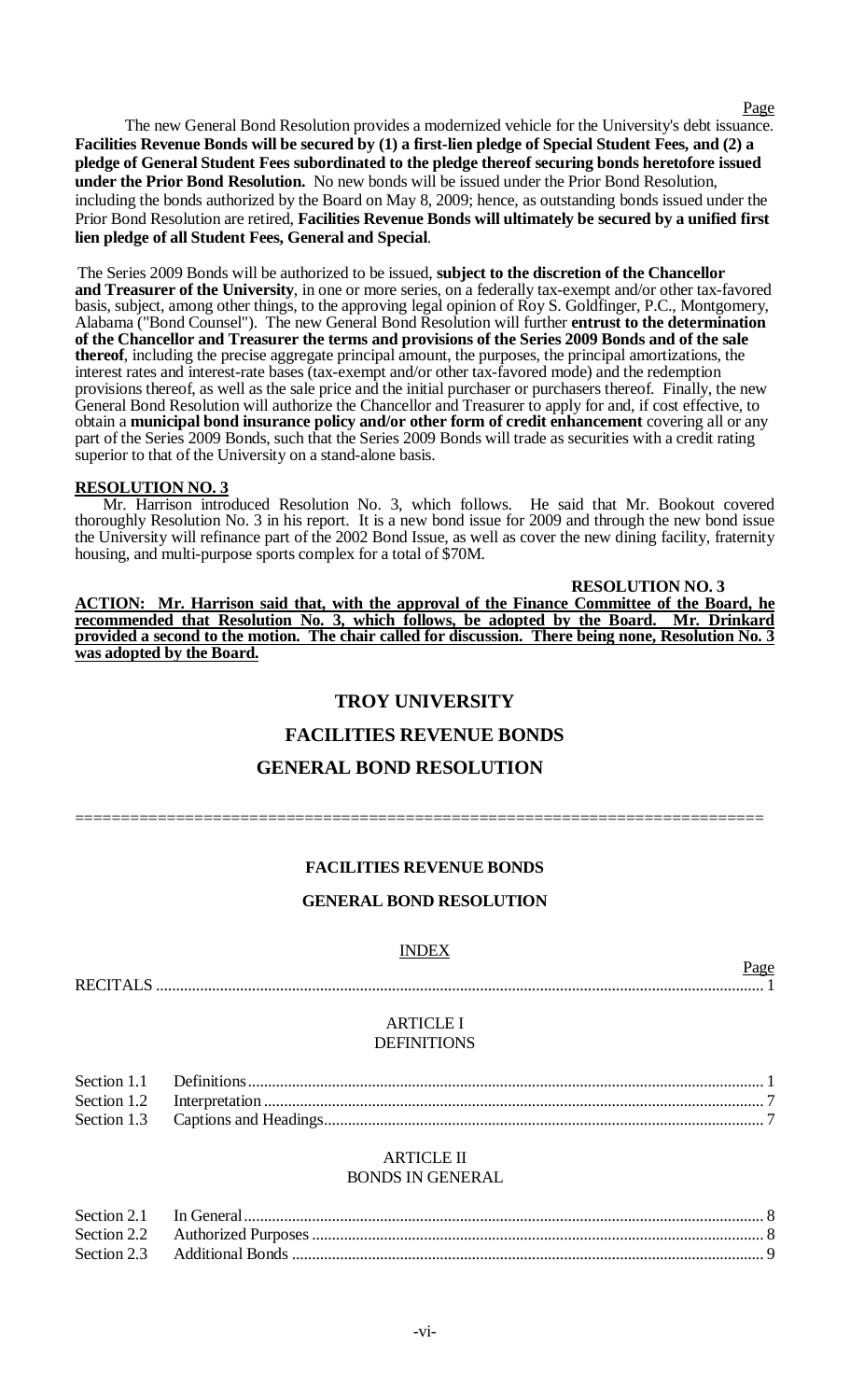|             | Page |
|-------------|------|
|             |      |
|             |      |
| Section 2.6 |      |
| Section 2.7 |      |
| Section 2.8 |      |
|             |      |
|             |      |
|             |      |

## **ARTICLE III** SERIES 2009 BONDS

# **ARTICLE IV** PLEDGES AND FUNDS

# **ARTICLE V**

# COVENANTS OF THE UNIVERSITY

# **ARTICLE VI FIDUCIARIES**

| Section 6.1  |  |
|--------------|--|
| Section 6.2  |  |
| Section 6.3  |  |
| Section 6.4  |  |
| Section 6.5  |  |
| Section 6.6  |  |
| Section 6.7  |  |
| Section 6.8  |  |
| Section 6.9  |  |
| Section 6.10 |  |
|              |  |

# ARTICLE VII **REMEDIES**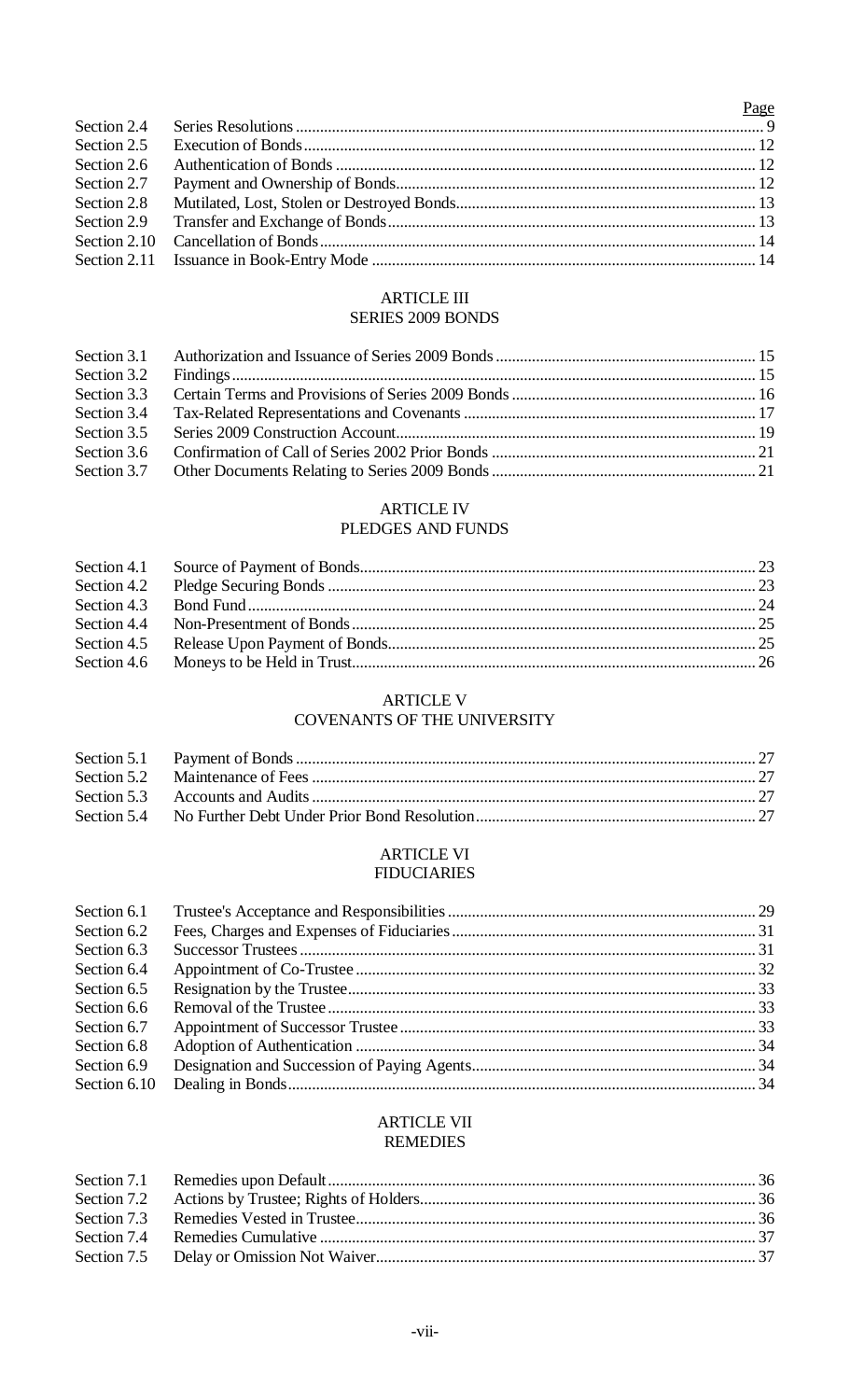| Section 7.6 | <b>Waiver</b> |  |
|-------------|---------------|--|

# **ARTICLE VIII** SUPPLEMENTAL RESOLUTIONS

# **ARTICLE IX MISCELLANEOUS**

| Section 9.3 |  |
|-------------|--|
| Section 9.4 |  |
|             |  |
| Section 9.6 |  |
| Section 9.7 |  |
| Section 9.8 |  |
|             |  |
|             |  |

|--|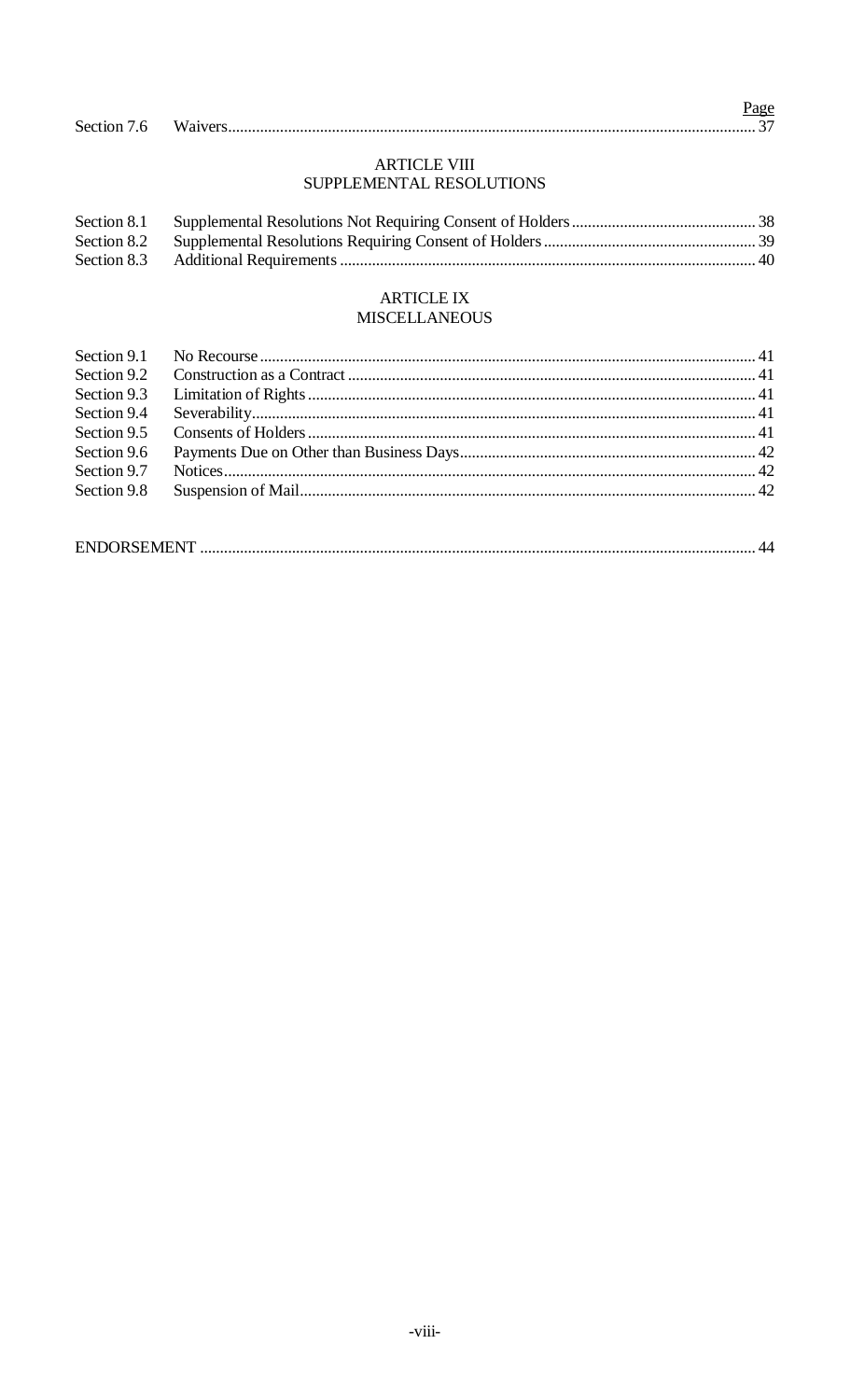# **RESOLUTION PROVIDING FOR THE ISSUANCE BY TROY UNIVERSITY OF FACILITIES REVENUE BONDS GENERALLY AND AUTHORIZING THE ISSUANCE OF UP TO \$70,000,000 IN AGGREGATE PRINCIPAL AMOUNT OF FACILITIES REVENUE BONDS, SERIES 2009**

WHEREAS, for the past 40 years, Troy University has issued most of its bonded indebtedness pursuant to the provisions of a resolution of this Board adopted August 15, 1969, as amended (as more fully described herein, the "Prior Bond Resolution"); and

WHEREAS, the Prior Bond Resolution contained provisions and requirements that have become antiquated, superfluous and inefficient in light of the changes in financial practices and opportunities that have occurred in the ensuing 40 years; and

WHEREAS, on May 8, 2009, this Board adopted a resolution which authorized the Chancellor and Treasurer of the University, working in conjunction with the University's financial professionals and the rating agencies, to explore alternative methods for the University's issuance of bonded indebtedness; and

WHEREAS, such exploration has resulted in the determination that it would be feasible and desirable for the University to adopt this new General Bond Resolution, which will enable the University to issue bonded indebtedness (a) secured by a pledge of General Student Fees (said term and all others used but not defined in these Recitals having the meanings given to them in Article I hereof) subordinated to the pledge thereof securing Prior Bonds under the Prior Bond Resolution, and (b) further secured by a first-lien pledge of Special Student Fees.

# **NOW, THEREFORE, BE IT RESOLVED BY THE BOARD OF TRUSTEES OF TROY UNIVERSITY**, as follows:

#### **ARTICLE I**

#### **DEFINITIONS**

Section 1.1 Definitions. In addition to the words and terms elsewhere defined in this General Bond Resolution or by reference to other documents, unless the context or use clearly indicates another or different meaning or intent:

"Additional Bonds" means any Bonds issued in accordance with Section 2.3 hereof.

"Affiliate" means, as to any Person, any other Person that directly, or indirectly, through one or more intermediaries, controls or is controlled by, or is under common control with, that Person.

"Auxiliary Enterprise Revenues" means all amounts received or collected by or on behalf of the University from the use and operation of Auxiliary Enterprises, including all revenues, rents, fees, charges or other income of any kind from any source, including without limitation any proceeds of business interruption insurance and temporary condemnation awards in respect of Auxiliary Enterprises.

"Auxiliary Enterprises" means all facilities operated by or on behalf of the University offering or providing goods and/or services ancillary to and apart from the provision of education or the administration of the University, including without limitation facilities offering or providing housing, dining, books and supplies, athletic events, cultural or entertainment events, and similar functions or purposes.

"Board" means the Board of Trustees of the University and any successor to its duties.

"Bond Counsel" means Roy S. Goldfinger, P.C., Montgomery, Alabama, or any other attorney or firm of attorneys nationally recognized on the subject of municipal bonds whose opinions are generally accepted by purchasers of municipal bonds.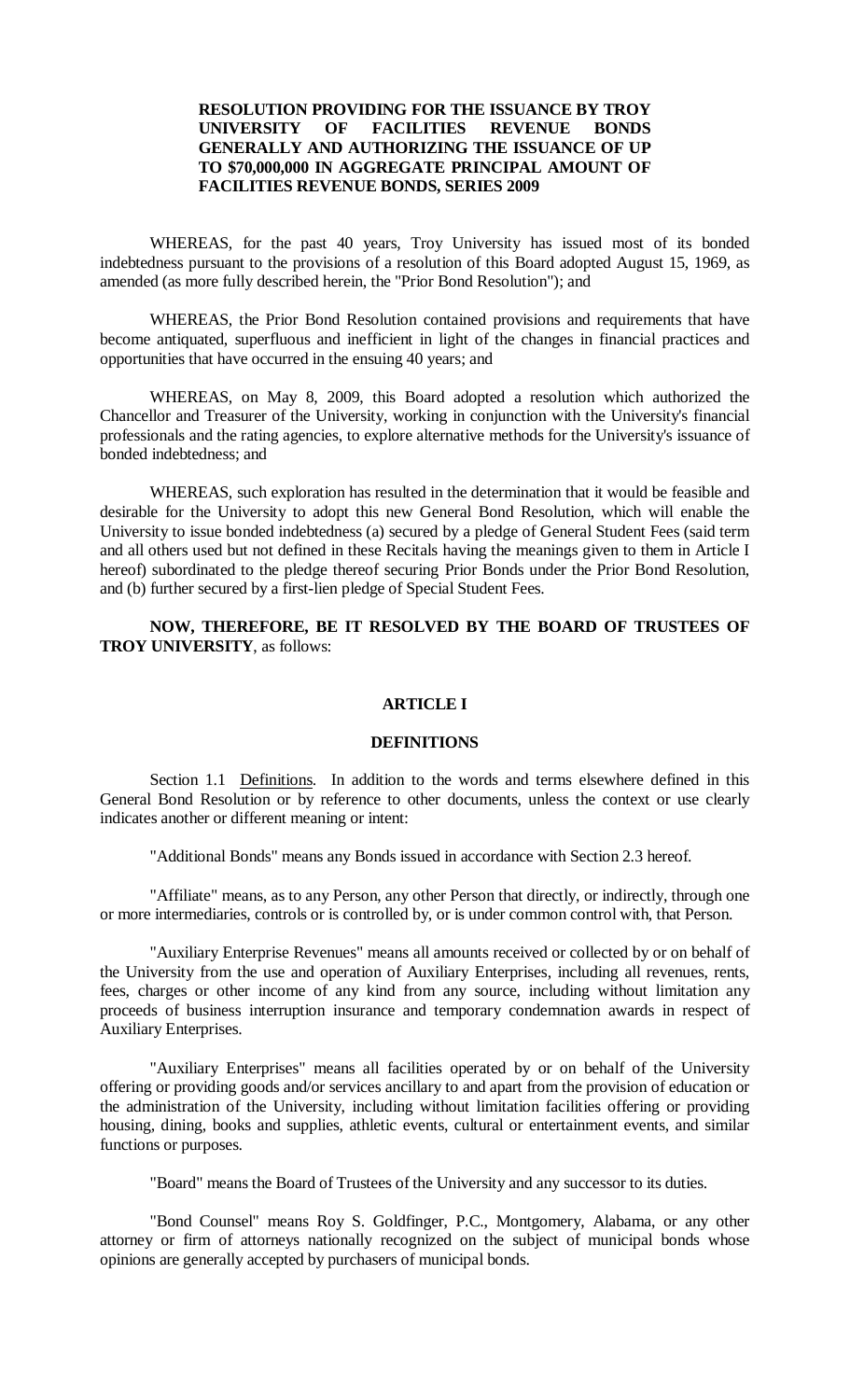"Bond Fund" means the Bond Fund which is created and established by Section 4.3 hereof.

"Bonds" means the Series 2009 Bonds and any Additional Bonds hereafter issued pursuant to the provisions hereof.

"Business Day" means any day other than a day on which banking institutions are required or authorized to remain closed in either of the following locations: (i) the city in which the Trustee's Office is located, or (ii) the City of New York, New York.

"Chancellor" means the Chancellor of the University.

"Code" means the Internal Revenue Code of 1986, as amended. References to the Code and Sections thereof include relevant applicable temporary, proposed or final regulations thereunder and under any predecessor provisions of the Internal Revenue Code of 1954, as amended.

"Credit Enhancement" means a municipal bond insurance policy, a letter of credit, a surety bond or other credit enhancement facility covering the payment of debt service on any Bonds.

"Determination Document" means a certificate of the University, executed by the Chancellor and Treasurer and delivered on or prior to the Issue Date of any Bonds, which (a) determines or prescribes any terms, provisions and other matters relative to those Bonds that are authorized and entrusted by the applicable Series Resolution to be determined or prescribed therein, and (b) as such, constitutes an integral part of such Series Resolution.

"Extraordinary Services" and "Extraordinary Expenses" mean all services rendered and all expenses incurred under this General Bond Resolution other than Ordinary Services and Ordinary Expenses.

"Facilities" means, as provided by State law, the purchase, construction, enlargement or alteration of any buildings or other improvements, including dormitories, dining halls, classrooms, laboratories, libraries, stadiums, administration buildings and any other buildings and appurtenances thereto suitable for use by the University, the acquisition of furniture and equipment for any thereof, the purchase of land, the beautification of grounds and the construction of swimming pools, tennis courts, athletic fields and other facilities for physical education, all for use by the University; and such other capital purposes as may hereafter be authorized or permitted under State law.

"Fiduciaries" means the Trustee, the Registrar and any Paying Agent, and their respective successors and assigns.

"Fiscal Year" means the period of twelve (12) months from October 1st of one year through and including September 30th of the following year, or such other fiscal year as may hereafter be adopted by the Board.

"Funds" means the Bond Fund and any other Fund that may hereafter be established with the Trustee in connection with any series of Bonds, as contemplated in Section 2.4(c)(13) hereof.

"General Bond Resolution" means this Resolution, as the same may hereafter be amended or supplemented in accordance with the provisions hereof.

"General Student Fees" means the tuition payable by students attending the University and available for any general purpose authorized or approved by the Board, but excludes Special Student Fees.

"Government Obligations" means (a) direct obligations of the United States of America for the full and timely payment of which the full faith and credit of the United States of America is pledged, or (b) obligations issued by a Person controlled or supervised by and acting as an instrumentality of the United States of America, the full and timely payment of the principal of, premium, if any, and interest on which is fully and unconditionally guaranteed as a full faith and credit obligation by the United States of America.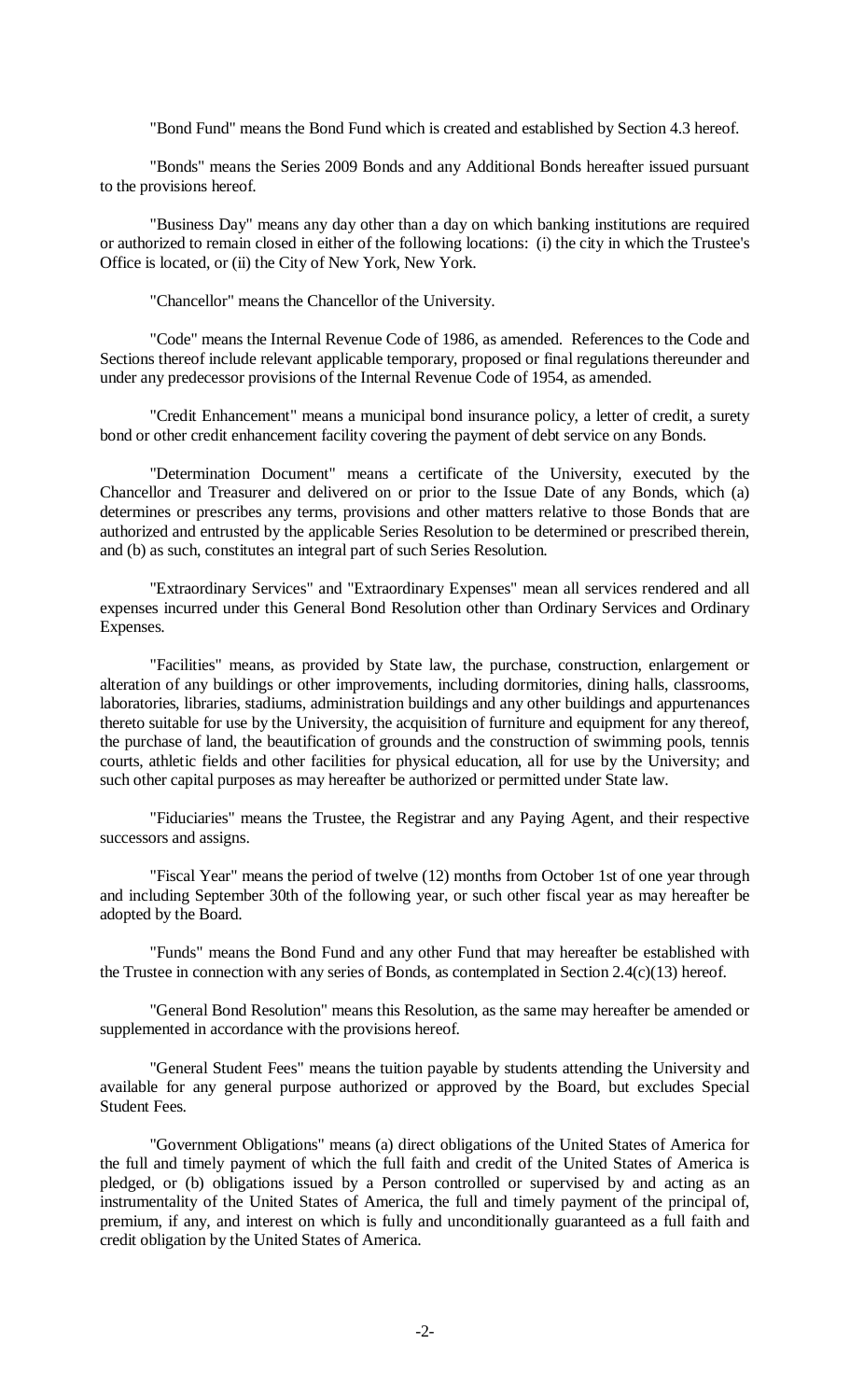"Holder" or "Bondholder" means the Person in whose name a Bond is registered on the books kept and maintained by the Registrar for the registration and transfer of Bonds.

"Issue Date" means, as to each series of Bonds, the date or dates of the initial authentication and delivery thereof.

"Maximum Annual Debt Service" means the maximum amount payable annually in any Fiscal Year as principal of and interest on all outstanding Bonds or Prior Bonds, as the case may be.

"Moody's" means Moody's Investors Service, Inc., New York, New York.

"Ordinary Services" and "Ordinary Expenses" mean those services normally rendered and those expenses normally incurred by a trustee or other fiduciary under instruments similar to this General Bond Resolution.

"Outstanding", as applied to Bonds, means all Bonds which have been authenticated and delivered under this General Bond Resolution, except:

(a) Bonds cancelled upon surrender, exchange or transfer, or because of payment or redemption prior to maturity;

(b) Bonds, or any portion thereof, for the payment, redemption or purchase for cancellation of which sufficient moneys have been deposited and credited with the Trustee or any Paying Agents (whether upon or prior to the maturity, purchase or redemption date of those Bonds); provided, that if any of those Bonds are to be redeemed prior to their maturity, notice of that redemption shall have been given or arrangements satisfactory to the Trustee shall have been made for giving notice of that redemption, or waiver by the affected Holders of that notice satisfactory in form to the Trustee shall have been filed with the Trustee; and

(c) Bonds in exchange for or in lieu of which others have been authenticated and delivered under Section 2.8 hereof;

provided, however, that in determining whether the Holders of the requisite principal amount of Bonds Outstanding have given any request, demand, authorization, direction, notice, consent or waiver hereunder, Bonds owned by the University, any other obligor with respect to the Bonds or any Affiliate of either of the foregoing shall be disregarded and deemed not to be Outstanding; except that, in determining whether the Trustee shall be protected in relying upon any such request, demand, authorization, direction, notice, consent or waiver, only Bonds which the Trustee knows to be so owned shall be disregarded. Bonds so owned which have been pledged in good faith may be regarded as Outstanding for such purposes if the pledgee establishes to the satisfaction of the Trustee the pledgee's right so to act with respect to such Bonds and that the pledgee is not the University, any other obligor with respect to the Bonds or any Affiliate of either of the foregoing. The term "Outstanding", when used in this General Bond Resolution with reference to Prior Bonds authenticated and delivered under the Prior Bond Resolution, shall have the same definition and be subject to the same exceptions.

"Paying Agent" means the Trustee and any other bank or trust company designated as a Paying Agent by or in accordance with Section 6.9 hereof.

"Person" includes natural persons, firms, associations, partnerships, trusts, corporations, limited liability companies and public bodies.

"Predecessor Bond" of any particular Bond means every previous Bond evidencing all or a portion of the same debt as that evidenced by the particular Bond. For the purposes of this definition, any Bond authenticated and delivered under Section 2.8 hereof in lieu of a lost, stolen or destroyed Bond shall be deemed to evidence the same debt as the lost, stolen or destroyed Bond.

"Prior Bond Resolution" means the resolution adopted by the Board on August 15, 1969 entitled "A RESOLUTION PROVIDING FOR THE CONSTRUCTION OF IMPROVEMENTS TO THE STADIUM AT THE CAMPUS OF TROY STATE UNIVERSITY, AT TROY,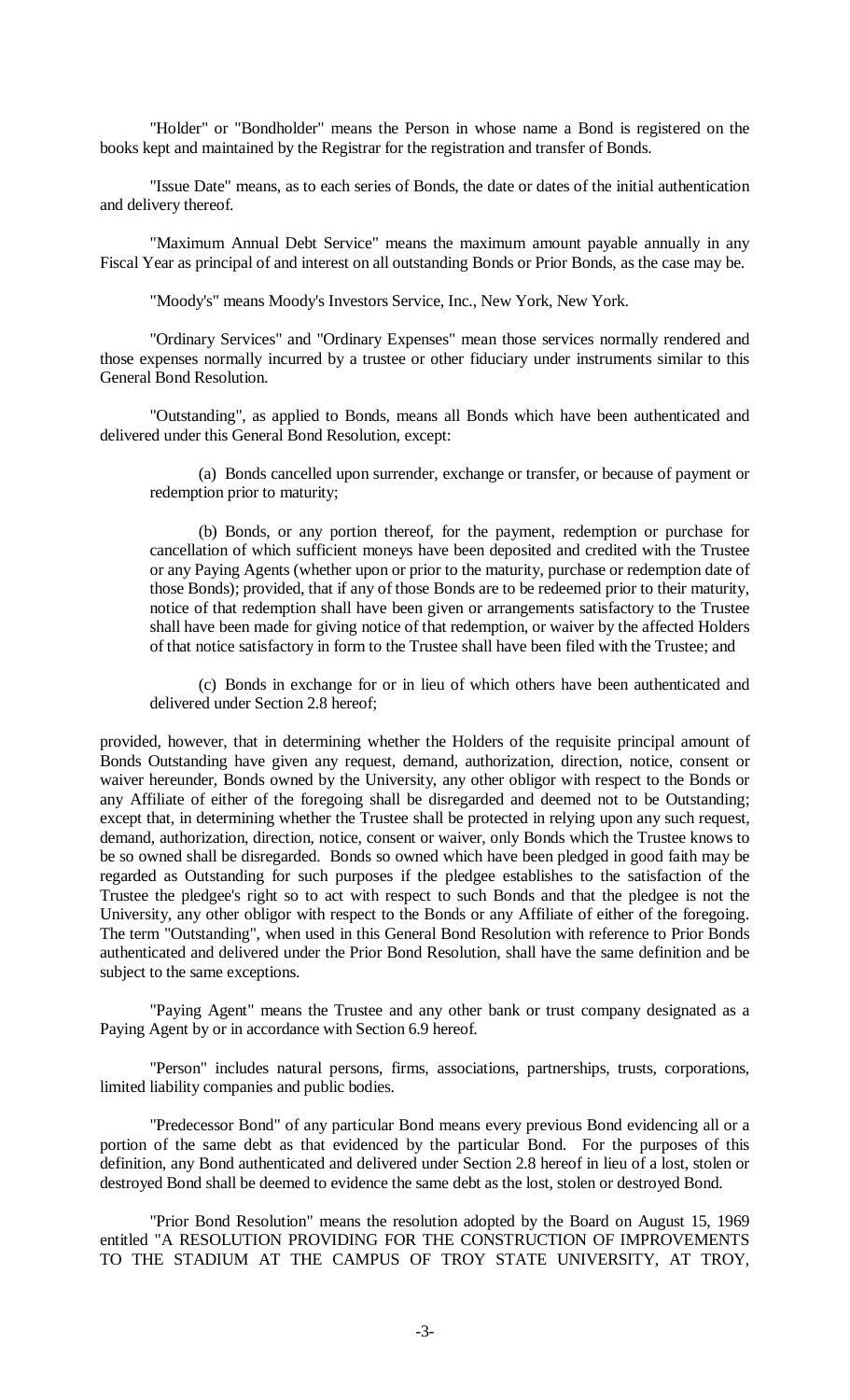ALABAMA, FOR THE FINANCING THEREOF BY THE ISSUANCE OF REVENUE BONDS IN THE PRINCIPAL AMOUNT OF \$70,000, PAYABLE FROM STUDENT FEES FOR THE SECURING OF THE PAYMENT OF THE PRINCIPAL OF AND THE INTEREST ON SUCH BONDS; RESERVING THE RIGHT TO ISSUE ADDITIONAL BONDS PAYABLE FROM SUCH FEES ON A PARITY OF LIEN WITH SUCH BONDS, AND MAKING PROVISIONS INCIDENT THERETO," as modified, amended and supplemented by resolutions supplemental thereto numbered Nos. 1, 9 and 15 adopted by the Board on August 14, 1970, May 30, 1997, and September 10, 2005, respectively.

"Prior Bonds" means the obligations heretofore issued by the University under and in accordance with the Prior Bond Resolution.

"Purchaser" means the original purchaser or purchasers of any series of Bonds.

"Ratification Resolution" means a resolution of the Board ratifying and confirming, subsequent to the Issue Date thereof, all terms, provisions and other matters relative to any one or more series or sub-series of Bonds, where any such terms, provisions or other matters have been determined and prescribed in a Determination Document.

"Rating Agency" means Moody's or S&P, their respective successors and assigns, and any other nationally recognized securities rating agency.

"Record Date" means, as to any series of Bonds, the 15th day (whether or not a Business Day) next preceding an interest payment date with respect to those Bonds.

"Register" means the books kept and maintained by the Registrar for registration and transfer of Bonds.

"Registrar" means the Trustee.

"S&P" means Standard & Poor's Ratings Services, a division of The McGraw-Hill Companies, Inc.

"SEC" means the Securities and Exchange Commission.

"Series Resolution" means (a) as to the Series 2009 Bonds, this General Bond Resolution, in particular Article III hereof, and (b) as to any Additional Bonds, the Supplemental Resolution authorizing the issuance thereof and determining or providing for the terms, provisions and other matters relative thereto.

"Series 2009 Bonds" means any of the Bonds authorized to be issued under Article III hereof.

"Series 2009 Construction Account" means the account or accounts provided to be established in Section 3.5 hereof.

"Series 2009 Determination Document" means the Determination Document relative to the Series 2009 Bonds.

"Series 2006 Bonds" means the \$22,410,000 Dormitory Revenue Bonds (Troy University Housing, LLC Project) Series 2006 dated September 1, 2006 and issued by The Troy Public Educational Building Authority to finance dormitory facilities which are leased to the University.

"Special Record Date" means, with respect to any Bond, the date established by the Trustee in connection with the payment of overdue interest on that Bond pursuant to Section 2.7 hereof.

"Special Student Fees" means all special fees or charges on students or prospective students now or hereafter levied by the University, in the nature of, and including, without limitation, all lab fees, change of course fees, transcript fees, student activity fees, general University fees, application fees, deferred payment fees, registration fees, continuing education fees, pre-college counseling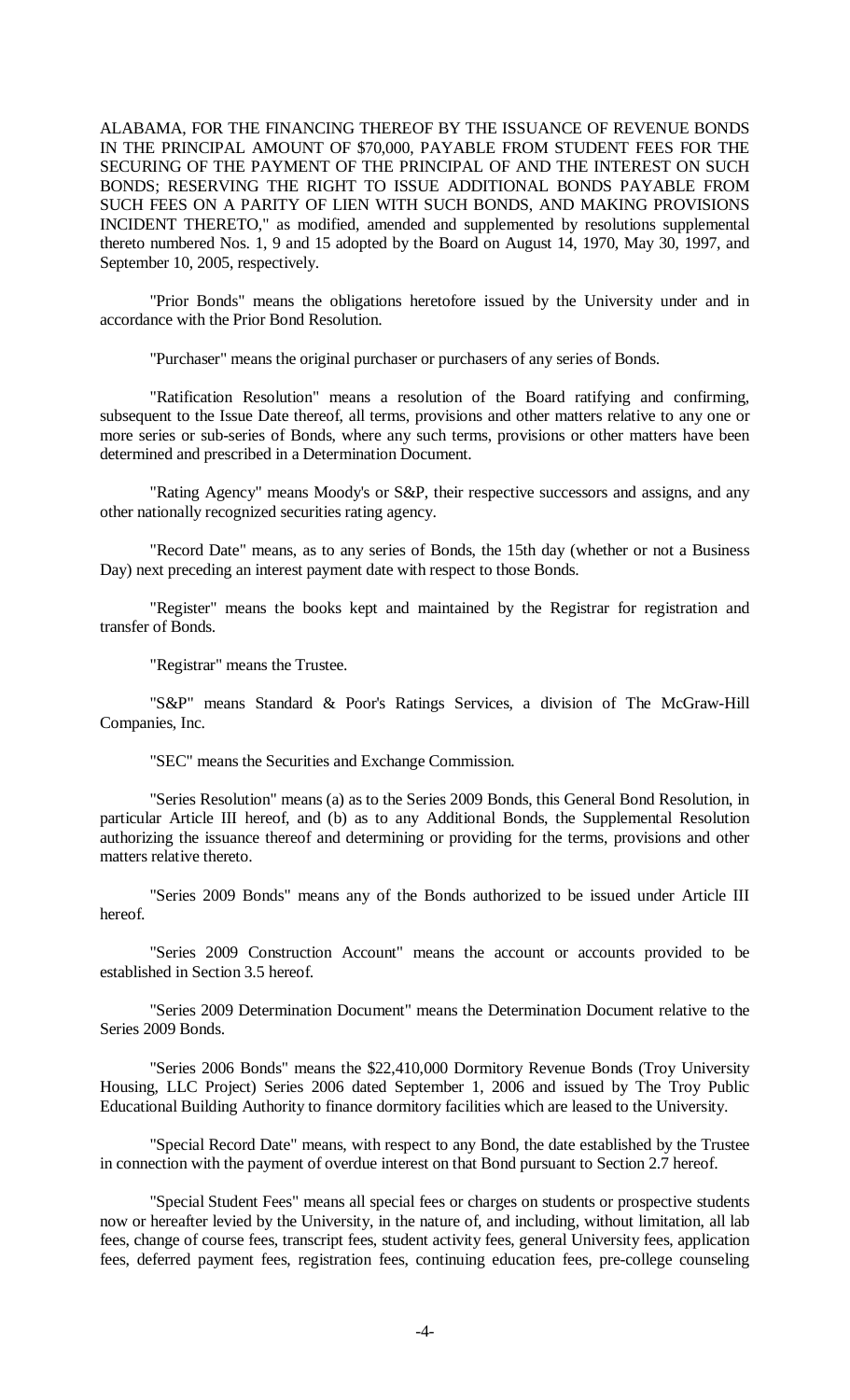fees, administrative fees, technology fees, withdrawal fees, and all other similar fees or charges (a) apart from and in addition to General Student Fees, and (b) exclusive of Auxiliary Enterprise Revenues.

"Supplemental Resolution" means any resolution of the Board adopted and becoming effective in accordance with the terms of this General Bond Resolution.

"State" means the State of Alabama.

"Tax Compliance Certificate" means a closing certificate of the University, executed by the Chancellor or Treasurer and delivered in connection with Bonds issued or issuable on a Tax-Exempt or Tax-Favored basis, which makes or contains such representations, covenants, elections or designations on the part of the University as Bond Counsel or the Purchaser thereof shall request to evidence the Tax-Exempt or Tax-Favored status, as the case may be, of those Bonds and the commitment of the University to maintain the same.

"Taxable" means, when used in reference to Bonds, that interest thereon is includable in the gross income of any owner thereof for federal income tax purposes and that such Bonds are not Tax-Favored.

"Tax-Exempt" means, when used in reference to Bonds, that interest thereon is excluded from gross income for federal income tax purposes under Section 103(a) of the Code.

"Tax-Favored" means, when used in reference to Bonds, that owners thereof are entitled to a credit for federal income tax purposes, or that the University is entitled to a cash subsidy from the federal government, in respect of a portion of the interest thereon, in each case under Section 54AA of the Code.

"Treasurer" means the Treasurer of the University.

"Trustee" means the trustee at the time serving as such under this General Bond Resolution, initially, Regions Bank, Birmingham, Alabama.

"Trustee's Office" means the office from time to time designated by the Trustee, or its successor in trust, as its principal corporate trust office for purposes of discharging its trusts and duties under this General Bond Resolution, which office as of the date hereof is located at 1901 Sixth Avenue North, 28th Floor, Birmingham, Alabama.

"University" means Troy University, a public corporation and instrumentality of the State, its successors and assigns.

Section 1.2 Interpretation. Unless the context indicates otherwise, words importing the singular number include the plural number, and vice versa; the terms "hereof", "hereby", "herein", "hereto", "hereunder" and similar terms refer to this General Bond Resolution; and the term "hereafter" means after, and the term "heretofore" means before, the date of adoption of this General Bond Resolution. Words of any gender include the correlative words of the other genders, unless the sense indicates otherwise.

Section 1.3 Captions and Headings. The captions and headings in this General Bond Resolution are solely for convenience of reference and in no way define, limit or describe the scope or intent of any Articles, Sections, subsections, paragraphs, subparagraphs or clauses hereof.

# [END OF ARTICLE I]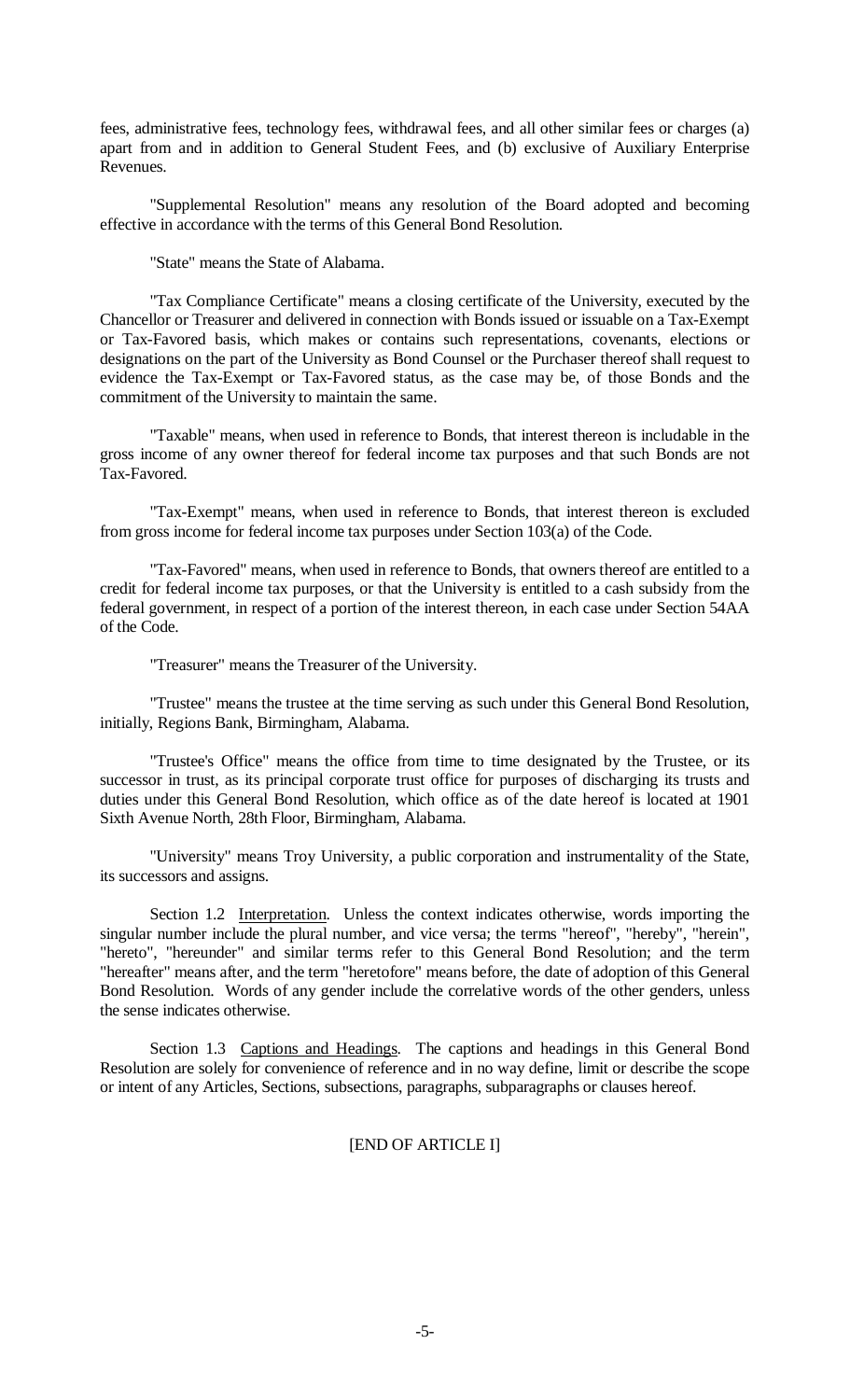## **ARTICLE II**

#### **BONDS IN GENERAL**

Section 2.1 In General. At any time and from time to time while the University is not in default in the payment of principal of and interest on any of the Bonds or Prior Bonds then outstanding, and for any one or more of the purposes specified in Section 2.2 hereof, the University shall have the right and privilege of issuing Additional Bonds secured on a parity with the Series 2009 Bonds and any Additional Bonds theretofore issued and then outstanding, upon compliance with the provisions of this Article II. Upon the issuance of any Additional Bonds in accordance with the provisions of this Article II, all applicable provisions of this General Bond Resolution referring to Bonds shall be construed to refer both to outstanding Bonds and such Additional Bonds, and the moneys in the Bond Fund may be applied for the payment and benefit of both outstanding Bonds and such Additional Bonds to the extent and in the manner herein provided, all to the end that any Additional Bonds issued in accordance with the provisions of this Article II may be secured in all respects on a parity with the Series 2009 Bonds and any Additional Bonds theretofore issued and then outstanding.

All Bonds issued under this General Bond Resolution shall be designated "Troy University, Facilities Revenue Bonds", with such other or special designations as to any part, series or subseries thereof, if any, as may be specified pursuant to Section 2.4(c)(2) hereof. Interest on Bonds (unless an alternative interest rate structure has been specified for a given series of Bonds) shall be computed on the basis of a 360-day year composed of twelve 30-day months, and shall be payable from the most recent date to which interest shall have been paid or provided for or, if no interest shall have been paid or provided for, from their dated date.

Section 2.2 Authorized Purposes. The University may issue Bonds under this General Bond Resolution for any one or more of the following purposes:

(a) to pay or reimburse all or any part of the cost of Facilities, including the repayment of any interim or temporary loans or advances made to or by the University for such purpose;

(b) to refund any Bonds theretofore issued pursuant to this General Bond Resolution, including the payment of any redemption premium and any accrued and unpaid interest on the Bonds to be refunded;

(c) to refund any Prior Bonds theretofore issued pursuant to the Prior Bond Resolution, including the payment of any redemption premium and any accrued and unpaid interest on the Prior Bonds to be refunded;

(d) to pay or reimburse all or any part of the costs and expenses of issuing Bonds, including for this purpose the cost of procuring or replacing any Credit Enhancement which the University may have elected to obtain;

(e) to fund any reasonably required reserve which the University may have elected to provide for any Bonds, or to fund or replace (or reimburse itself for funding) any reserve requirement in respect of Prior Bonds (including for this purpose the Series 2006 Bonds); and

(f) for any other lawful purpose.

Section 2.3 Additional Bonds. Prior to the issuance of any Additional Bonds, the University shall file with the Secretary of the Board and the Trustee the following:

(a) the Series Resolution relative to such Bonds, certified by the Secretary of the Board;

(b) the Determination Document, if any, relative to such Bonds;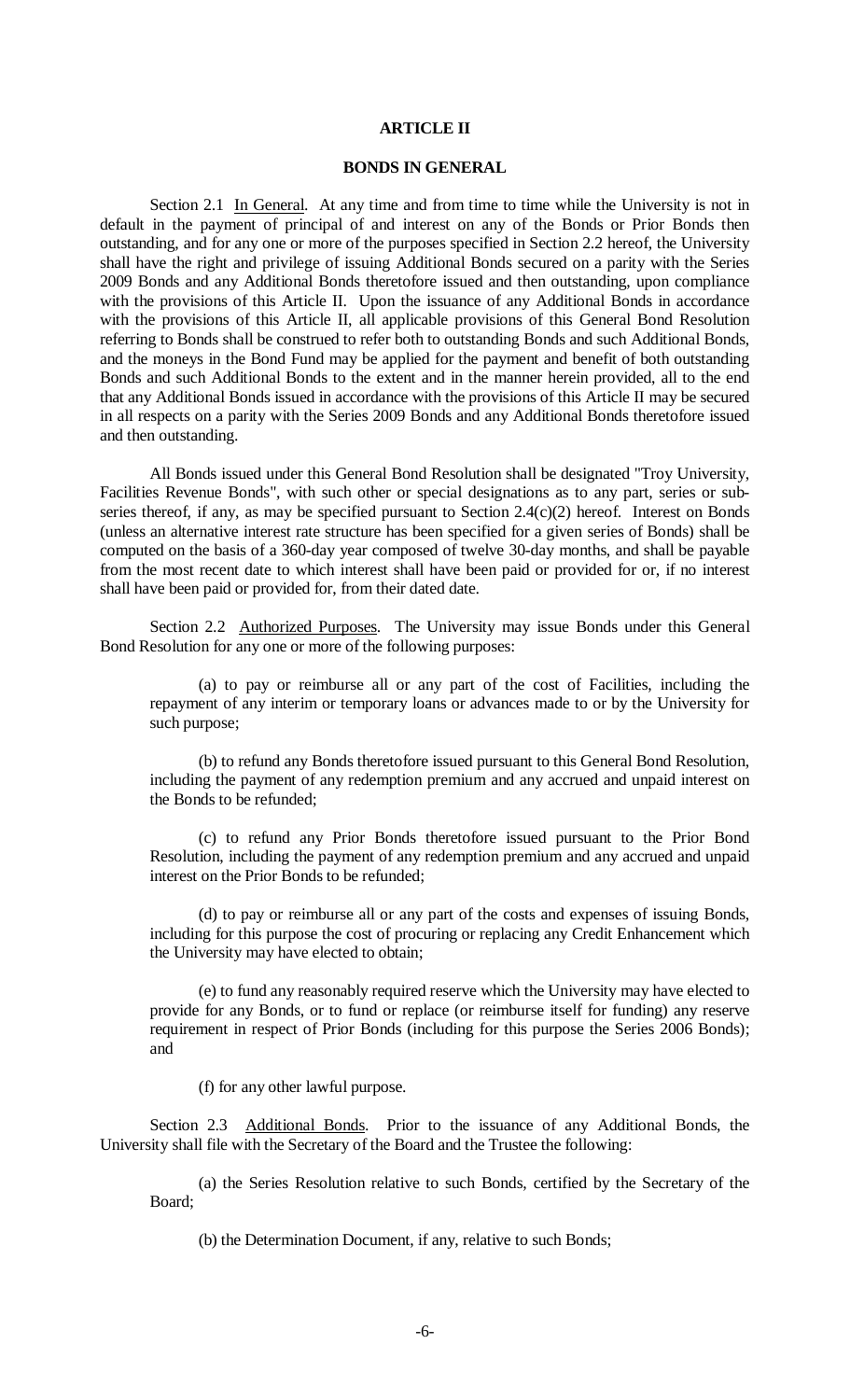(c) a certificate signed by the Treasurer certifying that the Maximum Annual Debt Service on all outstanding Bonds (other than any Bonds to be refunded) and of such Additional Bonds, does not exceed fifty per cent (50%) of the sum of (1) (A) the General Student Fees collected by the University during the preceding Fiscal Year, less (B) the Maximum Annual Debt Service on all outstanding Prior Bonds (other than any Prior Bonds to be refunded), plus (2) the Special Student Fees collected by the University during the preceding Fiscal Year, plus (3), if the University has pledged any other fees or revenues to the payment of such Additional Bonds, the amount of such fees or revenues collected or received during the preceding Fiscal Year;

(d) an opinion of Bond Counsel to the effect that the Additional Bonds to be issued have been authorized in accordance with this General Bond Resolution and the applicable Series Resolution and that, when and as issued, such Additional Bonds will be the valid obligations of the University payable as provided in this General Bond Resolution and will be entitled to the benefit and security of the pledge provided in this General Bond Resolution in like manner and to the same extent as Bonds theretofore issued; and

(e) such other opinions, certificates and other documents as may reasonably be required by the Trustee, Bond Counsel, the Purchaser of such Bonds or the provider or providers of any Credit Enhancement in respect of such Bonds.

#### Section 2.4 Series Resolutions.

(a) *Authorization of Bonds*. Each Series Resolution shall authorize the issuance of the Bonds described therein and shall set forth the estimated aggregate principal amount thereof, together with the maximum aggregate principal amount of the Bonds so authorized. Notwithstanding the foregoing, upon the request of the Chancellor and Treasurer, the finance committee of the Board is hereby authorized to approve the issuance of an aggregate principal amount of Bonds up to but not more than ten percent (10%) greater than the amount set forth in the Series Resolution.

(b) *Findings*. Each Series Resolution shall make and contain findings as to (1) the purpose or purposes for which the Bonds shall be issued, (2) the then outstanding principal amounts, by series, of any theretofore issued Bonds and Prior Bonds, indicating where applicable any amounts of such Bonds or Prior Bonds proposed to be refunded by the Bonds to be issued, and (3) the fact that the University is not then in default in the payment of the principal of or interest on any Bonds or Prior Bonds then outstanding.

(c) *Terms and Provisions of Bonds*. Each Series Resolution shall determine or prescribe, as to the Bonds thereby authorized (and if those Bonds are to be issued in multiple sub-series, as to each such sub-series), the terms, provisions and other matters relative to those Bonds, including those enumerated and described below; provided, however, that the omission of any such item from the Series Resolution or Determination Document relative to any series of Bonds shall not affect the legality, validity, binding effect or enforceability of those Bonds.

(1) The aggregate principal amount and authorized denominations thereof.

(2) The series designation and numbers thereof.

(3) The dated date or (if those Bonds are to be issued at more than one time) dates thereof.

(4) The interest rate or rates (fixed, variable or any combination thereof or any alternative rate structure) to be borne thereby, and the interest payment dates thereof.

(5) The years and principal amounts in which, and the date or dates on which, they shall mature.

(6) The redemption and, if applicable, tender provisions thereof.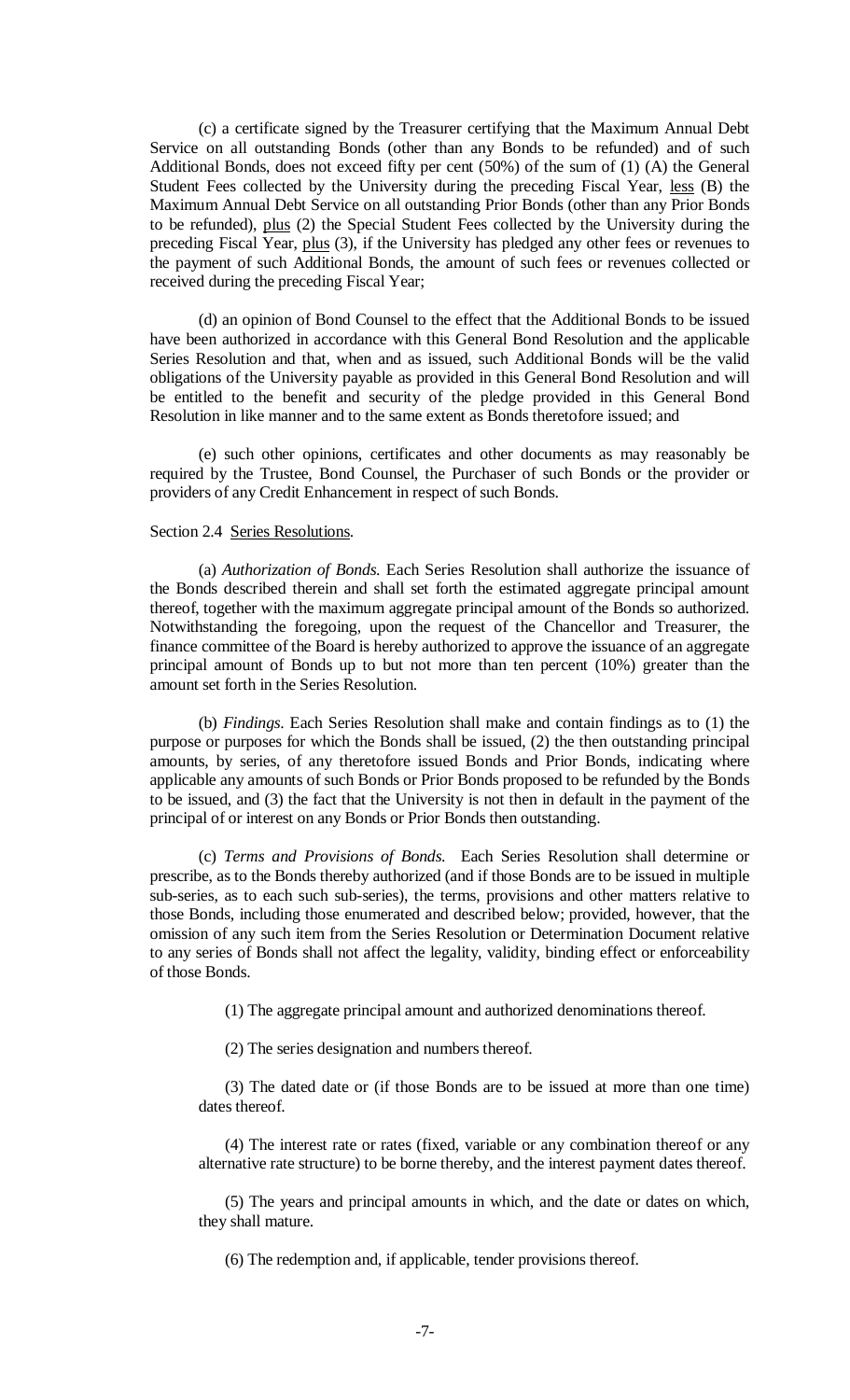(7) The basis or bases (Tax-Exempt, Taxable or Tax-Favored, or any combination thereof) on which those Bonds are to be issued, together with (if any such Bonds are issued on a Tax-Exempt or Tax-Favored basis) such representations, covenants, designations or elections as shall be necessary or desirable to assure the attainment and maintenance of such status; provided, however, that any such representations, covenants, designations or elections may be made either in a Determination Document or in a Tax Compliance Certificate relative to such Bonds.

(8) The form of those Bonds, and whether they are to be issued in certificated and/or book-entry mode.

(9) The Purchaser, purchase price and any other terms of purchase thereof.

(10) The provisions for the defeasance of those Bonds.

(11) Whether other fees or revenues of the University (in addition to General Student Fees and Special Student Fees) are to be pledged to the payment of those Bonds, and if so, a description of such fees or revenues and of such pledge, and whether such pledge pertains to those Bonds only, to certain specified series of Bonds, or to all Bonds.

(12) Whether the University elects to provide any reasonably required reserve for those Bonds, and if so, the amount and provisions for the funding (including any option for furnishing a reserve fund surety bond or similar instrument in lieu of cash), use and replenishment thereof.

(13) Any other Funds or accounts to be established, with the Trustee or otherwise, relative to those Bonds, and the permitted investments thereof.

(14) The disposition or allocations of the proceeds of those Bonds.

(15) If required pursuant to SEC Rule 15c2-12, a continuing disclosure undertaking, or authorization to execute and deliver such an undertaking on or prior to the Issue Date of those Bonds.

(16) Whether the University elects to obtain any Credit Enhancement for those Bonds, and if so, any provisions reasonably required by the provider or providers thereof.

(17) The place or places where those Bonds are payable, including if applicable any special payment arrangements (such as, by way of example, by wire transfer) available to Holders of large principal amounts of those Bonds.

(18) Any other terms, provisions or matters necessary or desirable in connection with those Bonds.

(d) *Determination Document*. A Series Resolution may authorize and entrust any or all of the findings, determinations and other matters relative to those Bonds specified in subsections (b) and (c) of this Section 2.3, as well as any other pertinent matters, to be made in a Determination Document relative to those Bonds. Subsequent to the issuance of those Bonds, the Board may consider a Ratification Resolution with respect to the findings and determinations made in that Determination Document; provided, however, that failure to consider or adopt such a Ratification Resolution shall not affect the legality, validity, binding effect or enforceability of those Bonds.

Section 2.5 Execution of Bonds. The Bonds shall be executed for and on behalf of the University by the manual or facsimile signature of the Chancellor and attested by the manual or facsimile signature of the Treasurer, and the corporate seal of the University shall be affixed to each Bond by imprinting thereon said seal or a facsimile thereof. In the event that any officer whose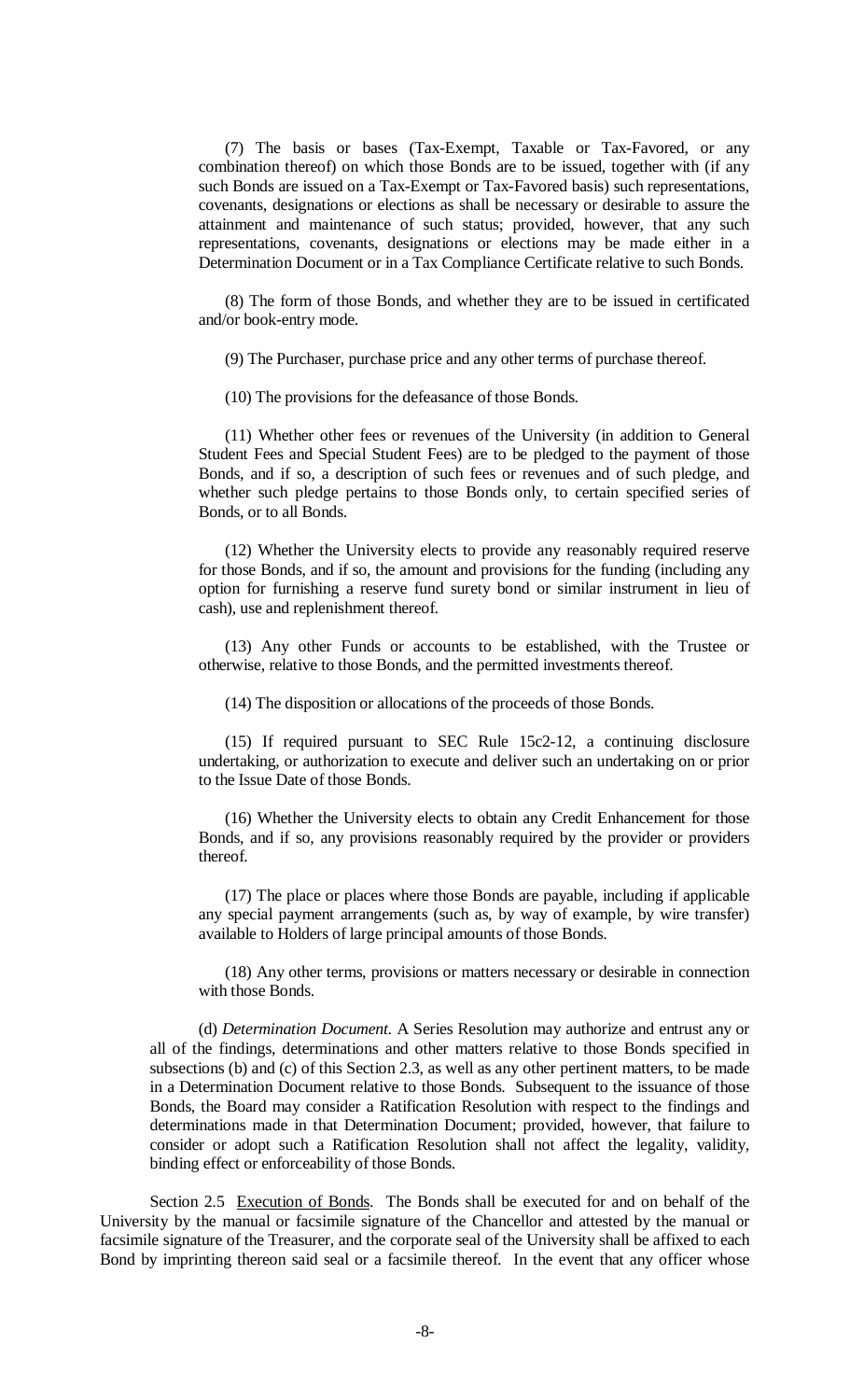manual or facsimile signature appears on any of the Bonds shall cease to be such officer before the authentication, registration, and delivery of such Bonds, or in the event that the seal imprinted manually or in facsimile on any of the Bonds shall cease to be an accurate representation of the seal of the University, such Bonds may, upon the request of the University, be authenticated, registered, and delivered, as herein provided, as though the Person who signed such Bonds had not ceased to be such officer of the University or as though the University had not altered its corporate seal prior to the delivery of such Bonds.

Section 2.6 Authentication of Bonds. None of the Bonds shall be valid or obligatory for any purpose or shall be entitled to any right or benefit hereunder unless there shall have been endorsed thereon a certificate of authentication and registration duly executed by the Trustee, and such certificate of the Trustee upon any Bond executed on behalf of the University shall be conclusive evidence and the only evidence that the Bond so authenticated has been duly issued, registered in the name of the Holder thereof, and that said Holder is entitled to the benefit of this General Bond Resolution. The Trustee's certificate of authentication and registration on any Bond shall be deemed to have been executed by it if manually signed by an authorized officer of the Trustee, but it shall not be necessary that the same officer sign the certificate of authentication and registration on all of the Bonds.

Section 2.7 Payment and Ownership of Bonds. Principal of and interest on the Bonds shall be payable in lawful money of the United States of America without deduction for the services of the Trustee or any Paying Agent. Subject to the provisions of Section 2.11 hereof, or to such special payment arrangements as may be made available in a Series Resolution pursuant to Section 2.4(c)(17) hereof, the principal of and any redemption premium on any Bond shall be payable when due to a Holder upon presentation and surrender of such Bond at the Trustee's Office or at the office, designated by the Trustee, of any other Paying Agent; and interest on any Bond shall be paid on each interest payment date specified with respect thereto by check or draft which the Trustee shall cause to be mailed by first-class mail on that date to the Person in whose name that Bond (or one or more Predecessor Bonds) is registered, at the close of business on the Record Date applicable to that interest payment date, on the Register at the address appearing therein or at such other address furnished by such Holder to the Trustee in writing by not later than that Record Date. If and to the extent, however, that the University shall fail to make payment or provision for payment of interest on any Bond on any interest payment date specified with respect thereto, whenever moneys become available for payment of that overdue interest and any subsequently accruing interest, the Trustee shall establish a Special Record Date for the payment of that interest which shall be not more than 15 nor fewer than ten days prior to the date of the proposed payment, and the Trustee shall cause notice of the proposed payment and of the Special Record Date to be mailed by first class mail, postage prepaid, to each Holder at its address as it appears on the Register not fewer than ten days prior to the Special Record Date; and thereafter, interest shall be payable to the Persons who are the Holders of the Bonds (or their respective Predecessor Bonds) at the close of business on the Special Record Date.

The Holder of any Bond shall be deemed and regarded as the absolute owner thereof for all purposes of this General Bond Resolution; payment of or on account of the principal of and interest on any Bond shall be made only to or upon the order of that Holder or its duly authorized attorney in the manner prescribed or permitted by this General Bond Resolution; and neither the University, the Trustee, nor any other Paying Agent shall, to the extent permitted by law, be affected by any notice to the contrary. All of those payments shall be valid and effective to satisfy and discharge the liability upon that Bond, including without limitation, the interest thereon, to the extent of the amount or amounts so paid.

Section 2.8 Mutilated, Lost, Stolen or Destroyed Bonds. In the event any Bond is mutilated, lost, stolen or destroyed, the University shall execute and the Trustee shall authenticate a new Bond of like tenor, date, number and denomination to the Bond mutilated, lost, stolen or destroyed; provided that, in the case of any mutilated Bond, such mutilated Bond shall first be surrendered to the Trustee, and in the case of any lost, stolen or destroyed Bond, there shall be first furnished to the University and the Trustee evidence of such loss, theft or destruction satisfactory to them together with indemnity satisfactory to them. In the event any such Bond shall have matured, instead of issuing a new Bond the University may direct the Trustee to pay the same without surrender. The University and the Trustee may charge the Holder of a mutilated, lost, stolen or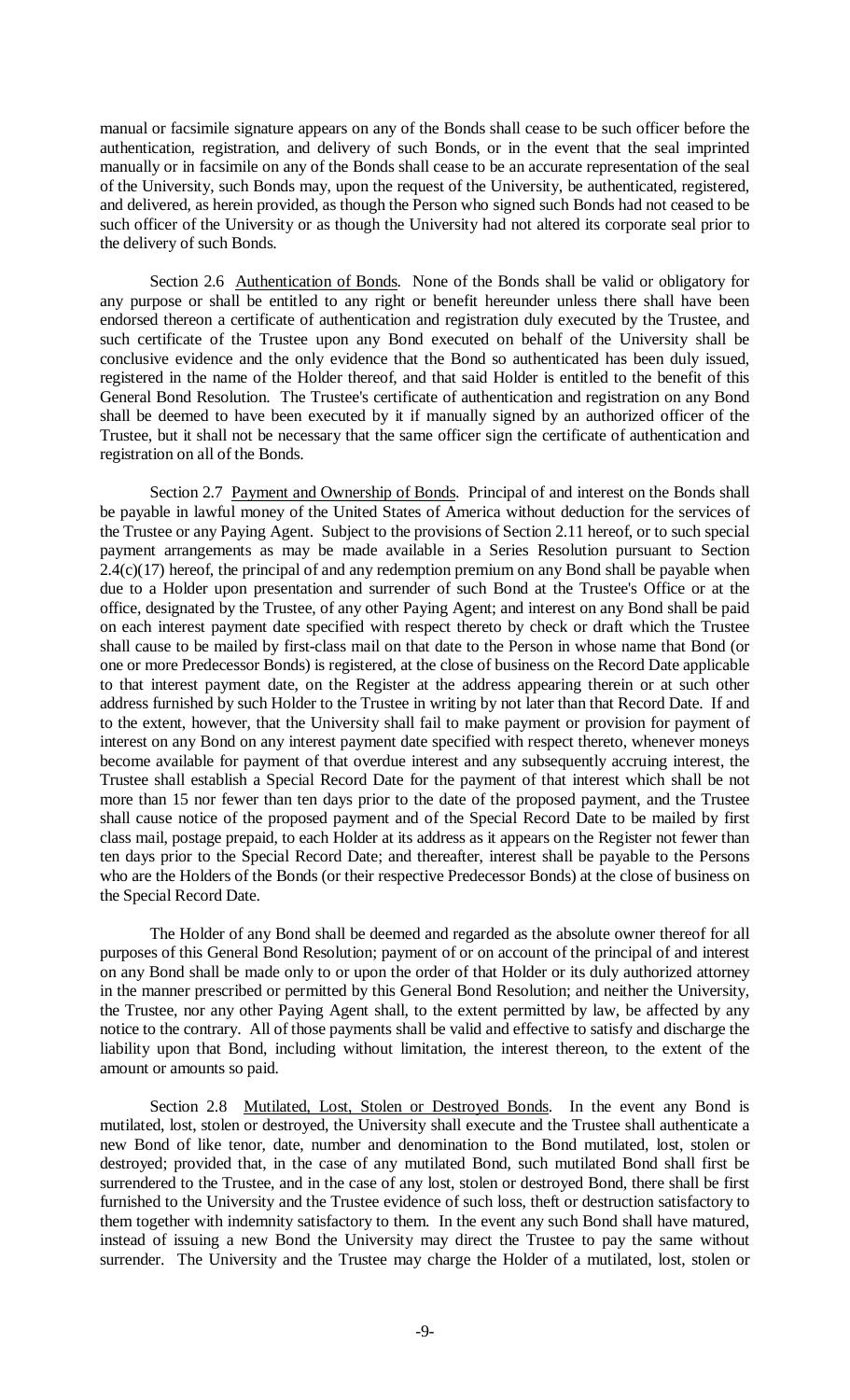destroyed Bond their reasonable fees and expenses incurred in connection with investigating said claim and taking the other actions specified in this Section.

Section 2.9 Transfer and Exchange of Bonds. Bonds shall be fully registered as to both principal and interest in the name of the Holder thereof, on the Register to be maintained and kept by the Trustee, as Registrar. Any Bond shall be transferable, subject to any restrictions on transferability therein contained, only upon the Register by the Holder thereof in person or by his duly authorized attorney, upon surrender thereof to the Registrar with a written instrument of transfer satisfactory to the Registrar duly executed by the Holder or his duly authorized attorney. Upon the registration of transfer, the University shall issue in the name of the transferee one or more new Bonds of the same aggregate principal amount as the surrendered Bond.

Bonds of a series may be exchanged, at the option of their Holder, for Bonds of any authorized denominations for said series, in an aggregate principal amount equal to the unmatured and unredeemed principal amount of, and bearing interest at the same rate as, the Bonds being exchanged. The exchange shall be made upon presentation and surrender of the Bonds being exchanged at the designated office of the Registrar, together with an assignment duly executed by the Holder or its duly authorized attorney in any form which shall be satisfactory to the Registrar.

In all cases in which the privilege of exchanging or transferring Bonds is exercised, the University shall execute and the Trustee shall authenticate and deliver new Bonds in accordance with the provisions hereof. The new Bonds shall be issued upon the surrender of the old Bonds in such manner that no gain or loss of interest results from said transfer or exchange.

No charge shall be made to any Holder for the privilege of transfer or exchange hereinabove granted, but any Holder requesting any such transfer or exchange shall pay any tax or other governmental charge required to be paid with respect thereto. No exchange or transfer of a Bond is required to be made if that Bond has been selected for redemption, in whole or in part, nor shall any such exchange or transfer be required during a period beginning at the opening of business 15 days before the day of the mailing of a notice of redemption as to those Bonds and ending at the close of business on the day of such mailing.

Section 2.10 Cancellation of Bonds. Any Bond surrendered pursuant to this Article II for the purpose of payment or retirement, or for exchange, replacement or transfer, shall be cancelled upon presentation and surrender thereof to the Trustee or any other Paying Agent. Any Bond cancelled by any Paying Agent other than the Trustee shall be transmitted promptly to the Registrar. The University may at any time deliver to the Registrar for cancellation any Bonds previously authenticated and delivered hereunder, which the University may have acquired in any manner whatsoever.

All Bonds so delivered or transmitted shall be promptly cancelled and destroyed by the Registrar by shredding or incineration. Certification of such surrender, cancellation and destruction (describing the manner thereof) shall be made to the University by the Registrar at least once each calendar year.

Section 2.11 Issuance in Book-Entry Mode. In the event the University shall determine that any Bonds shall be initially issued in book-entry mode, certain of the foregoing provisions of this Article II, such as those pertaining to payment and ownership of Bonds, transfer and exchange of Bonds, and the like, shall be deemed modified to the extent necessary to comport with any applicable requirements of The Depository Trust Company ("DTC") or other book-entry depository, as such requirements are set forth in such letter of representations or other agreement or instrument as may be entered into between the University and DTC or such other book-entry depository, in order to induce DTC or other depository to accept such Bonds as eligible for deposit therewith. In the event of any conflict between the terms and provisions of this General Bond Resolution or any Series Resolution (including for this purpose any Determination Document authorized by a Series Resolution) and the terms and provisions of such letter of representations or other agreement with DTC or such other book-entry depository, the terms and provisions of such letter of representations or other agreement shall be controlling, with respect to any Bonds during any period that such Bonds are deposited or intended to be or remain eligible for deposit with DTC or such other bookentry depository.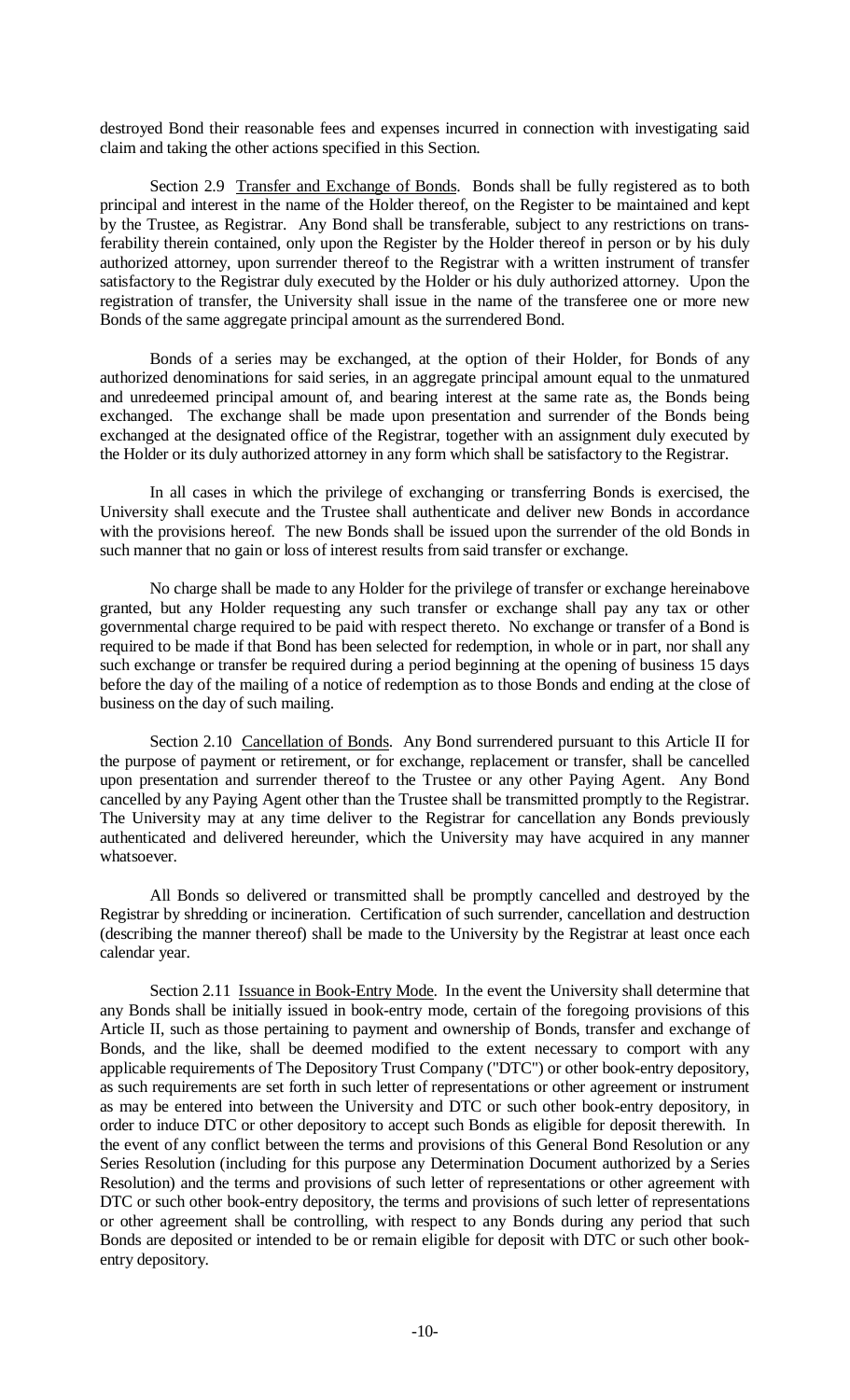# [END OF ARTICLE II]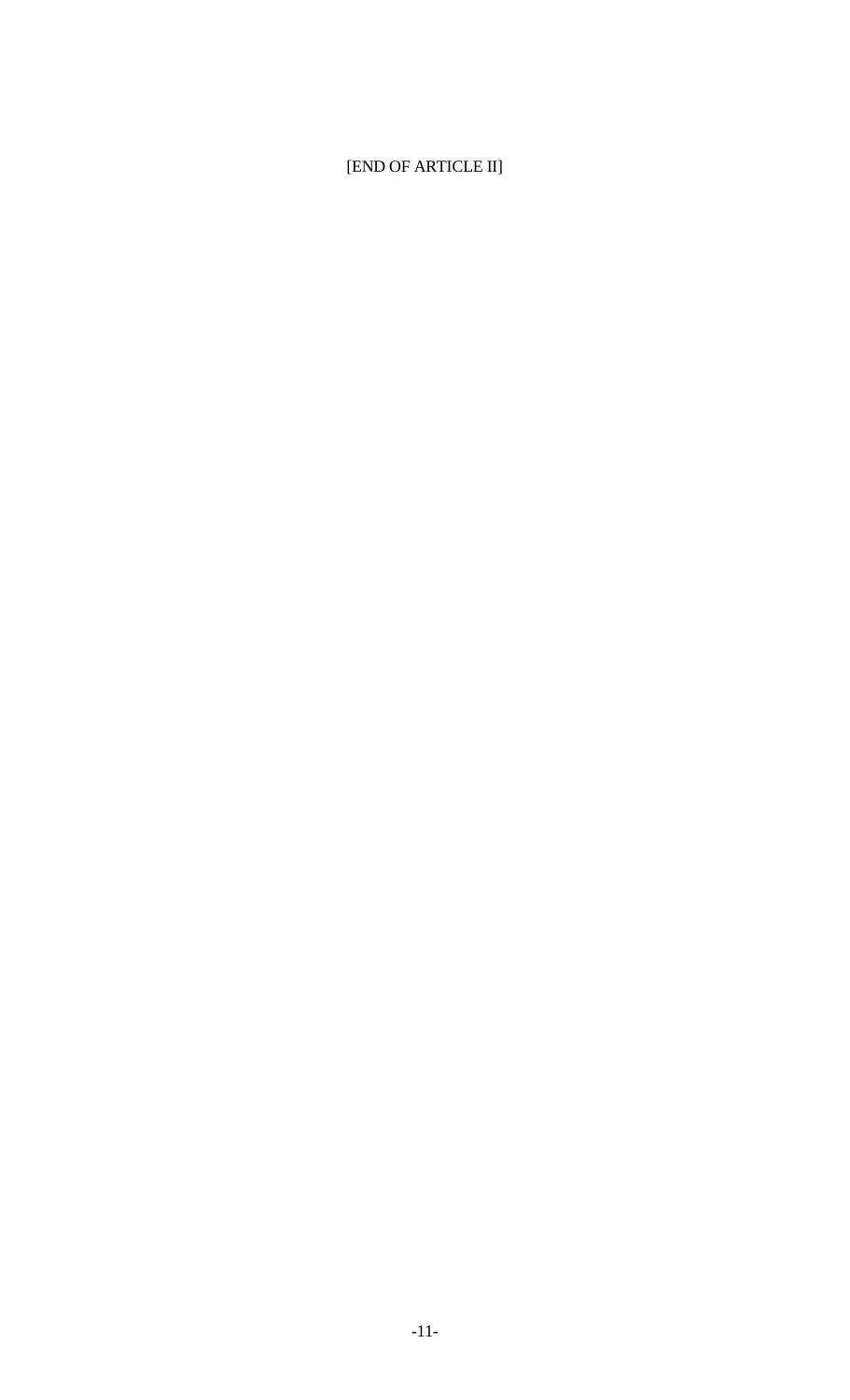#### **ARTICLE III**

# **SERIES 2009 BONDS**

Section 3.1 Authorization and Issuance of Series 2009 Bonds. This Article III of this General Bond Resolution constitutes a Series Resolution in order to provide for the issuance of the Series 2009 Bonds.

Pursuant to the authorization to do so contained in this General Bond Resolution and in Section 16-3-28, Code of Alabama 1975, as amended, the Series 2009 Bonds are hereby authorized to be issued, as a series of Bonds under this General Bond Resolution, in an aggregate principal amount currently estimated at \$63,200,000, but not to exceed \$70,000,000.

The Series 2009 Bonds shall be issued, if at all, subject to the discretion of the Chancellor and Treasurer, in consultation with the University's financial professionals and the Purchaser, based on prevailing market conditions at the time or times of the proposed sale thereof. The issuance of any part or sub-series of the Series 2009 Bonds shall in itself conclusively evidence the determination by the Chancellor and the Treasurer that market conditions at that time warranted the issuance of that part or sub-series of the Series 2009 Bonds.

At the time of issuance of the Series 2009 Bonds, the University shall file with the Secretary of the Board and the Trustee the same items that are required, pursuant to Section 2.3 hereof, to be so filed prior to the issuance of any series of Additional Bonds.

Section 3.2 Findings. The Board, upon evidence duly submitted to and considered by it, has ascertained and found and does hereby declare, represent and state that:

(a) The Series 2009 Bonds shall be issued for the following purposes:

(1) refunding, on a current refunding basis, the entire outstanding principal amount of the University's \$12,890,000 General Student Fee Revenue Bonds, Series 2002, heretofore issued under the Prior Bond Resolution and now outstanding in the principal amount of \$11,600,000 (herein, the "Series 2002 Prior Bonds");

(2) paying or reimbursing all or part of the cost of Facilities, consisting of and including (A) a new multipurpose sports complex, (B) new dining facilities, and (C) new multiple-unit fraternity houses, all at the Troy campus of the University; provided, however, that the Chancellor and Treasurer are hereby authorized and entrusted to add to, delete from or otherwise modify the foregoing list of Facilities in the Series 2009 Determination Document;

(3) paying or reimbursing the costs and expenses of issuing the Series 2009 Bonds; and

(4) such other authorized purpose or purposes, if any, as are hereby authorized and entrusted to be set forth in the Series 2009 Determination Document.

(b) There are at this time no outstanding Bonds under this General Bond Resolution. The Prior Bonds heretofore issued under the Prior Bond Resolution and now outstanding are: the University's General Student Fee Revenue Bonds, Series 1998, dated September 1, 1998, now outstanding in the principal amount of \$5,655,000; its General Student Fee Revenue Bonds, Series 2001, dated August 1, 2001, now outstanding in the principal amount of \$7,655,000; the Series 2002 Prior Bonds (which are proposed to be refunded with proceeds of the Series 2009 Bonds); its General Student Fee Revenue Bonds, Series 2003, dated December 1, 2003, now outstanding in the principal amount of \$6,365,000; its General Student Fee Revenue Bonds, Series 2004, dated January 1, 2004, now outstanding in the principal amount of \$3,575,000; its General Student Fee Revenue Bonds, Series 2005, dated May 1, 2005, now outstanding in the principal amount of \$6,495,000; and its General Student Fee Revenue Bonds, Series 2007, dated July 1, 2007, now outstanding in the principal amount of \$13,000,000.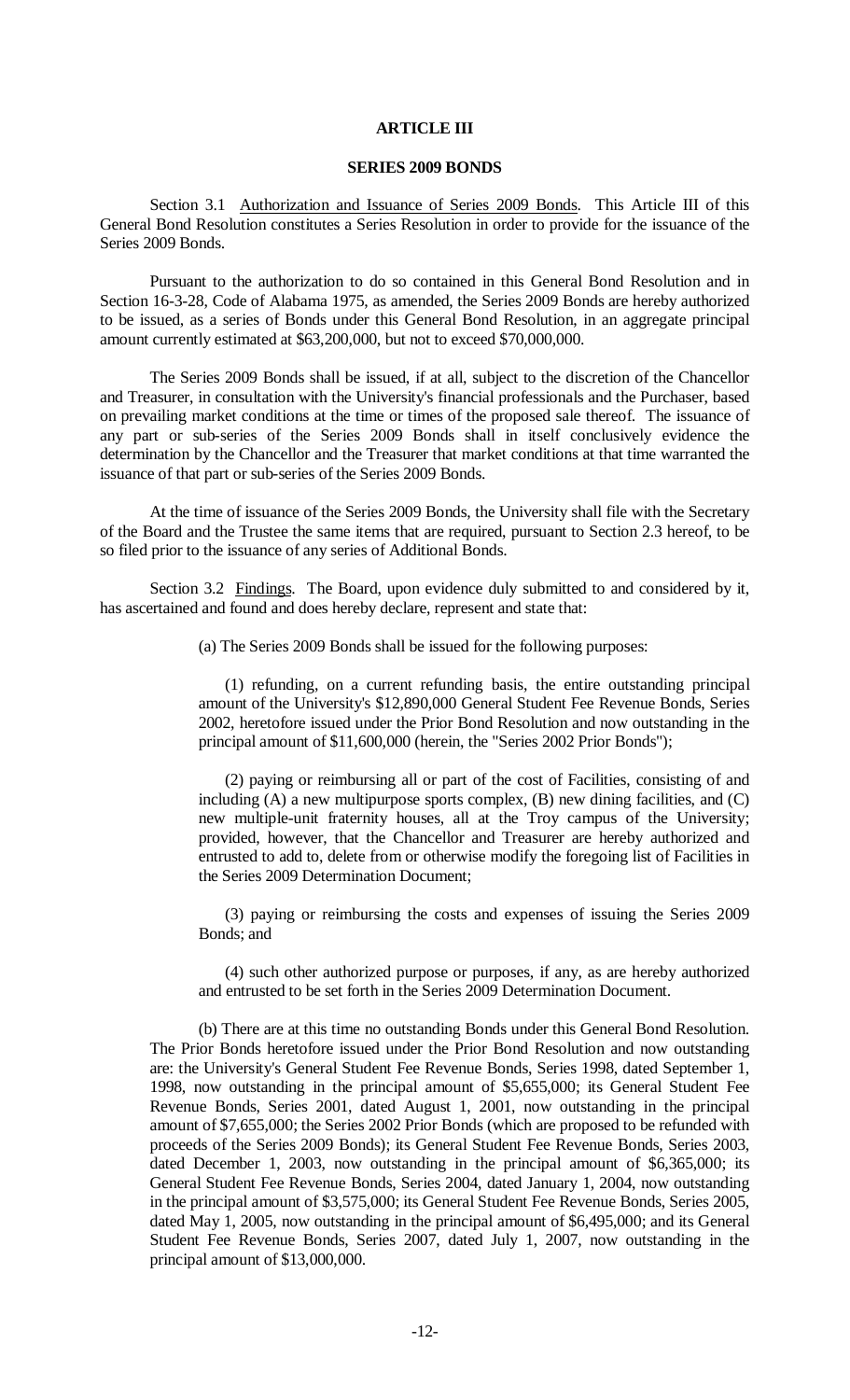(c) The University is not at this time in default in the payment of the principal of or interest on any Bonds or Prior Bonds now outstanding.

Section 3.3 Certain Terms and Provisions of Series 2009 Bonds.

(a) The Board hereby determines and prescribes the following terms, provisions and other matters relative to the Series 2009 Bonds:

(1) The Series 2009 Bonds shall be issued, subject to the discretion of the Chancellor and Treasurer of the University, in consultation with Bond Counsel, in one or more sub-series, on a Tax-Exempt and/or Tax-Favored and (if and to the extent required under the Code) Taxable basis. Reference is made to Section 3.4 hereof for certain representations and covenants of the University in respect of any Series 2009 Bonds issued on a Tax-Exempt or Tax-Favored basis.

(2) The Series 2009 Bonds shall be generally designated "Troy University, Facilities Revenue Bonds, Series 2009", with such other or special designations as to any part or sub-series thereof, if any, as the Chancellor and Treasurer are hereby authorized and entrusted to set forth in the 2009 Determination Document; and shall be fully registered as to both principal and interest, with each separate sub-series thereof numbered consecutively from R-1 upwards.

(3) The University will not fund or provide for a reserve fund for the Series 2009 Bonds.

(4) Because a substantial portion of the proceeds of the Series 2009 Bonds will be applied to pay costs of the Facilities described in Section 3.2(a)(2) (hereinafter referred to, collectively, as the "2009 Project"), the University will establish the Series 2009 Construction Account, more fully described in Section 3.5 hereof.

(b) The Board hereby authorizes and entrusts the Chancellor and Treasurer to determine or prescribe, in the Series 2009 Determination Document, such of the other terms, provisions and other matters relative to the Series 2009 Bonds enumerated in Section 2.3(c) hereof as they deem necessary or desirable.

Section 3.4 Tax-Related Representations and Covenants. Any reference in this Section 3.4 to the "Series 2009 Bonds" shall be deemed to refer, on a sub-series by sub-series basis, only to that sub-series or those sub-series of Series 2009 Bonds issued on a Tax-Exempt or Tax-Favored basis. The University makes the following representations, warranties and covenants as the basis for its issuance of the Series 2009 Bonds, which representations, warranties and covenants are intended to be relied upon:

(a) The University warrants that the interest on any Tax-Exempt Series 2009 Bonds is and will continue to be excludable from the gross income of the owners thereof for federal income tax purposes. The University will continuously comply with all requirements imposed by the Code as conditions to the exclusion from gross income for federal income tax purposes of the interest on any Tax-Exempt Series 2009 Bonds. The University warrants that any Tax-Favored Series 2009 Bonds do and will throughout the life of the issue continue to meet all requirements imposed by the Code to be and remain Tax-Favored.

(b) The University will not apply or permit the proceeds of the Series 2009 Bonds to be applied in a manner that would cause any of them to be deemed "private activity bonds" within the meaning of Section 141 of the Code. There are and will be no leases from the University to any person or any other arrangement, express or implied, that would result, in the aggregate, in (1) the use, directly or indirectly, for any "private business use", within the meaning of Section 141(b) of the Code, of more than five percent (5%) of (A) the 2009 Project (as defined in Section 3.2(a)(2) hereof) financed with the proceeds of the Series 2009 Bonds, (B) the Facilities financed with the proceeds of the Series 2002 Prior Bonds, or (C) the proceeds of the Series 2009 Bonds; or (2) the payment of debt service on more than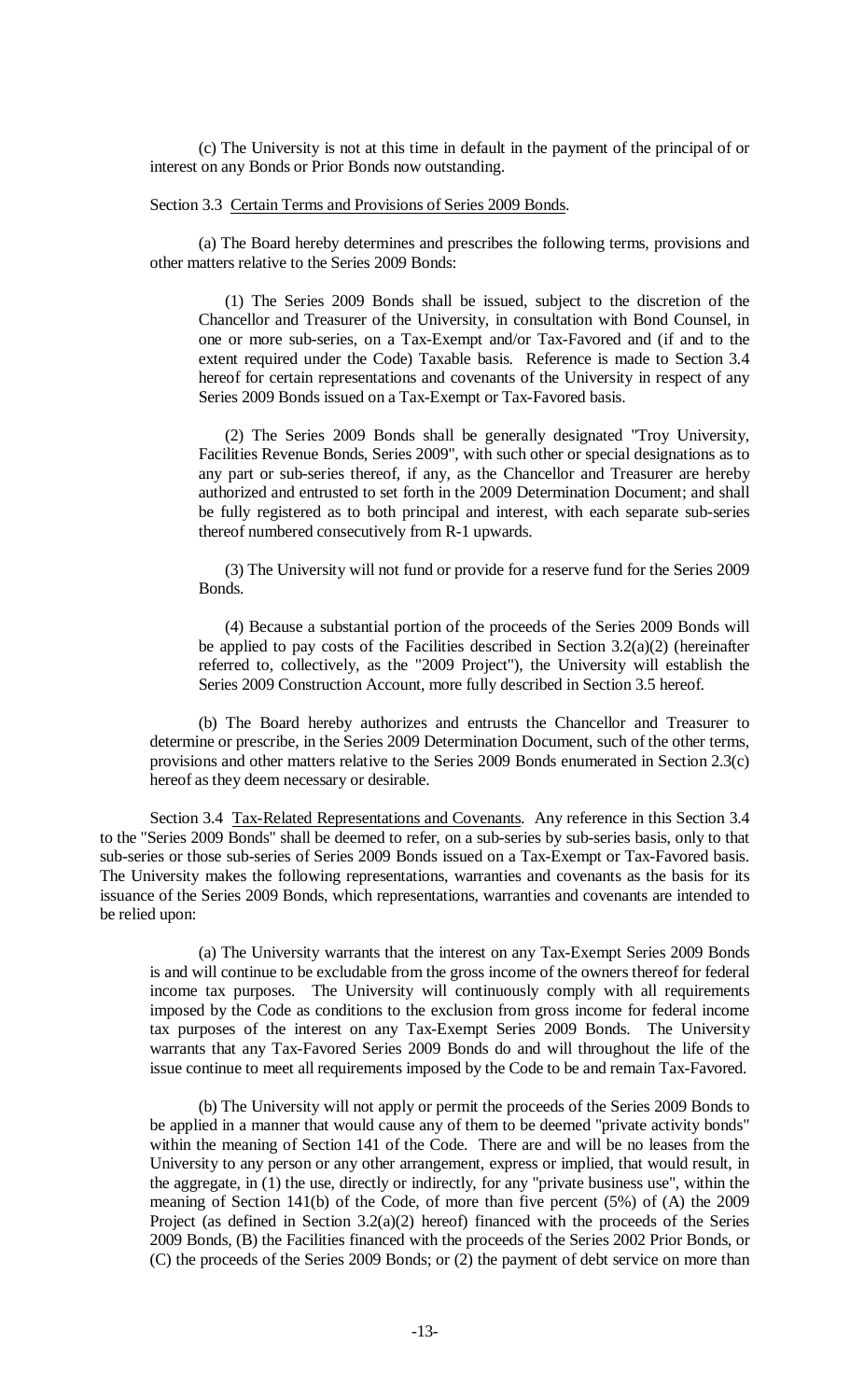5% of the proceeds of the Series 2009 Bonds being directly or indirectly (A) secured by any interest in property used or to be used for any such "private business use" or in payments in respect of such property or (B) derived, directly or indirectly, from payments (whether or not to the University) in respect of property or borrowed money used or to be used for any such "private business use"; provided, however, that the 5% limit set forth in clause (1) and/or (2) may be exceeded if Bond Counsel opines that that will not cause interest on the Series 2009 Bonds to cease to be Tax-Exempt or (if applicable) that that will not cause the Series 2009 Bonds to cease to be Tax-Favored.

(c) The University will not use (directly or indirectly) any of the proceeds of the Series 2009 Bonds to make or finance loans to any Persons.

(d) Except to the extent permitted under Section 149(b)(3) of the Code, (i) payment of principal of or interest on the Series 2009 Bonds is not directly, indirectly or otherwise guaranteed (in whole or in part) by the United States (or any agency or instrumentality thereof), and (ii) none of the proceeds of the Series 2009 Bonds will be used to make loans the payment of principal or interest with respect to which is to be guaranteed (in whole or in part) by the United States (or any agency or instrumentality thereof).

(e) The University covenants that it will restrict the use and investment of the proceeds of the Series 2009 Bonds in such manner and to such extent, if any, and take or refrain from taking such other actions, all as may be necessary, after taking into account reasonable expectations at the time of the delivery of and payment for the Series 2009 Bonds, so that the Series 2009 Bonds will not constitute "arbitrage bonds" within the meaning of Section 148 of the Code or "hedge bonds" within the meaning of Section 149(g) of the Code.

(f) The Chancellor or Treasurer is hereby authorized to execute and deliver, for inclusion in the transcript of proceedings for the Series 2009 Bonds, a Tax Compliance Certificate relating to and made as of the Issue Date of the Series 2009 Bonds. Such Tax Compliance Certificate shall, among other things, reaffirm as of its date the continuing accuracy, completeness and correctness of the tax-related representations herein contained, set forth the reasonable expectations of the University regarding the amount and use of all the proceeds of the Series 2009 Bonds and the facts and estimates on which those expectations are based, and contain such other and further representations, covenants, designations and elections on the part of the University as Bond Counsel or the Purchaser shall request to evidence the Tax-Exempt or Tax-Favored status, as the case may be, of the Series 2009 Bonds and the commitment of the University to maintain the same. The University hereby agrees to perform any such covenants contained in the Tax Compliance Certificate.

(g) The University will make such informational reports as may be required under the Code, and in particular Section 149(e) thereof, with respect to the issuance of the Series 2009 Bonds.

(h) The University covenants that it will (1) apply the proceeds of the Series 2009 Bonds to the governmental purposes of the borrowing, (2) make timely rebate payments to the United States, if any are required, and (3) maintain books and records and make calculations and reports necessary to make and to evidence sufficient rebate payments.

(i) In the event that the aggregate principal amount of Series 2009 Bonds issued during calendar year 2009 or 2010 is equal to or less than \$30,000,000, the Chancellor is hereby authorized, upon consultation with Bond Counsel, to designate such Series 2009 Bonds as "qualified tax-exempt obligations" within the meaning and for purposes of Section 265(b)(3)(B) of the Code. Such designation, if made, shall be made in the Determination Document or the Tax Compliance Certificate for that sub-series of Series 2009 Bonds and shall be accompanied by such representations and warranties as are customarily made in connection with such a designation.

Section 3.5 Series 2009 Construction Account.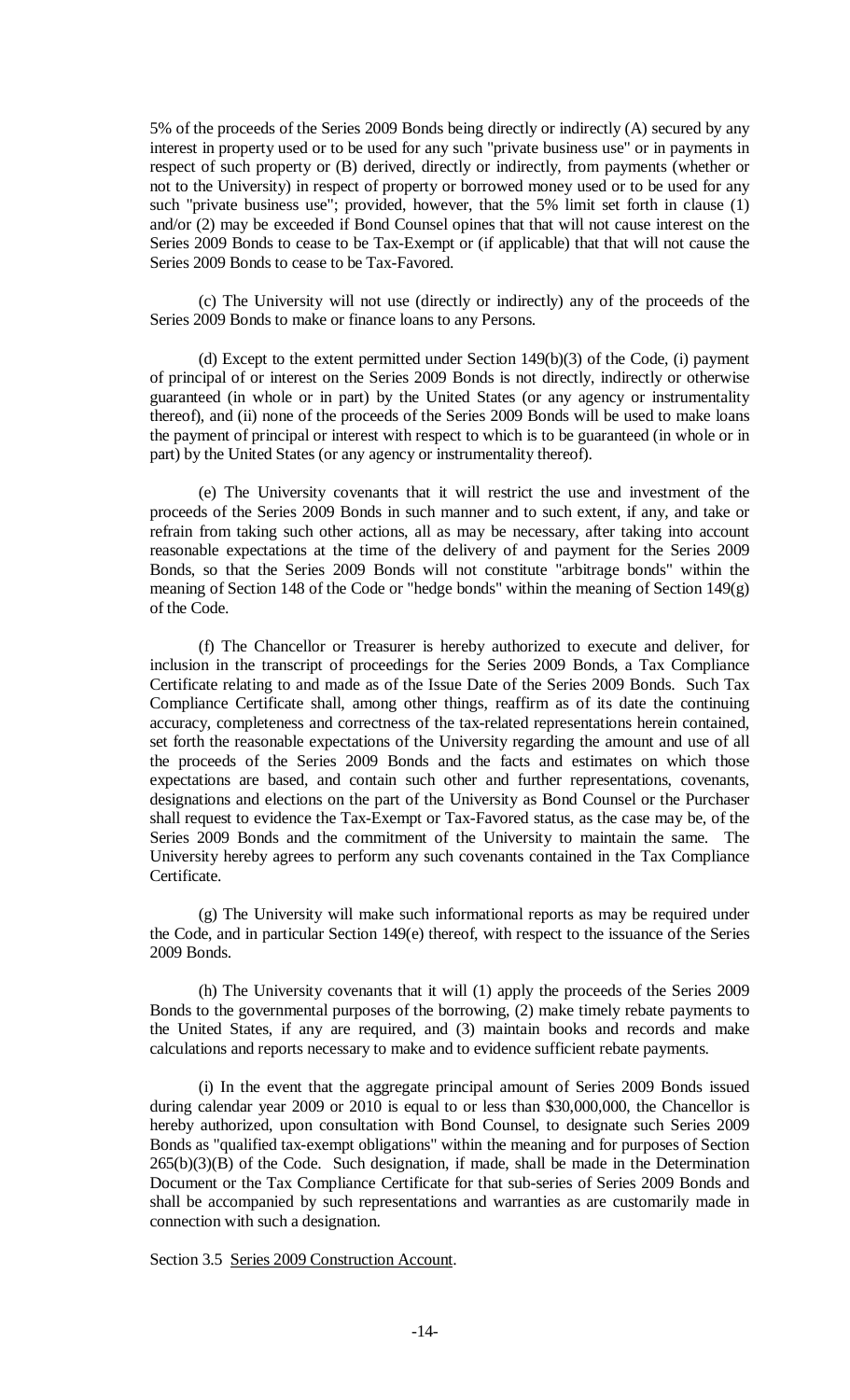(a) The University shall open and maintain one or more separate accounts to be known collectively as the "Series 2009 Construction Account" (with such additional designation as may be appropriate to distinguish the accounts, if more than one, from one another), in each case in a bank which is a member of the Federal Deposit Insurance Corporation or any agency which may hereafter succeed to its functions and duties.

(b) The moneys in the Series 2009 Construction Account shall be applied only to pay or reimburse (1) costs of the 2009 Project, including the repayment of any interim or temporary loans or advances made to or by the University for such purpose, and (2) the costs and expenses of issuing the Series 2009 Bonds. Withdrawals may be made by the University from the Series 2009 Construction Account by check or order accompanied by a certificate or certificates signed by an authorized officer of the University, stating the name of the payee and the amount and purpose of the payment. The Trustee shall serve as principal depository of the Series 2009 Construction Account and shall administer withdrawals therefrom in accordance with the aforementioned procedures, but the Trustee shall not be responsible for the application of any moneys so withdrawn from said Account by the University.

(c) Any moneys on deposit in a Series 2009 Construction Account not required for current disbursements shall be invested in Permitted Investments, as hereinafter defined. Any such investments shall be payable in such amounts and at such times as may be necessary to meet required payments from that Series 2009 Construction Account. The earnings from any such investments shall be deposited in that Series 2009 Construction Account. No investment shall be made which would cause any Tax-Exempt or Tax-Favored sub-series of the Series 2009 Bonds to be "arbitrage bonds" or "hedge bonds" as those terms are used in Section 148 and Section 149(g), respectively, of the Code. The depository for any Series 2009 Construction Account in which shall be held the proceeds of any Tax-Exempt or Tax-Favored sub-series of the Series 2009 Bonds, by acceptance of its duties hereunder, agrees to keep such records and supply such information to the University as will enable the University to make any necessary rebate payments in full and timely manner, in accordance with Section 3.4(h) hereof; provided, however, that the furnishing by the Trustee of records or information in addition to standard account records of deposits, withdrawals and investment income shall, at the option of the Trustee, be treated as an Extraordinary Service hereunder.

(d) As used herein, "Permitted Investments" shall mean and include any of the following (unless proscribed by the provider of any Credit Enhancement for all or any part or sub-series of the Series 2009 Bonds):

(1) Cash (insured at all times by the Federal Deposit Insurance Corporation);

(2) Obligations of, or obligations guaranteed as to principal and interest by, the United States of America ("U.S.A.") or any agency or instrumentality thereof, when such obligations are backed by the full faith and credit of the U.S.A.;

(3) Direct obligations of any of the following federal agencies which obligations are not fully guaranteed by the full faith and credit of the U.S.A.: (i) senior debt obligations issued by the Federal National Mortgage Association (FNMA) or Federal Home Loan Mortgage Corporation (FHLMC), (ii) obligations of the Resolution Funding Corporation (REFCORP), (iii) senior debt obligations of the Federal Home Loan Bank System, and (iv) senior debt obligations of other Government Sponsored Agencies approved by the provider of any Credit Enhancement for all or any part or sub-series of the Series 2009 Bonds;

(4) Certificates of deposit or other bank deposits (i) issued by, or made with, a bank whose unsecured, long-term obligations are rated by at least one Rating Agency in one of the three highest rating categories assigned by that Rating Agency, or (ii) secured at all times by collateral described in paragraphs (1) and (2) above, which collateral is held by the Trustee or by a third-party custodian acceptable to the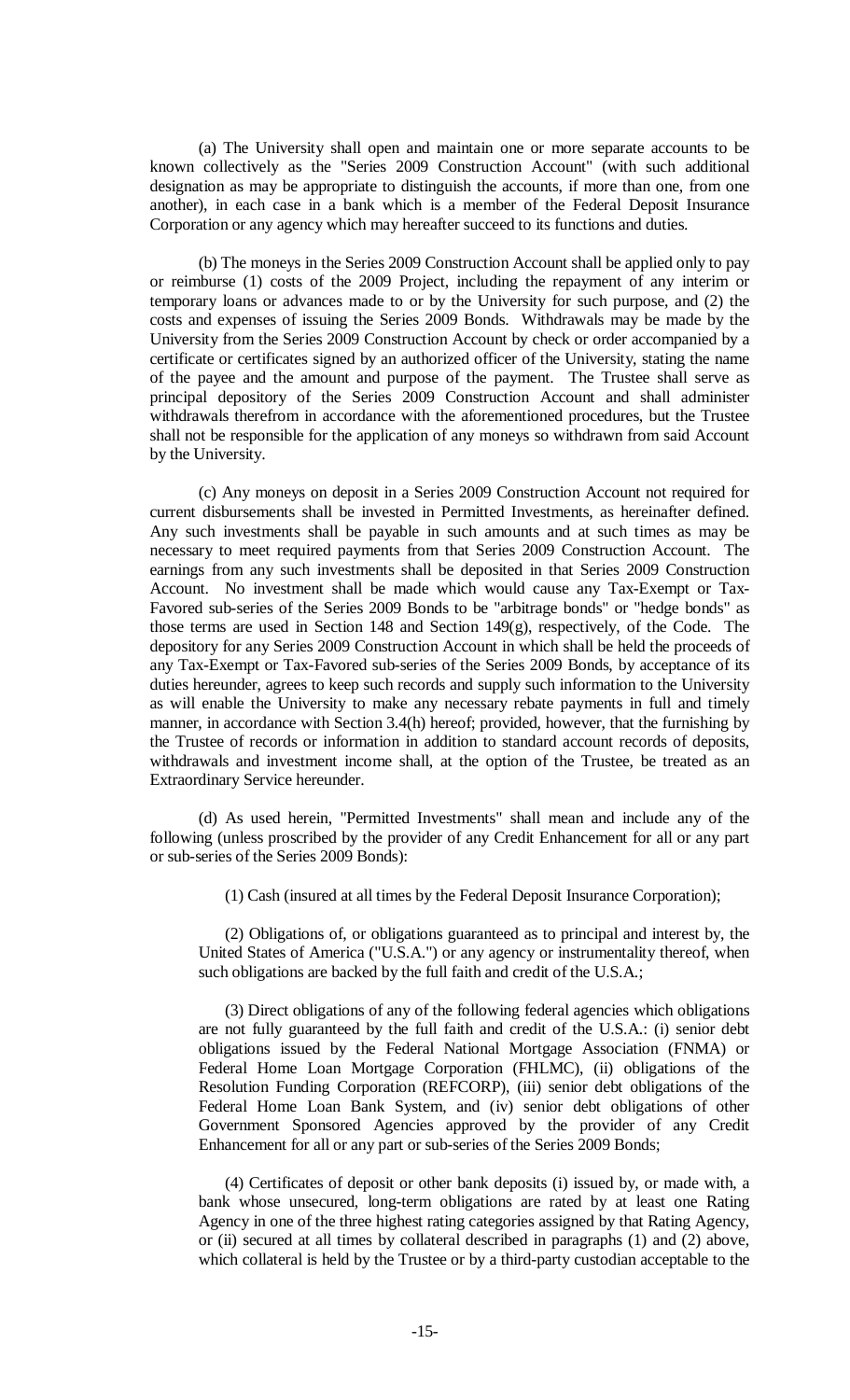University and the Trustee or in which the Trustee or such other custodian has a perfected first priority security interest;

(5) Commercial paper which is rated at the time of purchase in the single highest classification, "P-1" by Moody's and "A-1+" by S&P and which matures not more than 270 calendar days after the date of purchase;

(6) Money market funds rated by at least one Rating Agency in one of the three highest rating categories assigned by that Rating Agency;

(7) Pre-refunded "Municipal Obligations" (herein defined as any bonds or other obligations of any state of the U.S.A. or of any agency, instrumentality or local government unit of any such state) which are not callable at the option of the obligor prior to maturity or as to which irrevocable instructions have been given by the obligor to call on the date specified in the notice; and (i) which are rated, based on an irrevocable escrow account or fund (the "escrow"), in the highest rating category of Moody's or S&P or any successor thereto;  $or$  (ii) (A) which are fully secured as to</u> principal and interest and redemption premium, if any, by an escrow consisting only of cash or obligations described in clause (2) above, which escrow may be applied only to the payment of such principal of and interest and redemption premium, if any, on such Municipal Obligations on the maturity date or dates thereof or the specified redemption date or dates pursuant to such irrevocable instructions, as appropriate, and (B) which escrow is sufficient, as verified by a nationally recognized independent certified public accountant, to pay principal of and interest and redemption premium, if any, on such Municipal Obligations on the maturity date or dates thereof or the specified redemption date or dates pursuant to such irrevocable instructions, as appropriate;

(8) Municipal Obligations rated "Aaa/AAA" by both Moody's and S&P or general obligations of states of the U.S.A. rated "A2/A" or higher by both Moody's and S&P; and

(9) other forms of investments (including investment agreements and repurchase agreements) which may be approved in writing by the provider of any Credit Enhancement for all or any part or sub-series of the Series 2009 Bonds.

Section 3.6 Confirmation of Call of Series 2002 Prior Bonds. The Board hereby ratifies and confirms the call for redemption of all outstanding Series 2002 Prior Bonds, as made in a resolution of the Board adopted on May 8, 2009, and hereby incorporates by reference the provisions of said resolution as it pertains to said call and the defeasance of the Series 2002 Prior Bonds.

#### Section 3.7 Other Documents Relating to Series 2009 Bonds.

(a) *Official Statement*. The Board authorizes and directs (1) the preparation by appropriate officials of the University, in consultation with Bond Counsel, the Purchaser and other professional advisers to the University, of a Preliminary Official Statement of the University (the "POS"), and the conversion by said officials and advisers of the POS into a final Official Statement of the University (the "Official Statement"), relative to the issuance and sale of the Series 2009 Bonds; (2) the distribution and use of the POS and the Official Statement by the Purchaser in the offering and sale of the Series 2009 Bonds; and (3) the Chancellor, in the Series 2009 Determination Document, to "deem final", for purposes and within the meaning of SEC Rule 15c2-12, the POS as of its date and to make such other and further representations with respect to the POS and Official Statement as may be customary and desirable.

(b) *Bond purchase agreement*. The Board authorizes the preparation or review by Bond Counsel, and the execution and delivery on behalf of the University by the Chancellor or the Treasurer, of a bond purchase agreement or similar document relating to the Series 2009 Bonds to be entered into between the University and the Purchaser (including, if the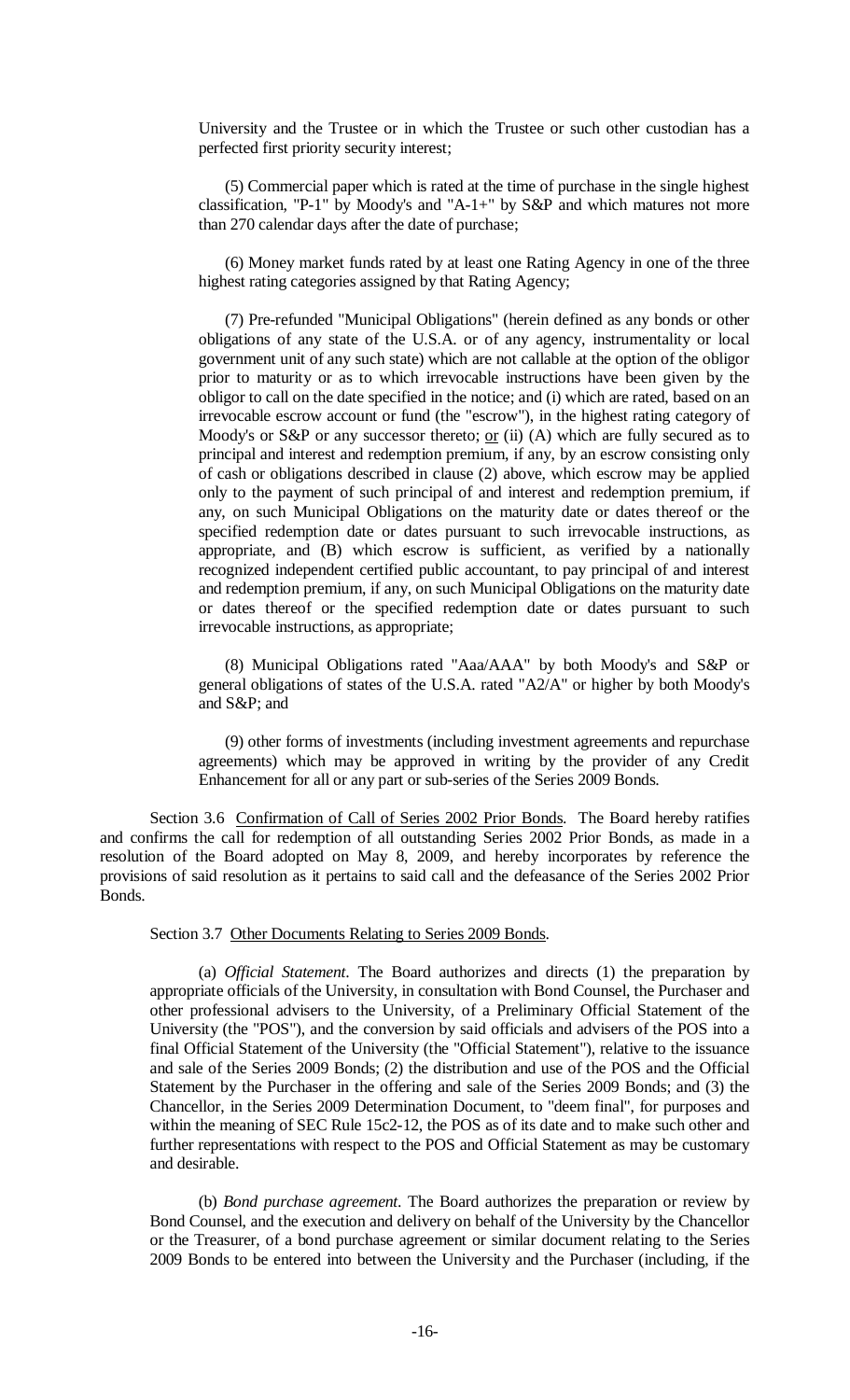Series 2009 Bonds are issued in more than one sub-series and at different times, a separate such agreement for each later-issued sub-series).

(c) *Continuing disclosure*. The Board authorizes the Chancellor or Treasurer to execute and deliver, on or prior to the Issue Date of the Series 2009 Bonds, a continuing disclosure undertaking with respect to the Series 2009 Bonds, as required pursuant to SEC Rule 15c2-12.

(d) *Miscellaneous*. The Board authorizes Bond Counsel to prepare or review such other and further documents, certifications, assignments and instruments as Bond Counsel, the Trustee, the Purchaser or any provider of Credit Enhancement for the Series 2009 Bonds may require or as may be necessary or appropriate to consummate the transactions contemplated in this General Bond Resolution, including without limitation any certificates or reports referred to in Section 3.4 hereof. The Chancellor, Treasurer or any other appropriate officer, employee or agent of the University is hereby authorized and directed to execute and deliver any and all such additional documents or certificates, including without limitation any elections made to establish Tax-Favored status or for any other tax-related reason. In addition, the Treasurer or other appropriate officer, employee or agent of the University is expressly authorized and directed to execute and deliver, subsequent to the Issue Date but within such period as is prescribed by the Code, such certifications as may be prepared and required by Bond Counsel to evidence allocations of the proceeds of Series 2009 Bonds issued on a Tax-Exempt or Tax-Favored basis.

# [END OF ARTICLE III]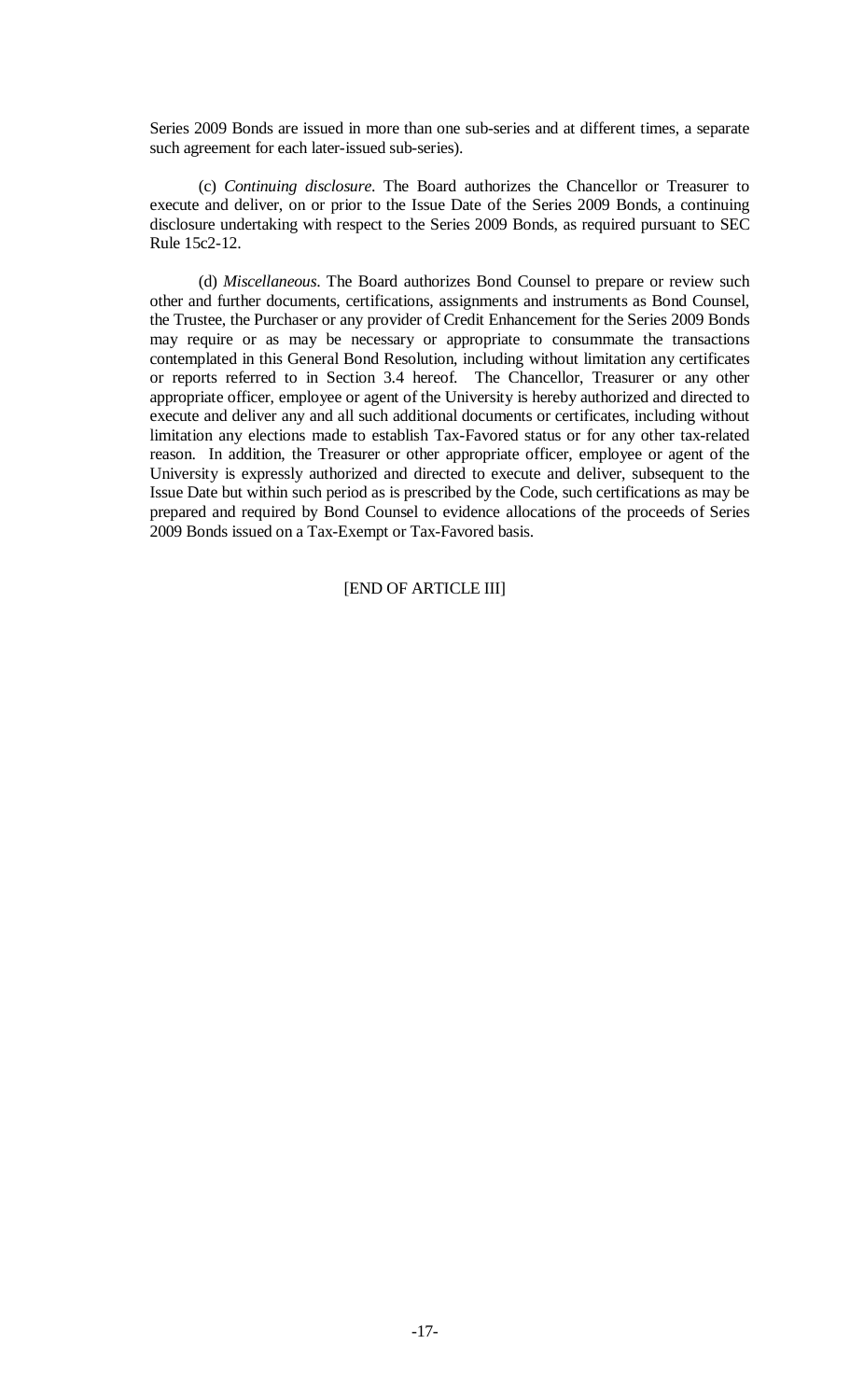## **ARTICLE IV**

#### **PLEDGES AND FUNDS**

Section 4.1 Source of Payment of Bonds. The Bonds shall be payable solely from the Bond Fund herein created for the exclusive benefit of the Holders from time to time of the Bonds, and shall be secured by (a) an exclusive first lien upon and pledge of the Special Student Fees, (b) a lien upon and pledge of the General Student Fees, subordinated, however, to the lien upon and pledge of the General Student Fees created and made under the Prior Bond Resolution for the benefit of the Prior Bonds, but only so long as any Prior Bonds remain outstanding, and (c) a lien upon and pledge of such other fees or revenues of the University as may hereafter be pledged to secure the payment of some or all Bonds, subject to such limitations as may be set forth in the Supplemental Resolution providing for such lien and pledge.

Neither the Bonds nor any pledge or agreement made in this General Bond Resolution shall be or constitute an obligation or debt of any nature whatsoever of the State, and neither the Bonds nor any obligation arising from any such pledge or agreement shall be payable out of any moneys appropriated by the State to the University. Neither the State nor the University shall be obligated, directly or indirectly, to contribute any funds, property or resources to the payment of the Bonds, except the fees and moneys pledged and the moneys in the Bond Fund, as provided in this General Bond Resolution.

Section 4.2 Pledge Securing Bonds. For the purpose of securing the payment of the principal of and interest on all Bonds, the University hereby pledges and assigns

(a) the Special Student Fees, and

(b) the General Student Fees, subordinated, however, to the pledge and assignment of the General Student Fees made under the Prior Bond Resolution for the benefit of the Prior Bonds, but only so long as any Prior Bonds remain outstanding,

and hereby covenants and agrees to collect or cause to be collected said fees, as the same become due and payable, to hold said fees so collected separate and apart from all other fees, revenues and income of the University, and to apply said fees only as provided in this General Bond Resolution (but only to the extent necessary to pay debt service on the Bonds and, in the case of the General Student Fees, the Prior Bonds).

The University warrants, represents and covenants that it is duly authorized by law to pledge the Special Student Fees and (on the subordinated basis described above) the General Student Fees and the Bond Fund purported to be pledged by this General Bond Resolution in the manner and to the extent provided herein; that the Special Student Fees, the Bond Fund and (other than the first lien pledge in favor of the Prior Bonds) the General Student Fees are and shall be free and clear of any pledge, lien, charge or encumbrance thereon or with respect thereto prior to or of equal rank with the pledge created by this General Bond Resolution; that all corporate action on the part of the University to that end has been duly and validly taken; that the Bonds and the provisions of this General Bond Resolution are and shall be legally enforceable obligations of the University in accordance with their terms and the terms hereof; and that it shall at all times, to the extent permitted by law, defend, preserve and protect the pledge of the Special Student Fees, the General Student Fees and the Bond Fund pledged under this General Bond Resolution, and all of the rights of the Bondholders hereunder, against all claims and demands of all persons whomsoever.

#### Section 4.3 Bond Fund.

(a) There is hereby created by the University and ordered established with the Trustee a trust fund, to be designated "Troy University, Facilities Revenue Bonds - Bond Fund" or such other or additional designation as may be assigned by the Trustee (the "Bond Fund"), which shall be used solely to pay principal of and interest and, if applicable, any premium on Bonds as the same shall become due and payable. As a matter of administrative convenience or efficiency, the Trustee may establish one or more accounts or sub-accounts within the Bond Fund, distinguishing among series or sub-series of the Bonds;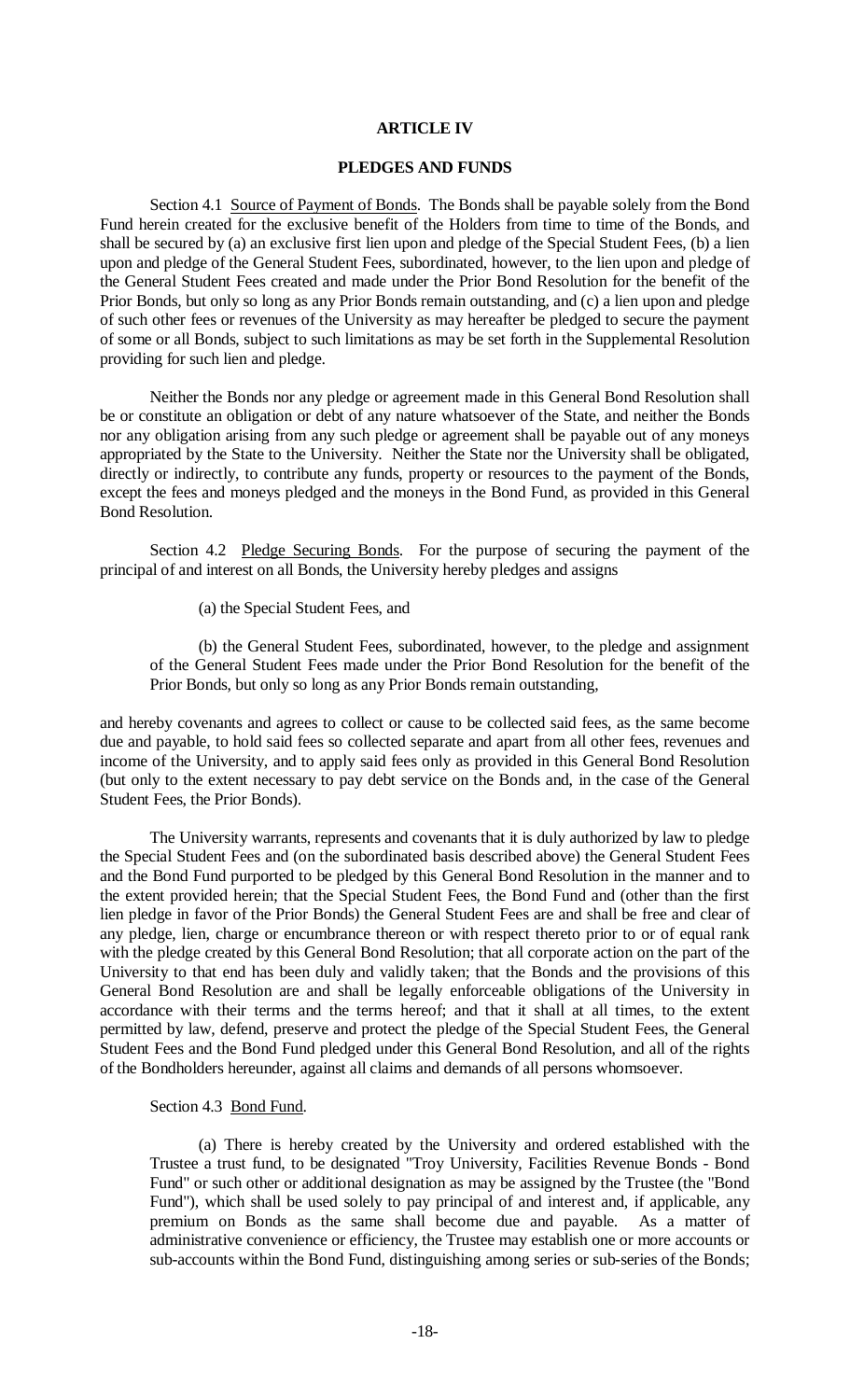provided, however, that no such subdivision shall operate to divest any series or sub-series of Bonds from a full and first indivisible lien upon all moneys at any time held in all such accounts or sub-accounts of the Bond Fund.

(b) The University shall pay or cause to be paid into the Bond Fund:

(1) on the Issue Date of any Bonds, that amount of the proceeds of sale of those Bonds equal to accrued interest thereon from their dated date to said Issue Date;

(2) on the fifth day (or if such fifth day is not a Business Day, on the next preceding Business Day) preceding each date established, specified or required as a date for payment of principal of or interest on any Bonds, whether at maturity, by call for redemption or otherwise, an amount equal to the full amount of interest or of principal and interest (and premium, if applicable) coming due and payable on all Bonds on that date; and

(3) as and when received, all other moneys required or permitted to be deposited in the Bond Fund pursuant to this General Bond Resolution or any Supplemental Resolution or otherwise, and all other moneys received by the Trustee when accompanied by directions that such moneys are to be deposited in the Bond Fund.

(c) The University hereby authorizes and directs the Trustee to withdraw sufficient moneys from the Bond Fund to pay principal of and interest and, if applicable, any premium on Bonds as the same become due and payable, whether at maturity, by call for redemption or otherwise, which authorization and direction the Trustee hereby accepts. Moneys for such payments shall be derived from the following sources in the order of priority indicated:

(1) First, moneys representing accrued interest on any series of the Bonds from their dated date to their Issue Date, and

(2) Second, all other moneys on deposit in the Bond Fund.

(d) Moneys in the Bond Fund (except for moneys therein held pursuant to Section 4.4 hereof, which moneys shall be either held in cash and not invested or invested only in Government Obligations with a maturity of not to exceed 30 days or fewer, as needed) shall be invested and reinvested by the Trustee, at the direction of the University, in Government Obligations or in funds consisting of Government Obligation, which investments shall mature or be redeemable at the option of the Trustee at the times and in the amounts necessary to provide moneys to pay principal of and interest and, if applicable, any premium on Bonds as the same become due and payable, at stated maturity, by redemption or otherwise. The Trustee shall sell or redeem investments credited to the Bond Fund to produce sufficient moneys applicable hereunder to and at the times required for the purpose of principal of and interest and, if applicable, any premium on Bonds when due as aforesaid, and shall do so without necessity for any order on behalf of the University and without restriction by reason of any such order. An investment made from moneys credited to a particular Fund shall constitute part of that Fund, and each Fund shall be credited with all proceeds of sale and income from investment of moneys credited thereto. For purposes of this General Bond Resolution, all investments shall be valued at face amount or market value, whichever is less.

Section 4.4 Non-Presentment of Bonds. In the event any Bonds shall not be presented for payment when the principal thereof becomes due, either at maturity, upon redemption or otherwise, or a check or draft for interest is not cashed, if funds sufficient to pay such Bonds or such check or draft shall have been made available to the Trustee for the benefit of the Holders thereof, all liability of the University to the Holders thereof for the payment of such Bonds or such check or draft shall cease, determine and be completely discharged as of the time such funds are made available to the Trustee and thereupon it shall be the duty of the Trustee to hold such funds, without liability for interest thereon, for the benefit of the Holders of such Bonds, who shall thereafter be restricted exclusively to such funds for any claim of whatever nature on their part under this General Bond Resolution or on, or with respect to, such Bonds.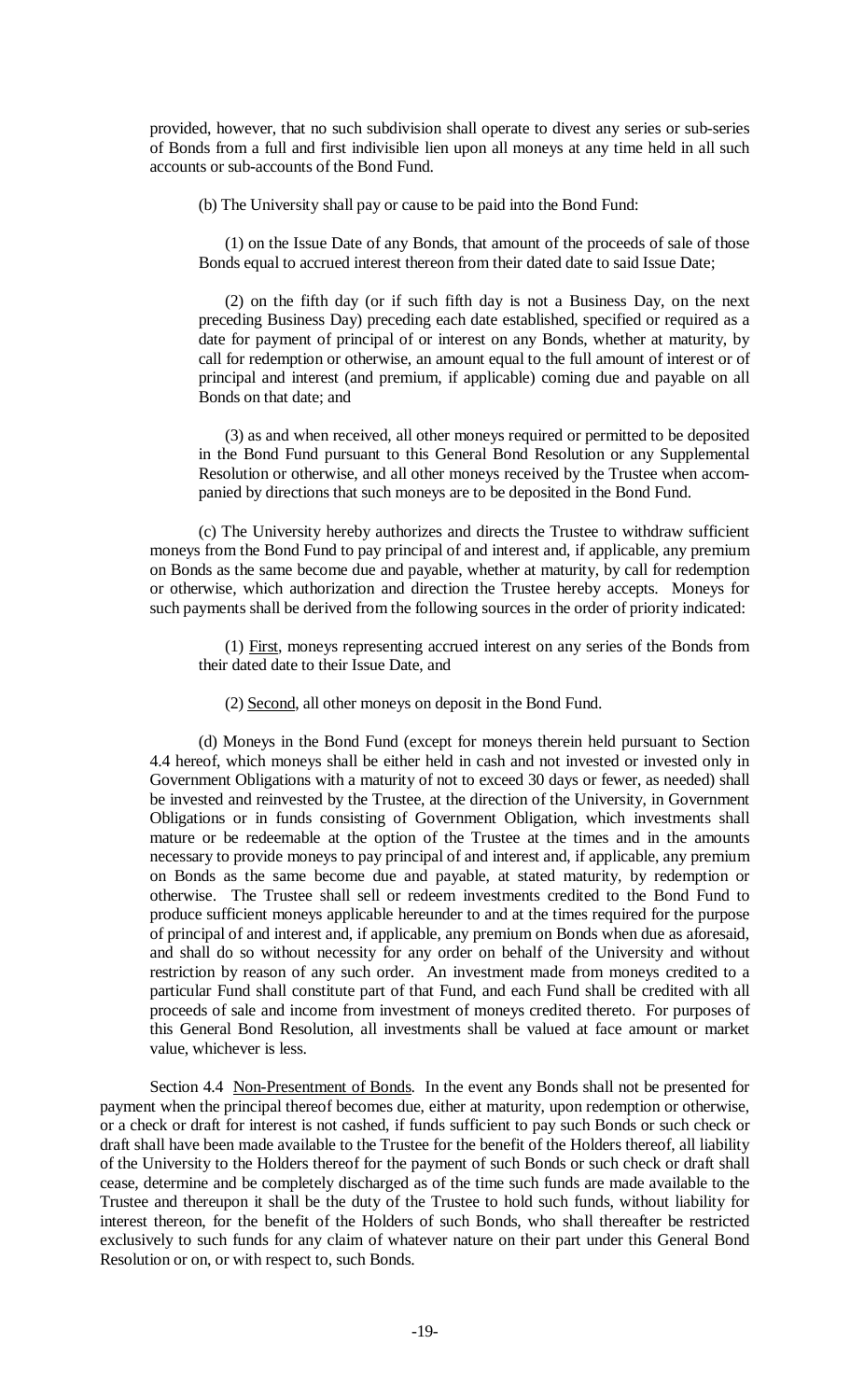Any of those moneys which shall be so held by the Trustee, and which remain unclaimed by the Holder of a Bond not presented for payment or check or draft not cashed for a period of three (3) years after the due date thereof, shall be paid to the University free of any trust or lien, upon a request in writing by the University. Thereafter, the Holder of that Bond shall look only to the University for payment and then only to the amounts so received by the University without any interest thereon, and the Trustee shall not have any responsibility with respect to those moneys.

Section 4.5 Release Upon Payment of Bonds. Except as provided in Section 4.4 hereof, any amounts remaining in the Bond Fund after payment in full of the Bonds, the fees, charges and expenses of the Fiduciaries hereunder and all other amounts required to be paid hereunder, shall be paid to or upon the order of the University.

Section 4.6 Moneys to be Held in Trust. Except where moneys have been deposited with or paid to the Trustee pursuant to an instrument restricting their application to particular Bonds, all moneys required or permitted to be deposited with or paid to the Trustee or any Paying Agent under any provision of this General Bond Resolution, and any investments thereof, shall be held by the Trustee or that Paying Agent in trust. Except for moneys deposited with or paid to the Trustee or any Paying Agent for the redemption of Bonds, notice of the redemption of which shall have been duly given, and moneys held by the Trustee pursuant to Section 4.4 hereof, all moneys described in the preceding sentence held by the Trustee or any Paying Agent shall be subject to the lien hereof while so held.

[END OF ARTICLE IV]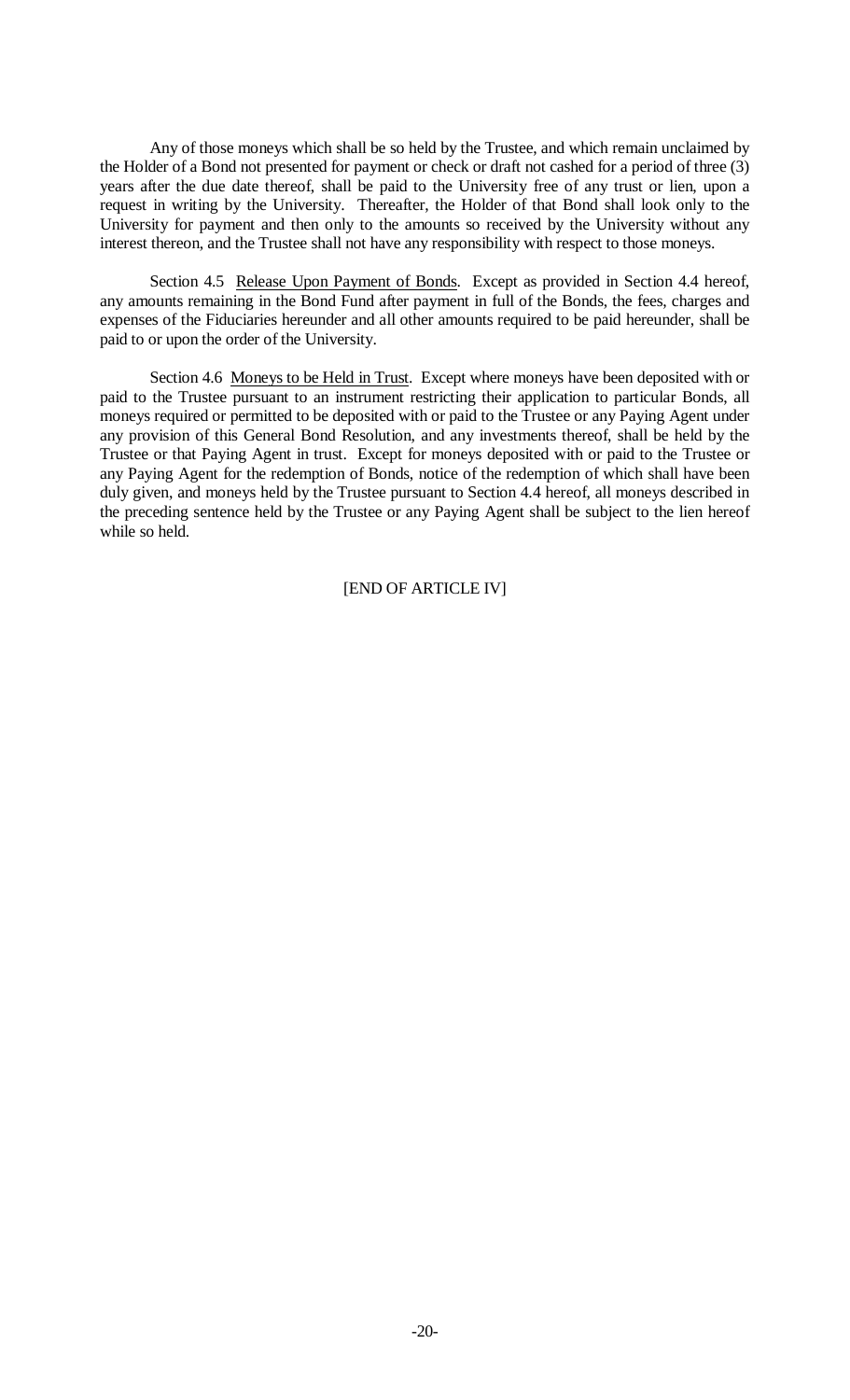#### **ARTICLE V**

# **COVENANTS OF THE UNIVERSITY**

Section 5.1 Payment of Bonds. The University shall pay or cause to be paid, from the Bond Fund and the fees pledged under Article IV hereof, the principal of and interest on every Bond on the dates, at the places and in the manner set forth in the Bonds, according to the true intent and meaning thereof.

Section 5.2 Maintenance of Fees. The University has heretofore covenanted in the Prior Bond Resolution that, so long as any Prior Bonds remain outstanding, the University will fix, levy and collect General Student Fees in such amounts and at such times as shall be required to produce revenues sufficient to pay the principal of and interest on the Prior Bonds. The University hereby ratifies and reaffirms that covenant, and hereby further covenants and agrees that, so long as any Bonds remain outstanding, the University will fix, levy and collect General Student Fees and Special Student Fees in such amounts and at such times as shall be required to produce revenues sufficient to pay the principal of and interest on the Bonds.

The University further covenants and agrees that it will not reduce the amount of General Student Fees or the aggregate amount of Special Student Fees in effect as of the date of adoption of this General Bond Resolution unless and until it shall have filed with the Trustee a certificate signed by the Treasurer (a) estimating the sum of General Student Fees and Special Student Fees that would have been collected during the preceding Fiscal Year, had such reduction or reductions then been in effect, and (b) certifying that the Maximum Annual Debt Service on all outstanding Bonds plus the Maximum Annual Debt Service on all outstanding Prior Bonds does not exceed fifty per cent (50%) of said estimated sum. The Trustee shall have no responsibility with respect to such certificate, except to receive the same and hold it for the inspection of Bondholders.

Section 5.3 Accounts and Audits. The University shall keep proper books of records and accounts in which complete and correct entries shall be made with respect to, among other things, the collection of General Student Fees, Special Student Fees and any other fees or revenues hereafter pledged to the payment of any Bonds, which books and accounts shall be subject to inspection, at reasonable hours and subject to the reasonable rules and regulations of the University, by the Trustee or by any Bondholder or his representative duly authorized in writing. The University shall cause such books and accounts to be audited as of the close of each Fiscal Year and a written report thereof made within one (1) year after the end of each Fiscal Year, either by a certified public accountant or by the Department of Examiners of Public Accounts of the State (or any successor agency of the State performing a similar function). A copy of the report of such audit shall be furnished to the Trustee within thirty (30) days following its receipt by the University. The Trustee shall have no responsibility with respect to any such report except to receive the same and hold it for the inspection of Bondholders.

Section 5.4 No Further Debt under Prior Bond Resolution. The University hereby covenants and agrees that, from and after the date of adoption of this General Bond Resolution, it will issue no new bonds or notes or otherwise incur new indebtedness under the terms and provisions of the Prior Bond Resolution.

# [END OF ARTICLE V]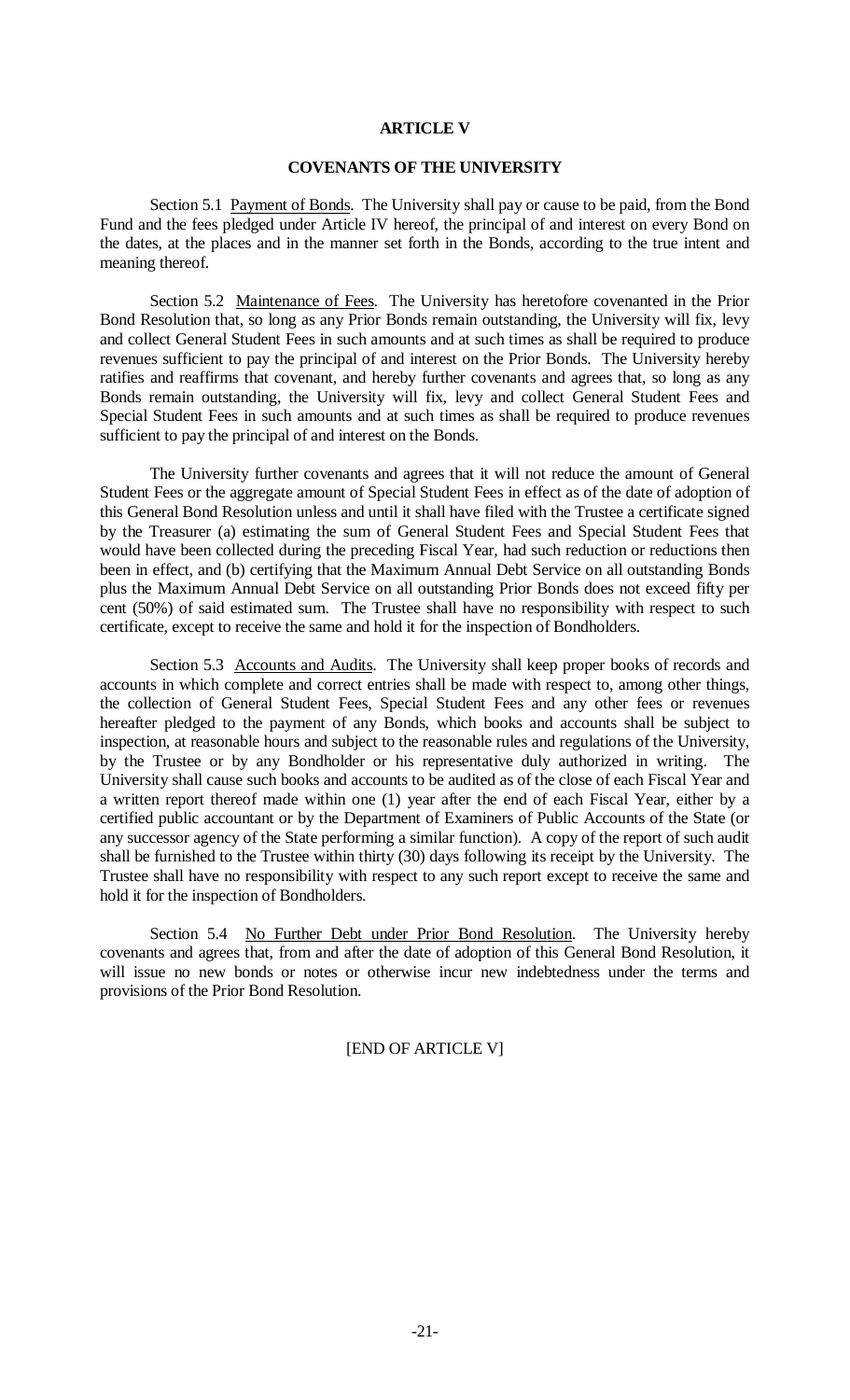#### **ARTICLE VI**

#### **FIDUCIARIES**

Section 6.1 Trustee's Acceptance and Responsibilities. Upon its authentication and delivery of the first Bond issued hereunder, the Trustee shall be deemed to have accepted and agreed to perform the trusts imposed upon it by this General Bond Resolution, subject to the following terms and conditions:

(a) So long as there is no default hereunder, the Trustee undertakes to perform such duties and only such duties as are specifically set forth in this General Bond Resolution, and no implied covenants or obligations shall be read into this General Bond Resolution against the Trustee. During the continuation of default hereunder, the Trustee shall perform such duties and exercise such of the rights and powers vested in it by this General Bond Resolution with the same degree of care and skill in their performance and exercise as a prudent man would exercise or use under the circumstances in the conduct of his own affairs.

(b) The Trustee may execute any of the trusts or powers hereof and perform any of its duties by or through attorneys, agents, receivers or employees but shall not be responsible for any misconduct or negligence on the part of any such Person appointed by it with due care hereunder, and shall be entitled to advice of counsel concerning all matters of trusts hereof and the duties hereunder, and may in all cases pay such reasonable compensation to all such attorneys, agents, receivers and employees as may reasonably be employed in connection with the trusts hereof. The Trustee may act upon the opinion or advice of any attorney (who may be Bond Counsel or an attorney for the University), and the Trustee shall not be responsible for any loss or damage resulting from any action or non-action in good faith in reliance upon such opinion or advice.

(c) The Trustee shall not be responsible for any recital herein, or in the Bonds (except with respect to any certificate of authentication on the Bonds executed by the Trustee), or for the validity of the adoption and endorsement by the University of this General Bond Resolution or of any supplement thereto or instruments of further assurance, or for the sufficiency of the security for the Bonds issued hereunder or intended to be secured hereby.

(d) The Trustee shall not be accountable for the use of the proceeds of any Bonds authenticated or delivered hereunder, other than to comply with the procedures for disbursements from any Series 2009 Construction Account (or from any similar account established or provided for in any Series Resolution hereafter adopted) for which it serves as depository. The Trustee may become a Holder of Bonds secured hereby with the same rights which it would have if not Trustee.

(e) The Trustee shall be protected, in the absence of bad faith, in acting upon any notice, request, consent, certificate, order, affidavit, letter, telegram or other paper or document believed to be genuine and correct and to have been signed or sent by the proper Person or Persons. Any action taken by the Trustee pursuant to this General Bond Resolution upon the request or authority or consent of any Person who at the time of making such request or giving such authority or consent is a Holder of any Bond, shall be conclusive and binding upon all future Holders of the same Bond and of Bonds issued in exchange therefor or in place thereof.

(f) As to the existence or non-existence of any fact or as to the sufficiency or validity of any instrument, paper or proceeding, the Trustee shall be entitled to rely upon a certificate signed on behalf of the University by its Chancellor or Treasurer as sufficient evidence of the facts therein contained. The Trustee may accept a certificate of the Secretary of the University under its seal to the effect that a resolution in the form therein set forth has been adopted by the University as conclusive evidence that such resolution has been duly adopted and is in full force and effect.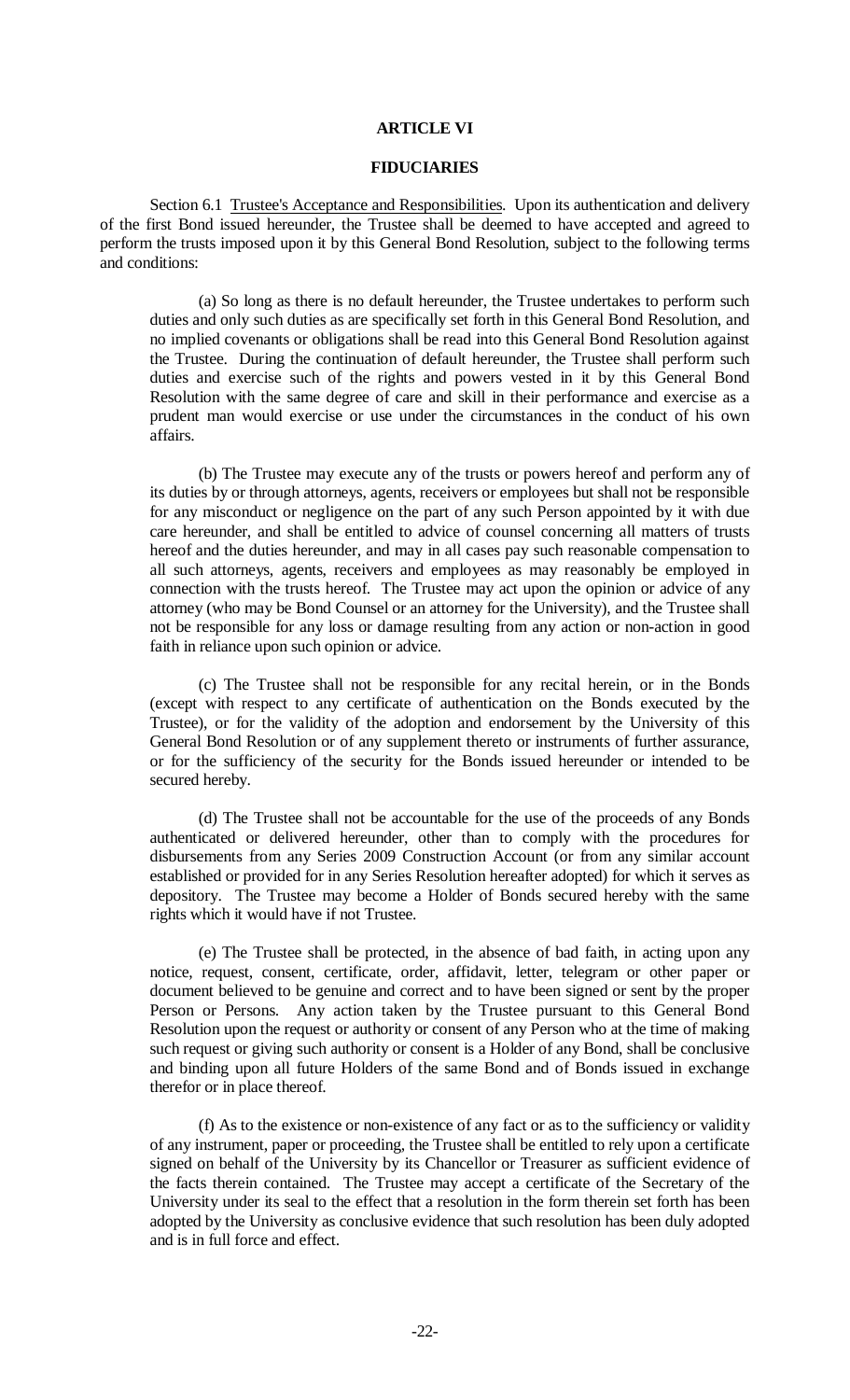(g) The permissive right of the Trustee to do things enumerated in this General Bond Resolution shall not be construed as a duty and it shall not be answerable for other than its gross negligence or willful misconduct.

(h) The Trustee shall not be required to take notice or be deemed to have notice of any default hereunder except defaults by reason of failure by the University to make or cause to be made any payments of principal of or interest on the Bonds, unless the Trustee shall be specifically notified in writing of such default by the University or by the Holders of at least 25% in aggregate principal amount of Bonds then outstanding. All notices or other instruments required by this Section 6.1(h) to be given to the Trustee, must, in order to be effective, be delivered at the Trustee's Office, and in the absence of such notice so delivered the Trustee may conclusively assume there is no default hereunder, except as aforesaid.

(i) Before taking any action hereunder (with the exception of making payments of principal of or interest on the Bonds pursuant to Sections 4.3 and 4.4 hereof) the Trustee may require that a satisfactory indemnity bond be furnished for the reimbursement of all expenses which it may incur and to protect it against all liability, except liability which is adjudicated to have resulted from its gross negligence or willful default.

(j) All moneys received by the Trustee or any Paying Agent shall, until used or applied or invested as herein provided, be held in trust for the purposes for which they were received but need not be segregated from other funds except to the extent required by law. Neither the Trustee nor any Paying Agent shall be under any liability for interest on any moneys received hereunder except such as may be agreed upon.

(k) The Trustee shall not be bound to make any investigation into the facts or matters stated in any resolution, certificate, statement, instrument, opinion, report, notice, request, direction, consent, order, bond, debenture, coupon or other paper or document. The Trustee, in its discretion, may make such further inquiry or investigation into such facts or matters as it may see fit, and in doing so, the Trustee shall, following advance written request to the University, be entitled to examine, during normal business hours and subject to all applicable rules, regulations and policies of the University, the relevant books and records of the University.

(l) In no event shall the Trustee be responsible for the University's compliance with the arbitrage limitations imposed by Section 148 of the Code, including without limitation the necessity, timing or amount of any payment of rebate due in connection therewith. The Trustee shall have no responsibility for the filing or renewal of such financing statements or other instruments, if any, as may be necessary to perfect or preserve the security interests created under Section 4.2 hereof.

Section 6.2 Fees, Charges and Expenses of Fiduciaries. Each Fiduciary shall be entitled to payment and/or reimbursement for reasonable fees for its Ordinary Services rendered hereunder and all advances, counsel fees and other Ordinary Expenses reasonably and necessarily made or incurred by it in connection with such Ordinary Services. For purposes hereof, fees for Ordinary Services provided for in the standard fee schedule of each Fiduciary shall be considered reasonable. In the event that it should become necessary that any Fiduciary perform Extraordinary Services, it shall be entitled to reasonable extra compensation therefor, and to reimbursement for reasonable and necessary Extraordinary Expenses in connection therewith; provided, however, that if such Extraordinary Services or Extraordinary Expenses are occasioned by the neglect or misconduct of such Fiduciary, it shall not be entitled to compensation or reimbursement therefor.

Section 6.3 Successor Trustees. Any corporation or association into which the Trustee may be converted or merged, or with which it may be consolidated, or to which it may sell or transfer its trust business and assets as a whole or substantially as a whole, or any corporation or association resulting from such conversion, sale, merger, consolidation or transfer to which it is a party shall be and become, *ipso facto*, successor Trustee hereunder and vested with title to the Funds and all the trusts, powers, discretions, immunities, privileges and all other matters as was its predecessor, without the execution or filing of any instrument or any further act, deed or conveyance on the part of any of the parties hereto, anything herein to the contrary notwithstanding.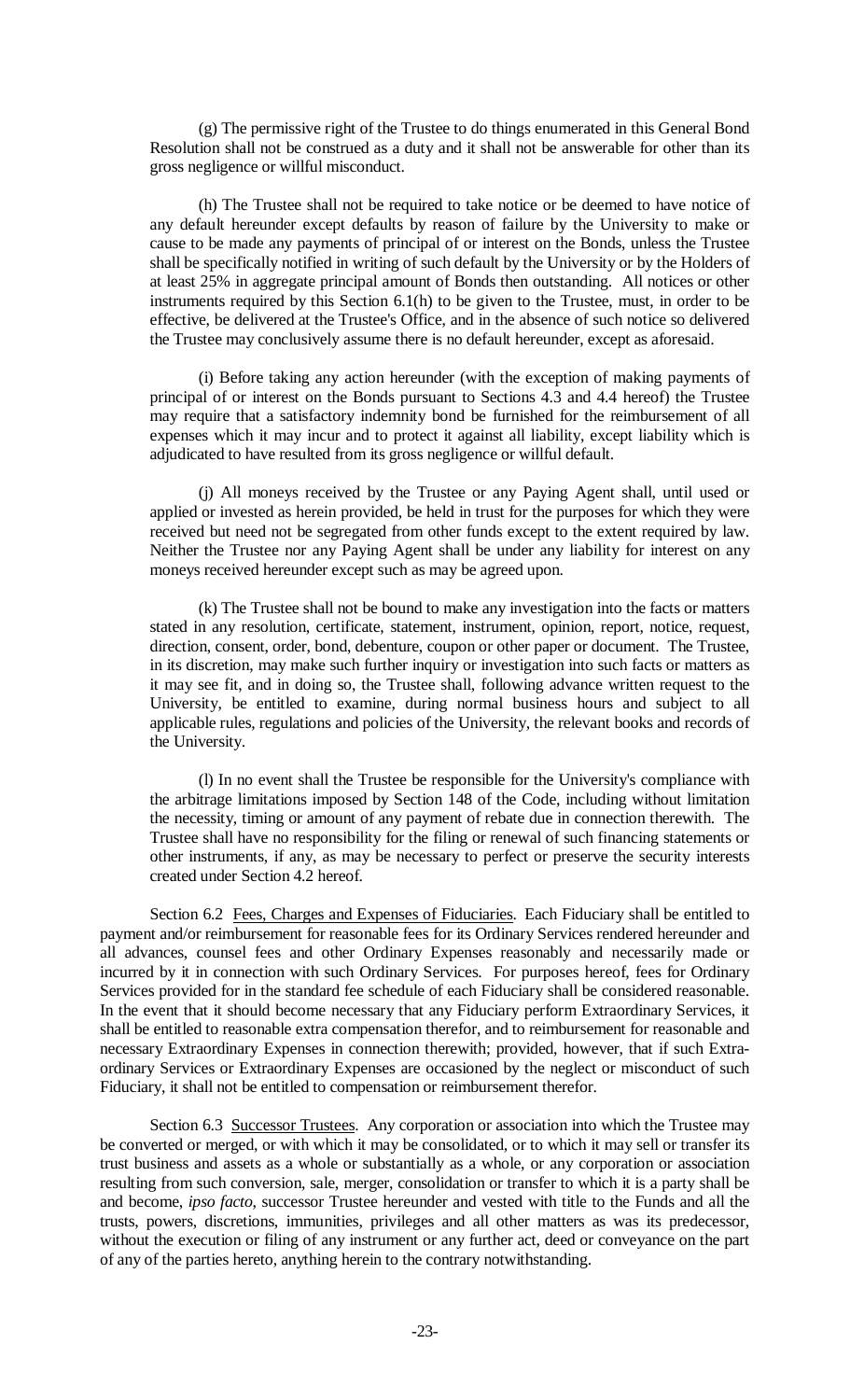Any successor Trustee, other than by reason of the foregoing circumstances, (a) shall be a trust company or a bank having the powers of a trust company, (b) shall be in good standing within the State or shall be duly authorized to exercise trust powers within the State, (c) shall have a reported capital and surplus of not less than \$25,000,000, and (d), in order that such successor Trustee be empowered to serve as successor Registrar hereunder, shall be a transfer agent registered in accordance with Section  $17(A)(c)$  of the Securities Exchange Act of 1934,

Every successor Trustee appointed pursuant to Section 6.7 hereof shall execute, acknowledge and deliver to its predecessor and to the University an instrument in writing accepting such appointment hereunder, and thereupon such successor, without any further act, deed or conveyance, shall become fully vested with all the estates, properties (including, without limitation, all securities and moneys), rights, powers, trusts, duties and obligations of its predecessor. Nevertheless, on the written request of the University or of such successor Trustee, the predecessor Trustee shall deliver to such successor all securities and moneys held by it as trustee hereunder, as well as an instrument transferring to such successor all the estates, properties, rights, powers and trusts of such predecessor. Moreover, if required by any successor Trustee, the University shall execute and deliver a suitable instrument more fully and certainly vesting in such successor the estate, rights, powers and duties hereby vested or intended to be vested in its predecessor. In the event a successor Trustee is appointed hereunder, the predecessor Trustee shall cease to be Registrar and Paying Agent for any of the Bonds, and the successor Trustee shall Registrar and a Paying Agent.

Section 6.4 Appointment of Co-Trustee. It is the purpose of this General Bond Resolution that there shall be no violation of any law of any jurisdiction (including without limitation, the laws of the State) denying or restricting the right of banks or trust companies to transact business as trustees in that jurisdiction. It is recognized that, if there is litigation under this General Bond Resolution or other instruments or documents relating to the Bonds, and in particular, in case of the enforcement hereof or thereof upon a default, or if the Trustee should deem that, by reason of any present or future law of any jurisdiction, it may not exercise any of the powers, rights or remedies granted herein to the Trustee or take any action which may be desirable or necessary in connection therewith, it may be necessary that the Trustee, subject to the prior written approval of the University, appoint an individual or additional institution as a co-Trustee. The following provisions of this Section are adapted to these ends.

In the event that the Trustee appoints an individual or additional institution as a co-Trustee, each and every trust, property, remedy, power, right, duty, obligation, discretion, privilege, claim, demand, cause of action, immunity, estate, title, interest and lien expressed or intended by this General Bond Resolution to be exercised by, vested in or conveyed to the Trustee shall be exercisable by, vest in and be conveyed to that co-Trustee, but only to the extent necessary for it to be so vested and conveyed or to enable that co-Trustee to exercise it. Every covenant, agreement and obligation necessary to the exercise thereof by the co-Trustee shall run to and be enforceable by it.

Notwithstanding the foregoing, a co-Trustee shall exercise only such rights and perform only such duties as may be required to avoid violation of any law of any jurisdiction or as may be directed by the Trustee in writing. Any written direction by the Trustee to a co-Trustee to take or to refrain from taking any action hereunder shall be sufficient warrant for taking or refraining from taking such action by such co-Trustee. Neither the Trustee nor any co-Trustee shall be personally liable by reason of any act or omission of a co-Trustee or the Trustee, respectively, hereunder. Any moneys, papers, securities or other items of personal property received by a co-Trustee pursuant to its exercise of rights or performance of duties hereunder shall forthwith, to the extent permitted by law, be turned over to the Trustee.

Should any instrument or document in writing from the University reasonably be required by the co-Trustee so appointed by the Trustee for vesting and conveying more fully and certainly in and to that co-Trustee those trusts, properties, remedies, powers, rights, duties, obligations, discretions, privileges, claims, demands, causes of action, immunities, estates, titles, interests and liens, that instrument or document shall be executed, acknowledged and delivered, but not prepared, by the University. In case any co-Trustee or a successor to it shall die, become incapable of acting,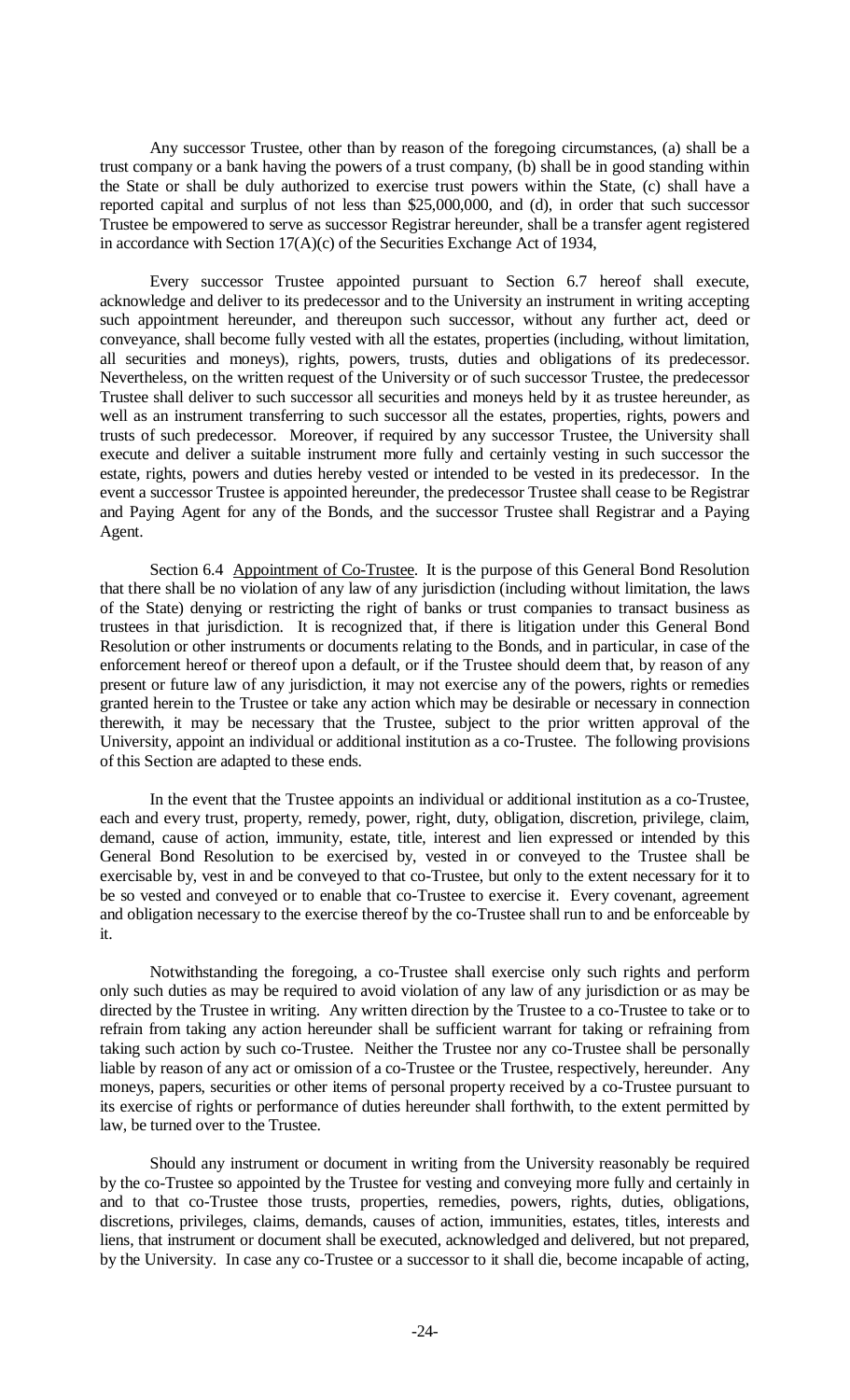resign or be removed, all of the trusts, properties, remedies, powers, rights, duties, obligations, discretions, privileges, claims, demands, causes of action, immunities, estates, titles, interests and liens of the co-Trustee shall be exercised by, vest in and be conveyed to the Trustee, to the extent permitted by law, until the appointment (if still necessary hereunder) of a successor to the co-Trustee.

Section 6.5 Resignation by the Trustee. The Trustee or any successor Trustee may at any time resign from the trusts hereby created by giving 30 days' written notice, personally or by certified mail, to the University and by certified mail to each Holder of Bonds then outstanding, such resignation to take effect, however, only upon the appointment of a successor Trustee. If an instrument accepting its duties shall not have been delivered by a successor to the resigning Trustee within 30 days after the Trustee's giving notice of resignation, the resigning Trustee may petition any court of competent jurisdiction for the appointment of a successor Trustee.

Section 6.6 Removal of the Trustee. If no default in the payment of principal of or interest on the Bonds exists, the Trustee may be removed at any time by written instrument of the University delivered to the Trustee, or by written notice delivered to the Trustee and the University and signed by the Holders of a majority in aggregate principal amount of Bonds then outstanding. During the continuation of a default in the payment of principal of or interest on the Bonds, the Trustee may be removed only by written notice delivered to the Trustee and the University and signed by the Holders of a majority in aggregate principal amount of Bonds then outstanding. The Trustee also may be removed at any time (including during the continuation of any default) by a court of competent jurisdiction upon the application of the Holders of not less than 25% in aggregate principal amount of the Bonds then outstanding, for any breach of trust or for acting or proceeding in violation of, or for failing to act or proceed in accordance with, any provision of this General Bond Resolution with respect to the duties and obligations of the Trustee.

Section 6.7 Appointment of Successor Trustee. In case the Trustee hereunder shall resign or be removed, or shall be dissolved or liquidated or in the process of dissolution or liquidation, or shall be taken under the control of any public officer or officers or of a receiver appointed by a court, or shall otherwise become incapable of acting hereunder, then the University shall appoint a successor Trustee; provided, however, if the University shall not have appointed a successor within ten days after the event giving rise to the need for such appointment, then a successor may be appointed by the Holders of a majority in aggregate principal amount of Bonds then outstanding, by an instrument or concurrent instruments in writing delivered to the University, the Trustee and the successor Trustee, signed by such Holders or by their duly authorized attorneys in fact. If no appointment of a successor Trustee shall be made pursuant to the foregoing provisions of this Section, any Holder or the retiring Trustee may apply to a court of competent jurisdiction to appoint a successor Trustee, which court may thereupon, after such notice (if any) as such court may prescribe or deem proper, appoint a successor Trustee. Any successor Trustee appointed pursuant to the provisions of this Section 6.7 shall satisfy the requirements of the second paragraph of Section 6.3 hereof.

Section 6.8 Adoption of Authentication. In case any Bonds shall have been authenticated but not delivered, any successor Trustee may adopt the certificate of authentication of any predecessor Trustee and may deliver those Bonds so authenticated as provided herein. In case any Bonds shall not have been authenticated, any successor Trustee may authenticate those Bonds either in the name of any predecessor Trustee or in its own name. In all cases, the certificate of authentication shall have the same force and effect as provided in the Bonds or in this General Bond Resolution with respect to the certificate of authentication of any predecessor Trustee.

Section 6.9 Designation and Succession of Paying Agents. The Trustee shall be the principal Paying Agent for the Bonds. The University, or the Trustee with the University's written approval, may appoint an additional Paying Agent or Agents with power to act on the Trustee's behalf and subject to its direction in the payment of principal of and interest on the Bonds. The Trustee shall have the responsibility of establishing the duties and responsibilities of any other Paying Agent for the purposes of this General Bond Resolution, to the extent not specified herein.

Any corporation or association with or into which any Paying Agent may be merged or converted or with which it may be consolidated, or any corporation or association resulting from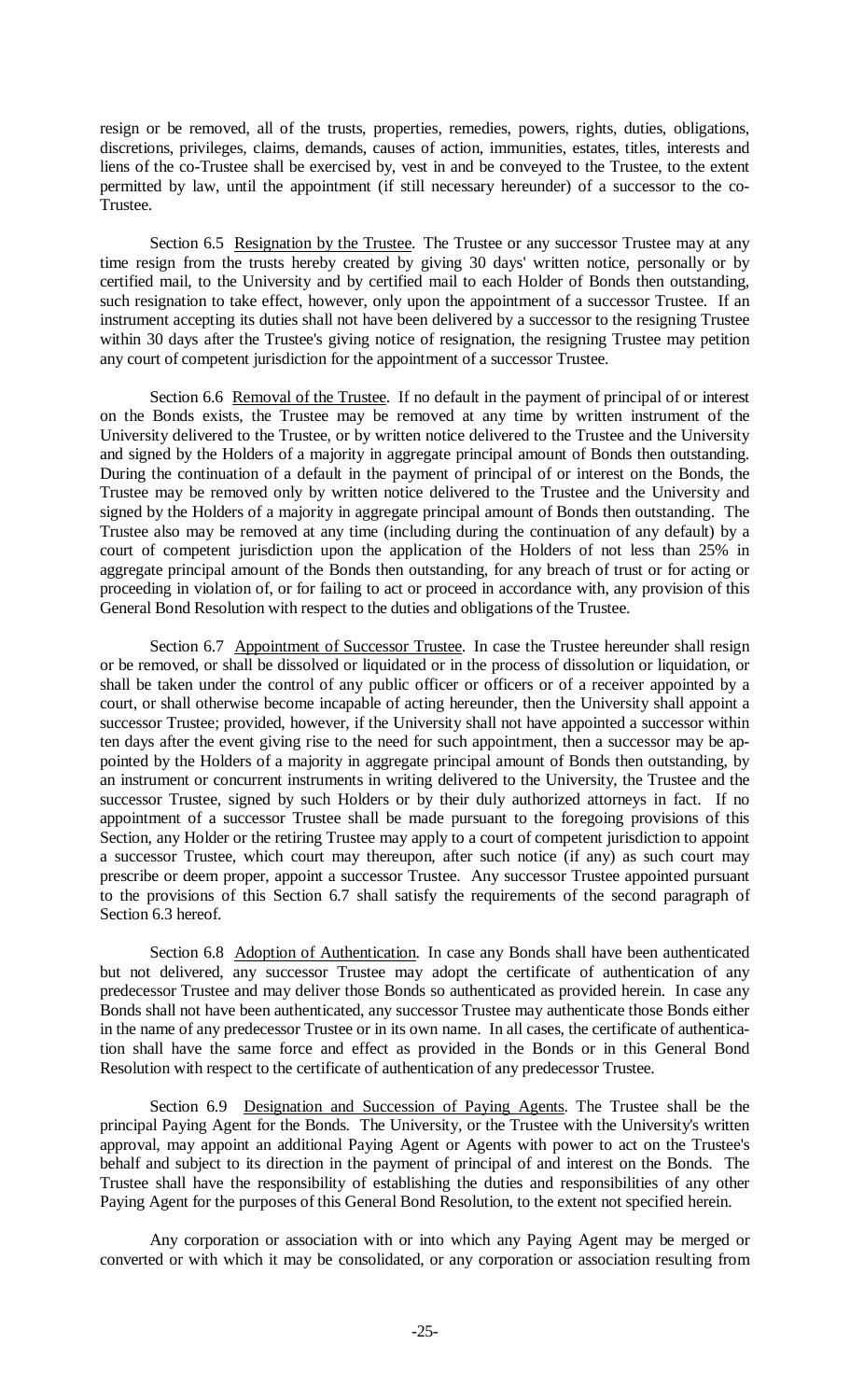any merger, consolidation or conversion to which any Paying Agent shall be a party, or any corporation or association succeeding to the trust business of any Paying Agent, shall be the successor of that Paying Agent hereunder, if that successor corporation or association is otherwise eligible hereunder, without the execution or filing of any paper or any further act on the part of the parties hereto or the Paying Agent or that successor corporation or association.

Any Paying Agent may at any time resign by giving written notice of resignation to the Trustee and the University. If no default in the payment of principal of or interest on the Bonds exists, the University may at any time terminate the agency of any Paying Agent that is not also the Trustee by giving written notice of termination to such Paying Agent and to the Trustee. The Trustee may at any time terminate the agency of any Paying Agent by giving written notice of termination to such Paying Agent and to the University, subject to the University's written concurrence. If the Paying Agent is also the Trustee, its agency may be terminated only in the manner by which the Trustee may be removed under Section 6.6 hereof. Upon receiving such a notice of resignation or upon such a termination, or in case at any time any Paying Agent shall cease to be eligible under this Section, the University, or the Trustee with the University's written approval, may appoint a successor Paying Agent. The Trustee shall mail, within ten days after that appointment, notice thereof to all Holders as their names and addresses appear on the Register on the date of that appointment.

Section 6.10 Dealing in Bonds. The Trustee, any Paying Agent, any Affiliate of either, and any directors, officers, employees or agents of any of the foregoing may become the Holders of Bonds secured hereby with the same rights which it or they would have hereunder if the Trustee or Paying Agent did not serve in those capacities.

# [END OF ARTICLE VI]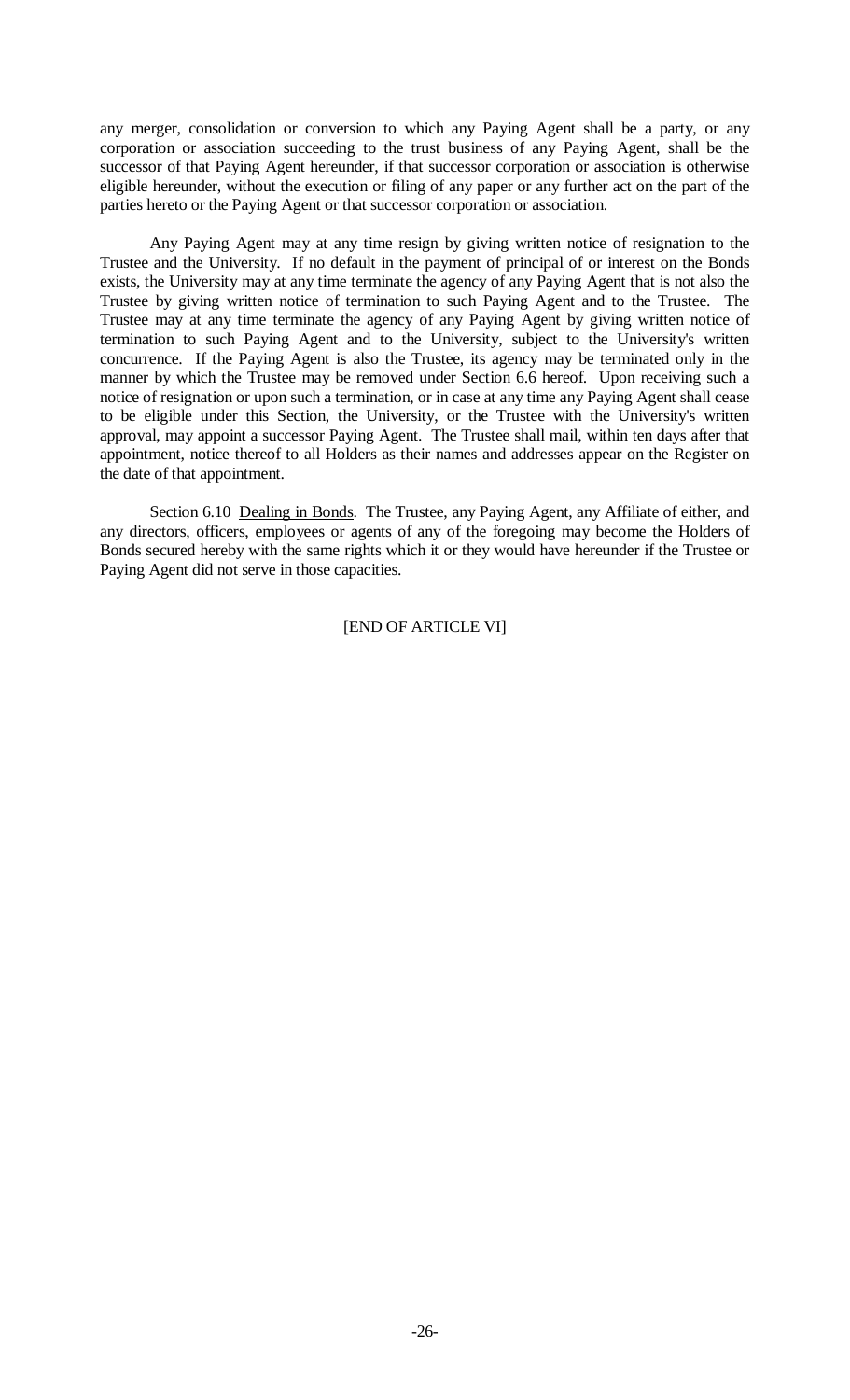#### **ARTICLE VII**

#### **REMEDIES**

Section 7.1 Remedies upon Default. Failure to perform any of the agreements or covenants on the part of the University contained in this General Bond Resolution shall be construed and is hereby defined as a "default" hereunder. Upon an event of default any Holder or Holders of the Bonds, in addition to all other rights, shall have the right by mandamus or other lawful remedy, in any court of competent jurisdiction, to enforce his or their rights against the University and the Board and any officer, agent or employee of the University, including but not limited to the right (a) to require the University, the members of the Board and its officers, agents or employees, to fix, levy and collect General Student Fees and Special Student Fees such that they shall be sufficient to meet the requirements under this General Bond Resolution, (b) to require the University, the members of the Board and any other officer, agent or employee of the University to carry out any other covenants contained herein and to perform its or their duties hereunder and under Section 16- 3-28, Code of Alabama 1975, as amended, and (c) to enforce and compel performance of any other agreement or covenant on the part of the University contained herein.

Section 7.2 Actions by Trustee; Rights of Holders. Upon an event of default the Trustee may, and if requested to do so by the Holders of at least 25% in aggregate principal amount of Bonds outstanding and furnished satisfactory indemnity, the Trustee shall, pursue any available remedy to enforce the payment of principal of and interest on the Bonds or the observance and performance of any other covenant, agreement or obligation under this General Bond Resolution or any other instrument providing security, directly or indirectly, for the Bonds.

Subject to the rights of any provider of Credit Enhancement for all or any part or sub-series of Bonds, the Holders of a majority in principal amount of the outstanding Bonds shall have the right, during the continuation of a default, to require the Trustee to proceed to enforce this General Bond Resolution, either by judicial proceedings for the enforcement of the payment of the Bonds or otherwise; and to direct the time, method and place of conducting any proceeding for any remedy available to the Trustee, or exercising any trust or power conferred upon the Trustee hereunder. Notwithstanding the foregoing, (a) any such direction shall not be in conflict with any rule of law or this General Bond Resolution, (b) the Trustee may take any other action deemed proper by the Trustee which is not inconsistent with such direction, and (c) the Trustee shall determine that the action so directed would not be unjustly prejudicial to the Holders not taking part in such direction. During the continuation of a default, payment of the Trustee's costs and expenses of proceedings resulting in the collection of moneys for the payment of Bonds and of the expenses, liabilities and advances incurred or made by the Trustee shall take priority over the payment of the principal of and interest on the Bonds.

Section 7.3 Remedies Vested in Trustee. All rights of action (including the right to file proofs of claim) under this General Bond Resolution or under any of the Bonds may be enforced by the Trustee without the possession of any of the Bonds or the production thereof in any trial or other proceedings relating thereto. Any such suit or proceeding instituted by the Trustee shall be brought in its name as Trustee, without the necessity of joining as plaintiffs or defendants any Holders of the Bonds, and any recovery of judgment shall be for the equal benefit of the Holders of the outstanding Bonds.

Section 7.4 Remedies Cumulative. No remedy conferred upon or reserved to the Trustee or to the Holders by this General Bond Resolution is intended to be exclusive of any other remedy. Each remedy shall be cumulative and shall be in addition to every other remedy given hereunder or otherwise to the Trustee or to the Holders, or now or hereafter existing.

Section 7.5 Delay or Omission Not Waiver. No delay or omission of the Trustee or of any Holder of any Bond to exercise any right or remedy accruing upon an Event of Default shall impair any such right or remedy or constitute a waiver of any such Event of Default or an acquiescence therein. Every right and remedy given by this Article or by law to the Trustee or to the Holders may be exercised from time to time, and as often as may be deemed expedient, by the Trustee or by the Holders, as the case may be.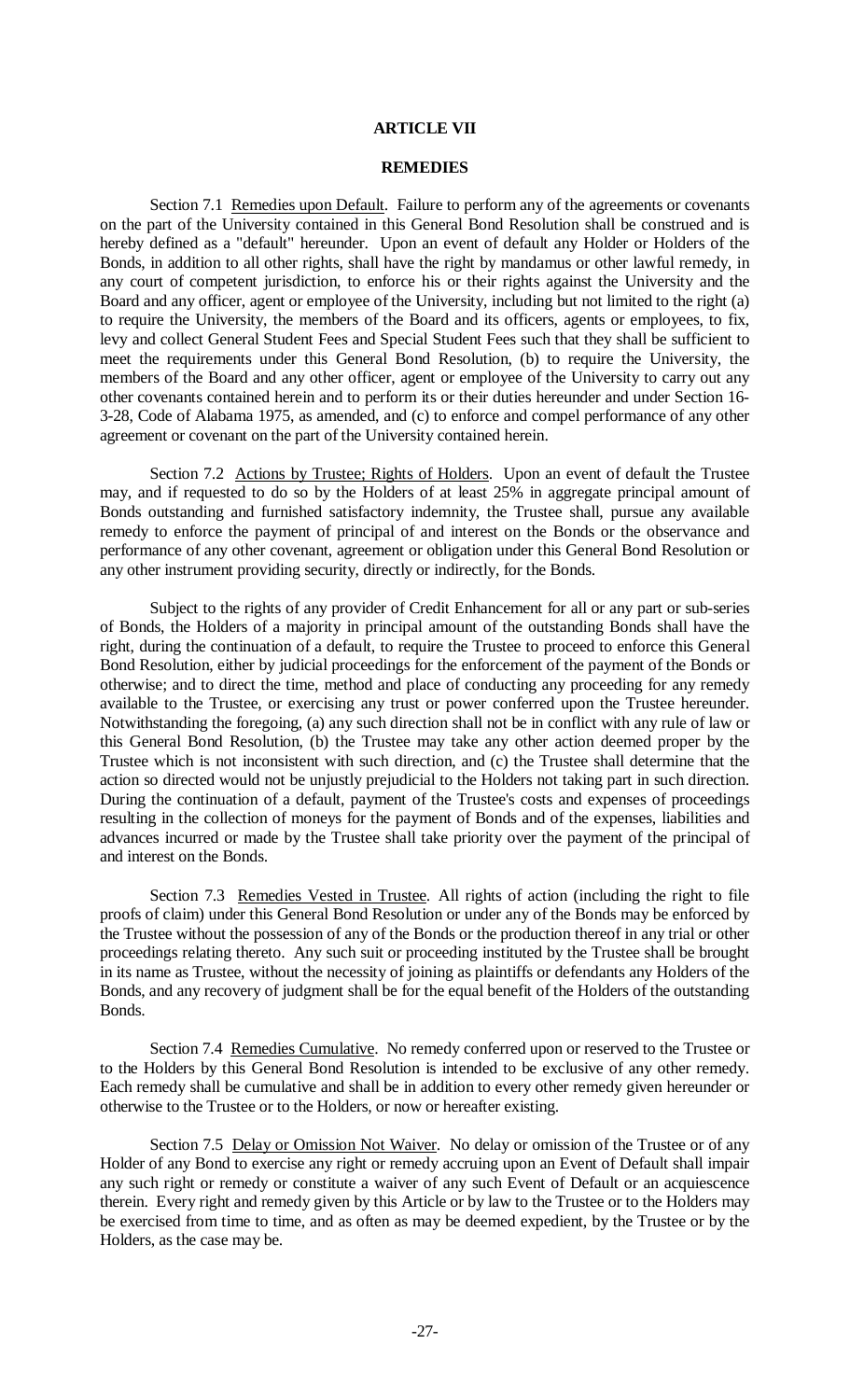Section 7.6 Waivers. Before any judgment or decree for payment of money due has been obtained by the Trustee, the Holders of not less than a majority in principal amount of the outstanding Bonds may, by notice to the Trustee and the University, and on behalf of the Holders of all the Bonds, waive any past default hereunder or under any other Bond Document and its consequences, except a default (1) in the payment of principal of or interest on any Bond, or (2) in respect of a covenant or provision hereof which under Article VIII hereof cannot be modified or amended without the consent of the Holder of each outstanding Bond affected.

No waiver of any default hereunder, whether by the Trustee or by the Holders, shall extend to or shall affect any subsequent default or Event of Default or shall impair any remedy, right or power consequent thereon.

[END OF ARTICLE VII]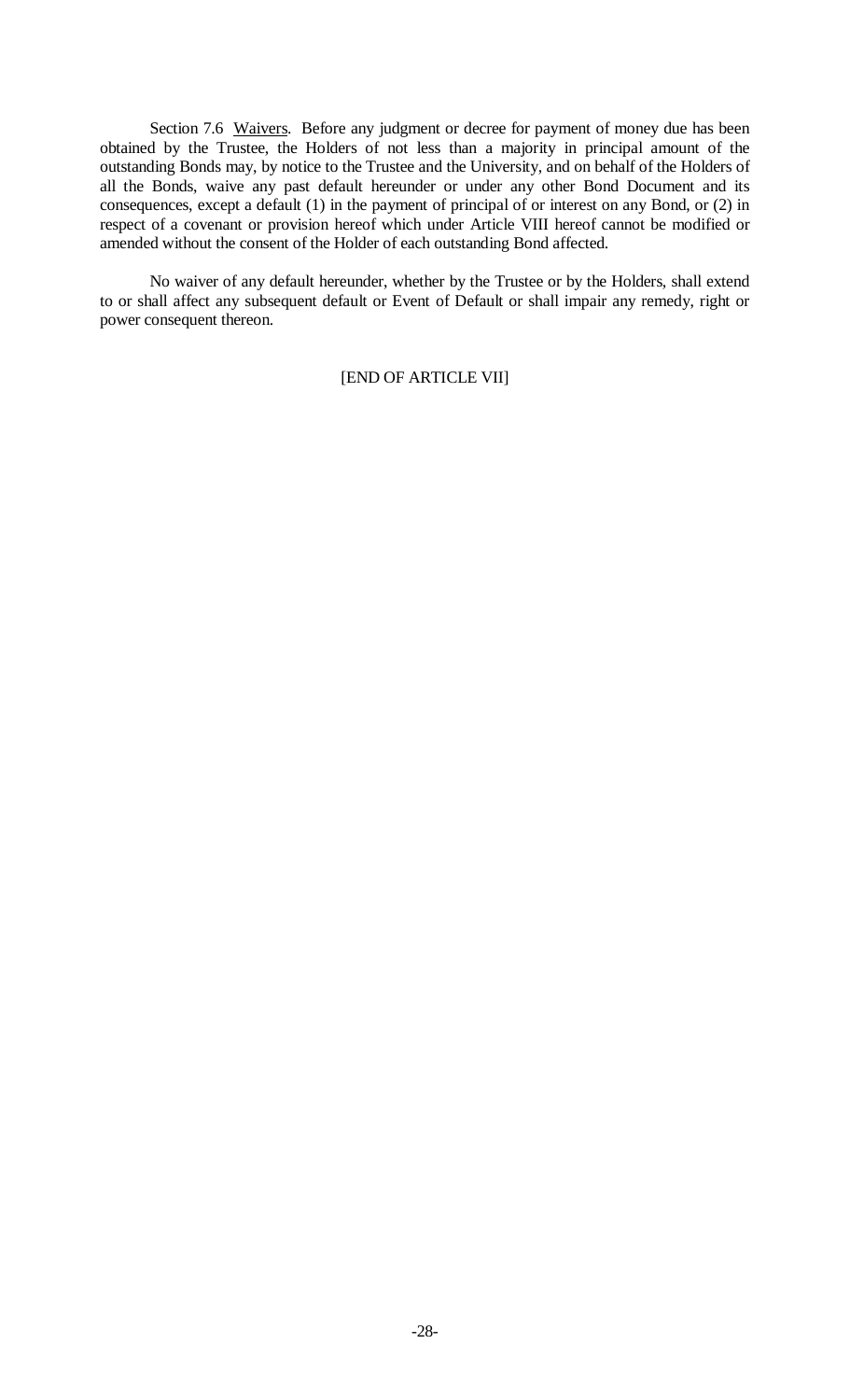## **ARTICLE VIII**

#### **SUPPLEMENTAL RESOLUTIONS**

Section 8.1 Supplemental Resolutions Not Requiring Consent of Holders. The University may adopt at any time or from time to time a Supplemental Resolution supplementing this General Bond Resolution or any Supplemental Resolution theretofore adopted, so as to modify or amend this General Bond Resolution or such Supplemental Resolution. Such Supplemental Resolution may be for one or more of the following purposes (provided any reference in the following clauses to this General Bond Resolution shall be deemed to include any Supplemental Resolution hereafter adopted) and shall become fully effective in accordance with its terms upon the filing with the Trustee of a copy of such Supplemental Resolution certified by the Secretary of the Board:

(a) To cure or clarify any ambiguity or to cure, correct or supplement any defect, omission or inconsistent provisions contained in this General Bond Resolution, or to make such provisions in regard to matters or questions arising under this General Bond Resolution as may be necessary or desirable and not contrary hereto or inconsistent herewith;

(b) To grant to or confer upon the Holders, or upon the Trustee for the benefit of the Holders, any additional rights, remedies, powers or authority that may lawfully be granted to or conferred upon the Holders or the Trustee;

(c) To subject to the pledge of this General Bond Resolution additional revenues, properties or collateral, or to confirm, as further assurance, any pledge under, or the subjection to any lien or pledge created or to be created by, this General Bond Resolution;

(d) To add to the covenants, agreements and obligations of the University under this General Bond Resolution, other covenants, agreements and obligations thereafter to be observed relative to the application, custody, use and disposition of the proceeds of any Bonds or for the protection of the Holders;

(e) To evidence any succession to the University and the assumption by its successor of the covenants, agreements and obligations of the University under this General Bond Resolution and the Bonds;

(f) To permit the Trustee to comply with any obligations imposed upon it by law;

(g) To specify further the duties and responsibilities of, and to define further the relationship among, the Fiduciaries;

(h) To achieve compliance of this General Bond Resolution with any applicable federal or state securities or tax law;

(i) To provide for, or to make necessary or advisable amendments or additions in connection with, the issuance of Additional Bonds;

(j) To adapt to or take into account changes in financial market customs or practices; and

(k) To secure or maintain ratings from a Rating Agency, provided that the changes necessary to obtain or secure such ratings do not adversely affect the interests of the Holders of the Bonds.

The provisions of clauses (f) and (h) shall not be deemed to constitute a waiver by the University or any Fiduciary or Holder of any right which any of them may have, in the absence of those provisions, to contest the application of any change in law to this General Bond Resolution or the Bonds.

Section 8.2 Supplemental Resolutions Requiring Consent of Holders. Exclusive of Supplemental Resolutions described in Section 8.1 hereof, and subject to the terms and provisions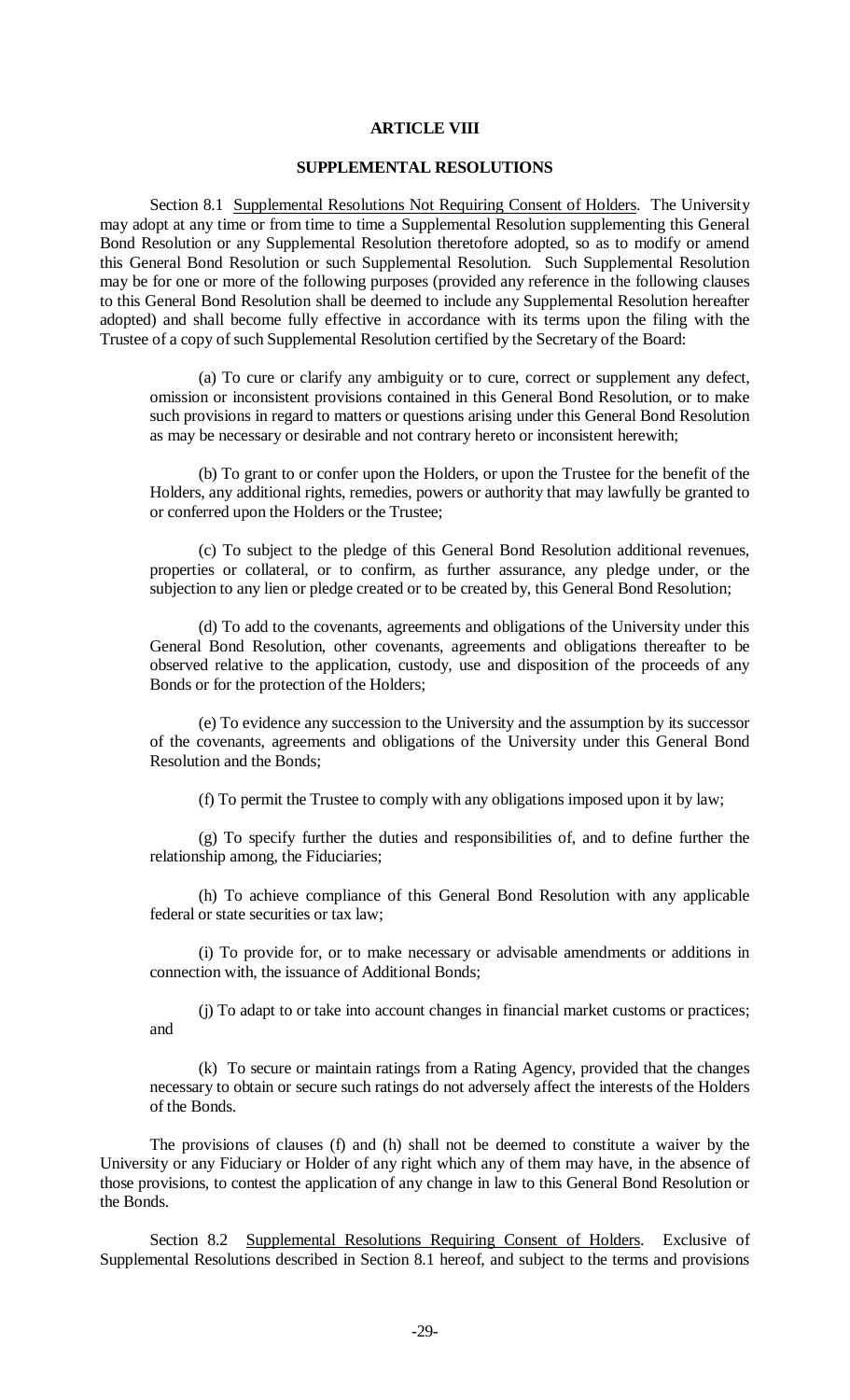contained in this Section, and not otherwise, the Holders of not less than a majority in aggregate principal amount of the Bonds then outstanding shall have the right, from time to time, anything contained in this General Bond Resolution to the contrary notwithstanding, to consent to and approve the adoption by the University of such Supplemental Resolution or Resolutions as shall be deemed necessary and desirable by the University for the purpose of modifying, altering, amending, adding to or rescinding, in any particular, any of the terms or provisions contained in this General Bond Resolution or in any Supplemental Resolution theretofore adopted. Nothing in this Section or Section 8.1 hereof shall permit, however, or be construed as permitting:

(a) without the consent of the Holder of each Bond so affected, (1) an extension of the maturity of the principal of or the interest on any Bond or (2) a reduction in the principal amount of any Bond or the rate of interest thereon, or

(b) without the consent of the Holders of all Bonds then outstanding, (1) the creation of a privilege or priority of any Bond or Bonds over any other Bond or Bonds, or (2) a reduction in the aggregate principal amount of the Bonds required for consent to such a Supplemental Resolution.

If at any time the University shall propose to adopt a Supplemental Resolution for any of the purposes of this Section, the Trustee shall, upon being satisfactorily indemnified with respect to expenses, cause notice of the proposed adoption of such Supplemental Resolution (setting forth briefly the subject matter thereof and stating that copies thereof are available for inspection at the Trustee's Office) to be mailed by first class mail, postage prepaid, to all Holders of Bonds then outstanding at their addresses appearing on the Register. The Trustee shall not, however, be subject to any liability by reason of its failure to mail, or the failure of any Holder to receive, such notice, and any such failure shall not affect the validity of such Supplemental Resolution when consented to and adopted as provided in this Section.

If within such period, not exceeding one year, as shall be prescribed by the University, following the giving of the notice referred to in the preceding paragraph of this Section, the Trustee shall receive an instrument or instruments purporting to be executed by the Holders of not less than a majority in aggregate principal amount of Bonds then outstanding, which instrument or instruments shall refer to the proposed Supplemental Resolution described in such notice and shall specifically consent to the adoption thereof in substantially the form referenced in such notice as on file with the Trustee, thereupon, but not otherwise, the University may adopt and file with the Trustee such Supplemental Resolution in substantially such form, whereupon the same shall become fully effective, without liability or responsibility on the part of the University or the Trustee to any Holder of any Bond, whether or not such Holder shall have consented thereto.

Any such consent shall be binding upon the Holder of the Bond giving the same and upon any subsequent Holder of such Bond and of any Bond issued in exchange therefor (whether or not such subsequent Holder has notice thereof), unless such consent is revoked in writing by the Holder of such Bond giving such consent or by a subsequent Holder thereof by filing with the Trustee, prior to the adoption by the University of such Supplemental Resolution, such revocation. At any time after the Holders of the required percentage of Bonds shall have filed their consents to the Supplemental Resolution, the Trustee shall make and file with the University a written statement that the Holders of such required percentage of Bonds have filed such consents, which statement shall be conclusive that such consents have been granted.

If the Holders of the required percentage in aggregate principal amount of the Bonds Outstanding shall have consented to the adoption thereof as herein provided, no Holder of any Bond shall have any right to object to the adoption of such Supplemental Resolution, or to object to any of the terms and provisions contained therein or the operation thereof, or in any manner to question the propriety of the adoption thereof, or to enjoin or restrain the Trustee or the University from taking any action pursuant to the provisions thereof.

Section 8.3 Additional Requirements. Anything herein to the contrary notwithstanding, no Supplemental Resolution under this Article shall become effective unless and until the University and the Trustee shall have received (a) an opinion of Bond Counsel to the effect that such Supplemental Resolution is authorized and permitted by the terms of this General Bond Resolution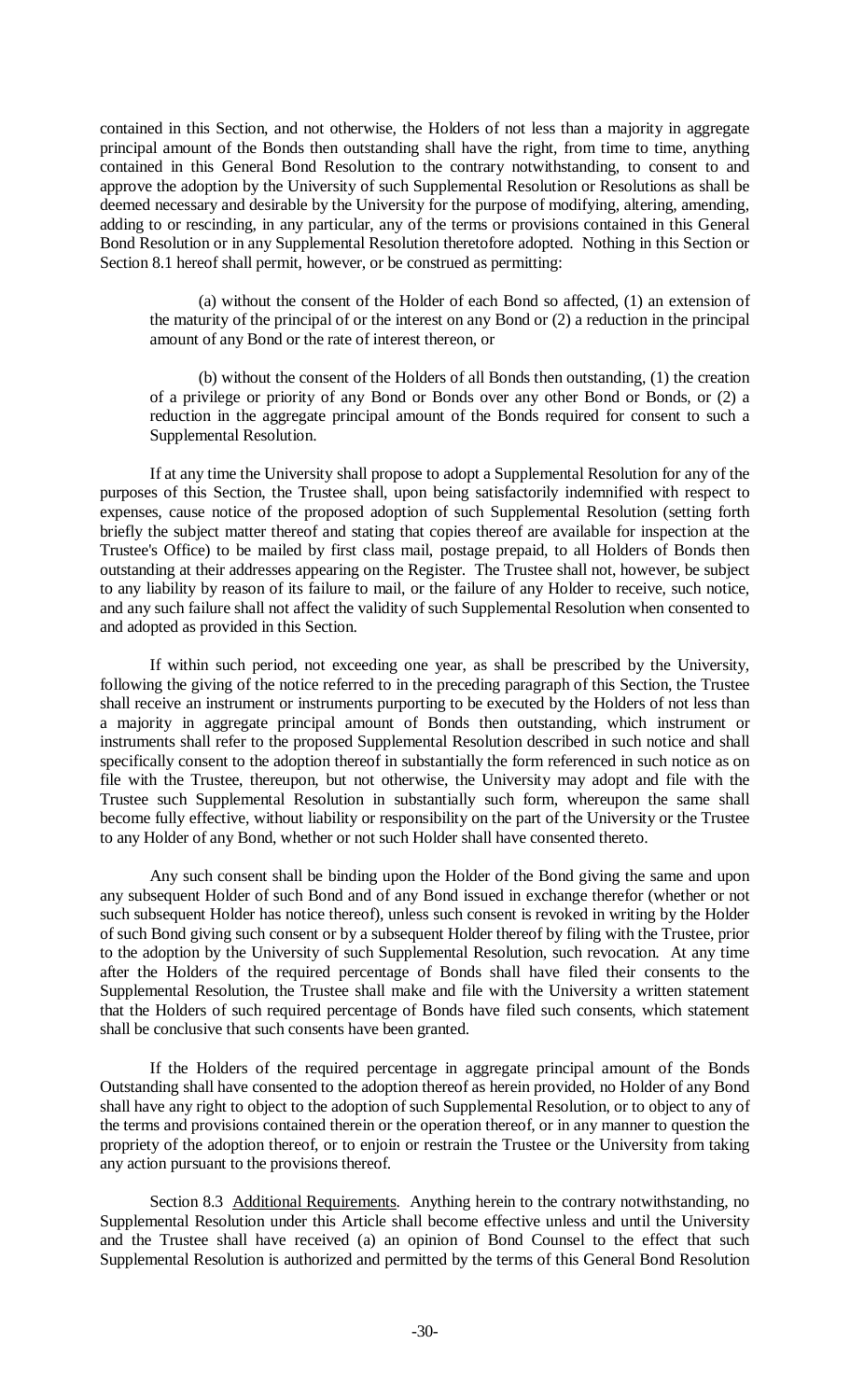and applicable law, and (b) such other documents or certifications, on the part of the University and others, in support of such opinion as Bond Counsel may reasonably require.

[END OF ARTICLE VIII]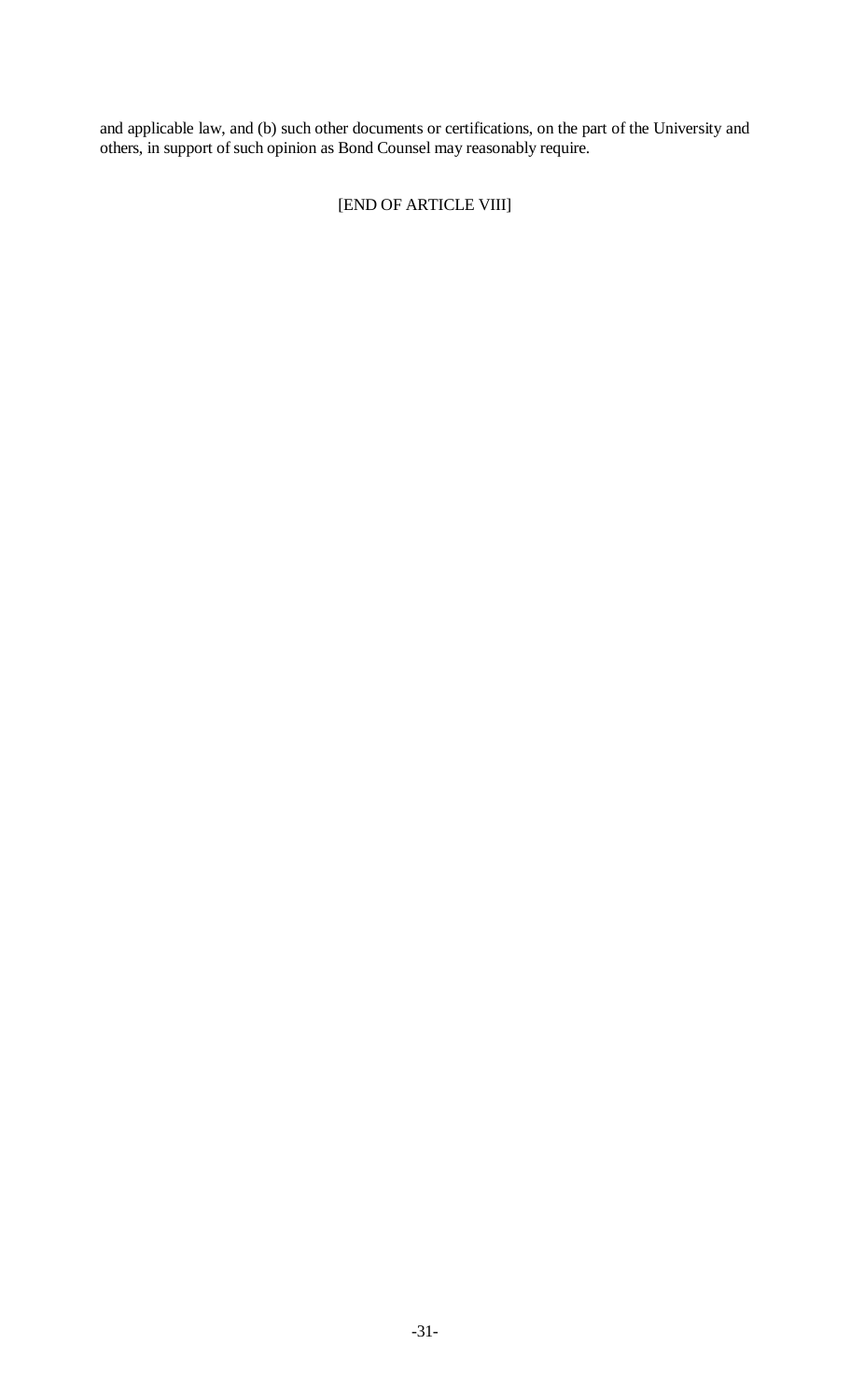# **ARTICLE IX**

#### **MISCELLANEOUS**

Section 9.1 No Recourse. No recourse shall be had for the payment of the principal of or interest on the Bonds, or for any claim based thereon or on this General Bond Resolution, against any member of the Board or any officer of the University, past, present or future, or any Person executing the Bonds, all such liability, if any, being expressly waived and released by every Holder by the acceptance of the Bond or Bonds held by it.

Section 9.2 Construction as a Contract. The provisions of this General Bond Resolution shall constitute and be construed as a contract, made under and for all purposes governed by and construed in accordance with the laws of the State, between the University and the Holder or Holders from time to time of the Bonds; provided, however, that no agreement, covenant or obligation of the University herein or in the Bonds contained shall be construed as imposing any pecuniary liability on the University or the State except as may be payable solely from the General Student Fees and Special Student Fees and any additional fees or revenues hereafter pledged and the Bond Fund herein established and provided for.

Section 9.3 Limitation of Rights. With the exception of rights herein expressly conferred on the Fiduciaries, nothing expressed or mentioned in or to be implied from this General Bond Resolution or the Bonds is intended or shall be construed to give any Person other than the University and the Holders of the Bonds any legal or equitable right, remedy or claim under or with respect to this General Bond Resolution or any covenants, conditions and provisions herein contained; this General Bond Resolution and all of the covenants, conditions and provisions hereof being intended to be and being for the sole and exclusive benefit of the University and the Holders of the Bonds as herein provided.

Section 9.4 Severability. If any provision of this General Bond Resolution shall be held or deemed to be or shall, in fact, be inoperative or unenforceable as applied in any particular case in any jurisdiction or jurisdictions or in all jurisdictions, or in all cases because it conflicts with any other provision or provisions hereof or any constitution or statute or rule of public policy, or for any other reason, such circumstances shall not have the effect of rendering the provision in question inoperative or unenforceable in any other case or circumstance, or of rendering any other provision or provisions herein contained invalid, inoperative, or unenforceable to any extent whatever.

The invalidity of any one or more phrases, sentences, clauses or Sections in this General Bond Resolution contained, shall not affect the remaining portions of this General Bond Resolution, or any part thereof.

Section 9.5 Consents of Holders. Any consent, request, direction, approval, objection or other instrument required by this General Bond Resolution to be signed and executed by Holders may be in any number of writings of similar tenor and may be signed or executed by such Holders in person or by agent appointed in writing. Proof of the execution of any such consent, request, direction, approval, objection or other instrument or of the writing appointing any such agent and of the ownership of Bonds, if made in the following manner, shall be sufficient for any purposes of this General Bond Resolution, and shall be conclusive in favor of the Trustee with regard to any action taken under such request or other instrument:

(a) the fact and date of the execution by any person of any such writing may be proved by the certificate of any officer in any jurisdiction who by law has power to take acknowledgments within such jurisdiction that the person signing such writing acknowledged before him the execution thereof, or by an affidavit of any witness to such execution; and

(b) the fact of ownership of Bonds shall be proved from the Register or, in the case of Bonds issued in book-entry mode, from such records or documents as shall reasonably be deemed sufficient by the Trustee.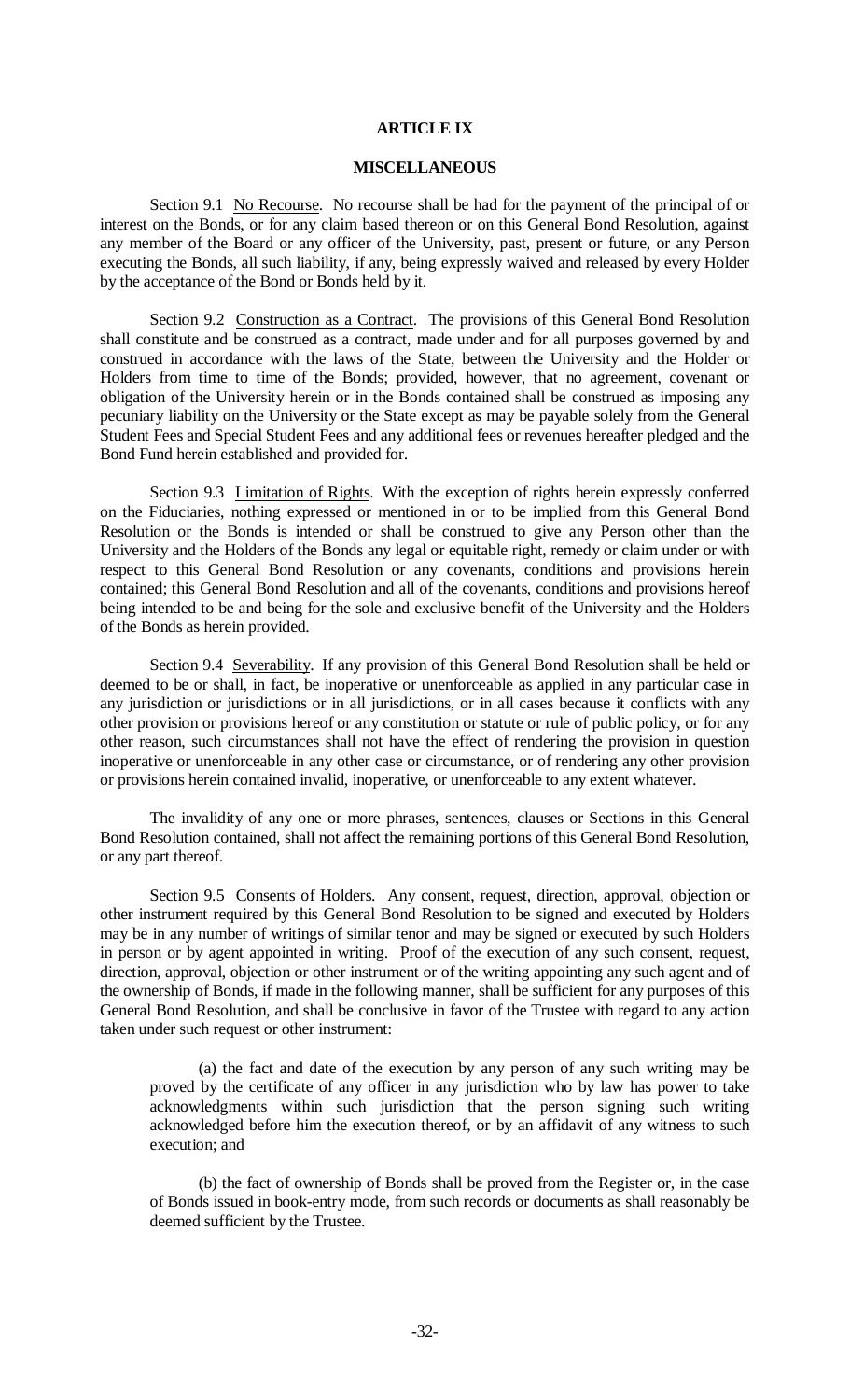Section 9.6 Payments Due on Other than Business Days. In any case where the scheduled date of payment of principal of or interest on Bonds is not a Business Day, then such payment need not be made on such date but may be made on the Business Day next succeeding the scheduled date, in the same amount due, and with the same force and effect as if made, on the scheduled date.

Section 9.7 Notices. Unless otherwise provided herein, any notice, request, complaint, demand, communication or other paper shall be in writing and shall be deemed to be sufficiently given to a party when delivered or mailed by first class mail, postage prepaid, or sent by telegram, telex, telefax or other instantaneous transmission device, addressed as follows:

(a) If to the University, (i) by mail or telegram, at Troy University, Adams Administration Building, University Avenue, Troy, Alabama 36082, Attention: Treasurer; and (ii) by telefax, at (334) 670-3920; and

(b) If to the Trustee, (i) by mail or telegram, at Regions Bank Corporate Trust, 1901 Sixth Avenue North, 28th Floor, Birmingham, Alabama 35203, Attention: Vice President; and (ii) by telefax, at (205) 264-5264.

Either of the foregoing parties may, by notice given hereunder, designate any further or different addresses to which subsequent notices, certificates or other communications shall be sent.

Notice shall be given hereunder to Moody's, at Moody's Investors Service, 7 World Trade Center at Greenwich Street, New York, New York 10007, to S&P, at 500 North Akard, Suite 3200, Dallas, Texas 75201, and to any other Rating Agency which at the time maintains a rating on the Bonds, of (i) any change in the identity of any of the Fiduciaries, and (ii) any amendment or supplement to this General Bond Resolution.

Section 9.8 Suspension of Mail. If because of the suspension of delivery of first class mail or, for any other reason, the Trustee shall be unable to mail by the required class of mail any notice required to be mailed by the provisions of this General Bond Resolution, the Trustee shall give such notice in such other manner as in the judgment of the Trustee shall most effectively approximate mailing thereof, and the giving of that notice in that manner for all purposes of this General Bond Resolution shall be deemed to be in compliance with the requirement for the mailing thereof. Except as otherwise provided herein, the mailing of any notice shall be deemed complete upon deposit of that notice in the mail and the giving of any notice by any other means of delivery shall be deemed complete upon receipt of the notice by the delivery service.

# [END OF ARTICLE IX]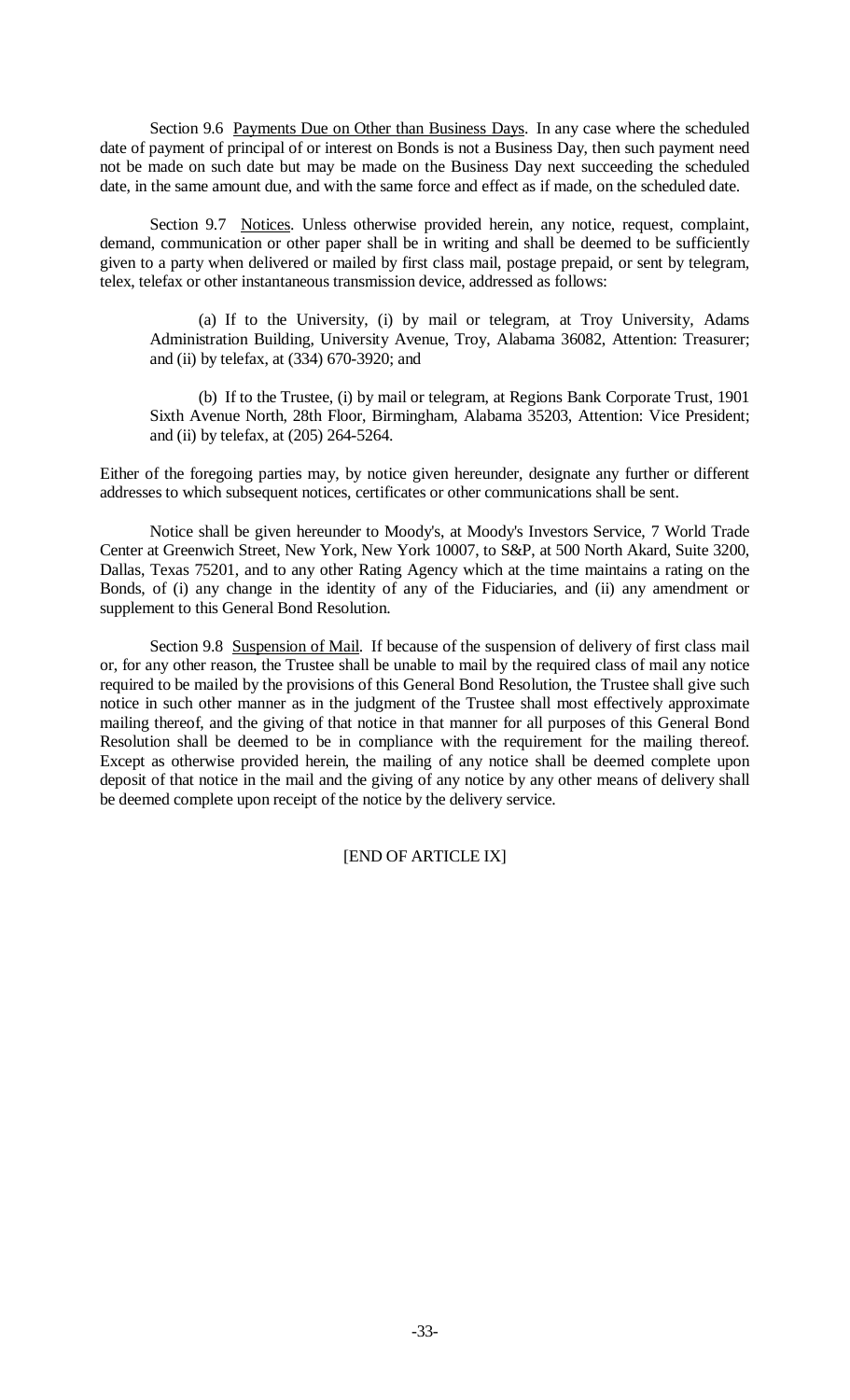# ENDORSEMENT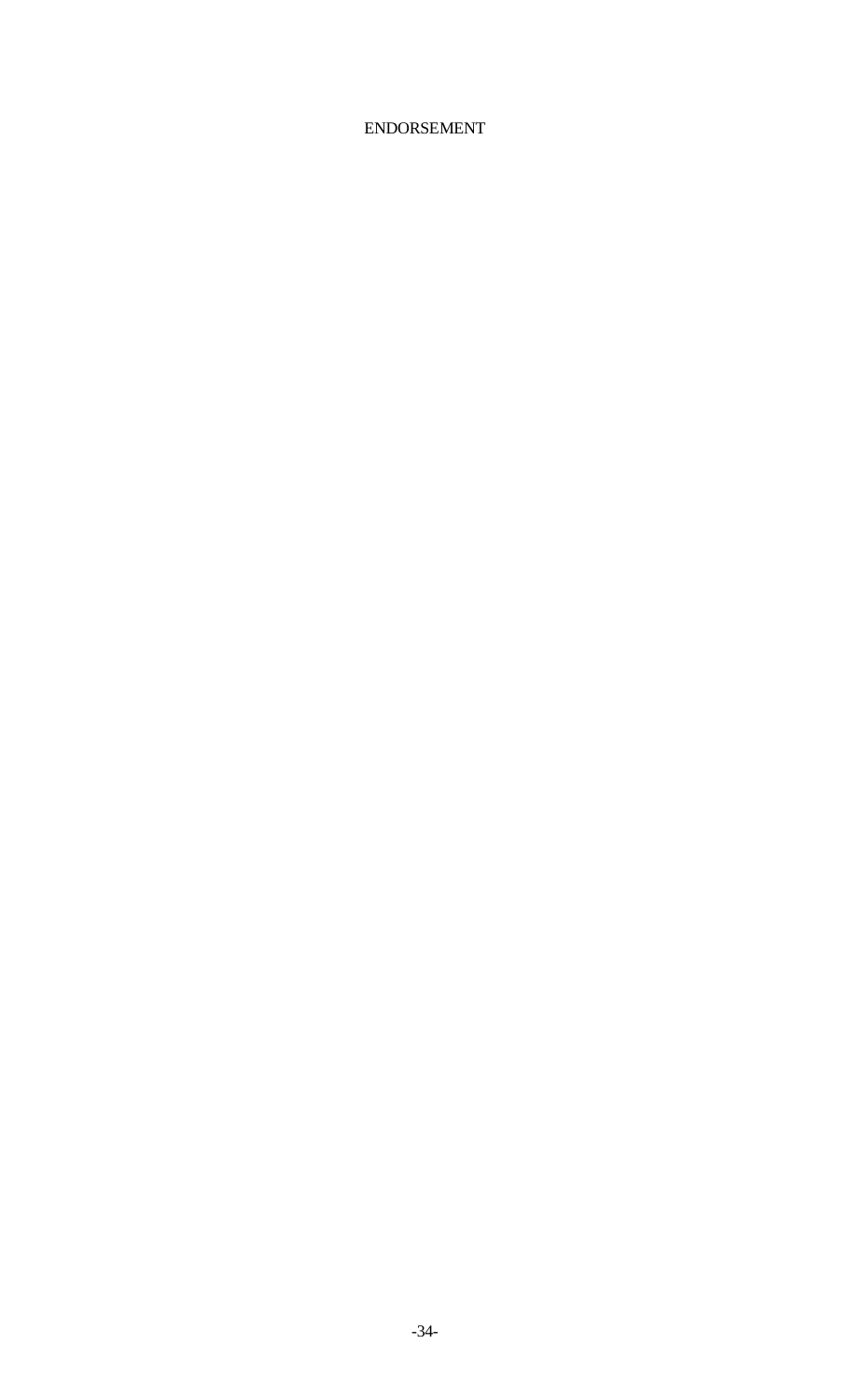Passed by the Board of Trustees of Troy University this 24th day of July, 2009.

\_\_\_\_\_\_\_\_\_\_\_\_\_\_\_\_\_\_\_\_\_\_\_\_\_\_\_\_\_\_\_\_\_\_\_\_\_ President pro tempore of the Board of Trustees

(S E A L)

Attest:\_\_\_

Secretary of the Board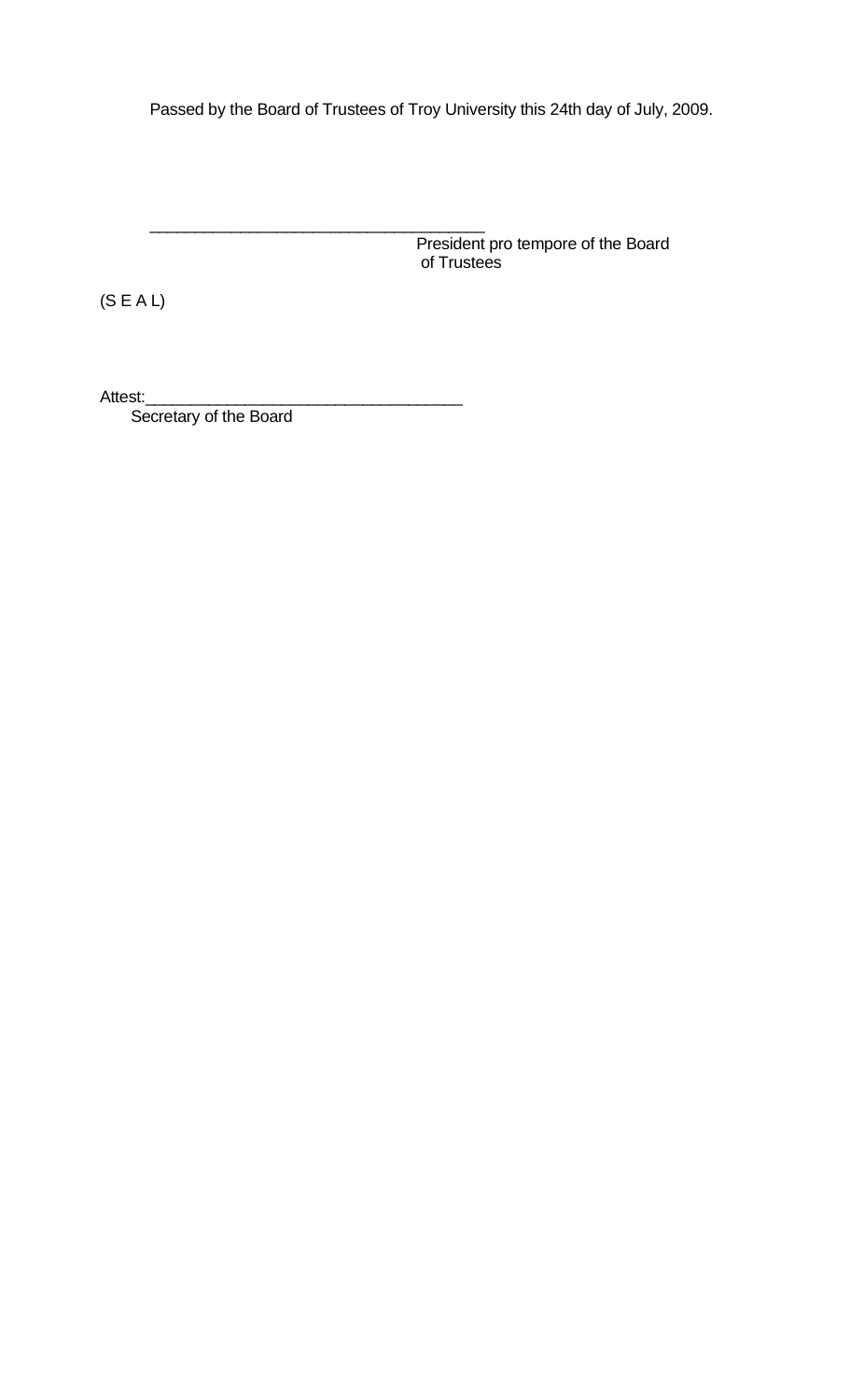Following adoption of Resolution No. 3, Mr. Bookout concluded his Finance Report by calling upon Mr. Bill Wallace and his team to talk about the arena project. Mr. Wallace expressed his appreciation for being involved in this project. Mr. Wallace and his team talked about the preferred location for the arena and about a feasibility study. Following Mr. Wallace's presentation, discussion followed and he and his team responded to comments and questions by Board members.

Following discussion, Chancellor Hawkins said that all needed to be in agreement for Goodwyn, Mills and Caywood to move forward to the next step regarding feasibility study, getting boring samples, location, etc. No disagreement was voiced.

> o Academic Affairs, Mr. Gerald Dial **Enrollment Report**

Mr. Dial called upon Mr. Buddy Starling, Dean of Enrollment Management, to provide an update on our enrollment picture. He first stated that his report would focus on indicators for all campuses.

In looking at the undergraduate enrollment indicators, Mr. Starling said he is pleased to report that we have seen an increase in applications submitted. As of July 5th, undergraduate applications submitted for fall 2009 show a 4% increase over those submitted for fall 2008. Acceptances for admissions show a very slight decline for the fall of 2009. Mr. Starling said that one of the indicators that we look very closely at for the Troy Campus is the number of Impact group registrations we have for the campus. He explained that Impact is the new student orientation program and we have seen a slight decline in the number of students who attended our Impact sessions this year. He added that we can easily trace that decline to the number of transfer students, and this is a trend seen at other campuses as well.

The graduate enrollment indicators show a 17% increase in the number of graduate applications submitted this year over last year. Mr. Starling said that this is reflective of the job market. While the percent figure for graduate acceptances shows a negative number, we know that the acceptances tend to lag behind the time applications are submitted but that number will close effectively closer to registration periods.

Mr. Starling also reported that we have seen a 15% increase in applications among freshmen males for fall application and a 5% increase among freshmen females. He also said that one very strong indicator that we look at is housing applications.

An update was given on our eConnections program, our community college outreach program. The potential for this program is good and it is targeted to "place bound" students in business and industries as well as community colleges. In regard to our agreement with community colleges, we have 16 formal agreements in place, 3 informal, and 2 pending.

#### Update on SACS

Dr. Dew gave an update on SACS progress. He said the SACS Leadership Team developed its first full draft of the response to SACS within the 100 day target. A second full draft, along with all supporting documentation, will be reviewed on August  $21<sup>st</sup>$ . The report is due to SACS by September 25<sup>th</sup>. Dr. Dew elaborated on the status of the four areas of concern identified by SACS—(1) 2.8 Adequacy of full-time faculty, (2) Quality Enhancement Plan, (3) Institutional Effectiveness, and (4) Compliance Issues. At its annual meeting in December, SACS will vote on our reaffirmation.

Chancellor Hawkins elaborated on the four areas of concern, and in particular, the adequacy of full-time faculty. Following discussion, Mr. Latta requested that an Executive Summary regarding the SACS Reaffirmation Visit be provided to Board members. Dr. Dew responded that he would provide the Executive Summary following the meeting.

Dr. Dew responded to comments and questions from Board members.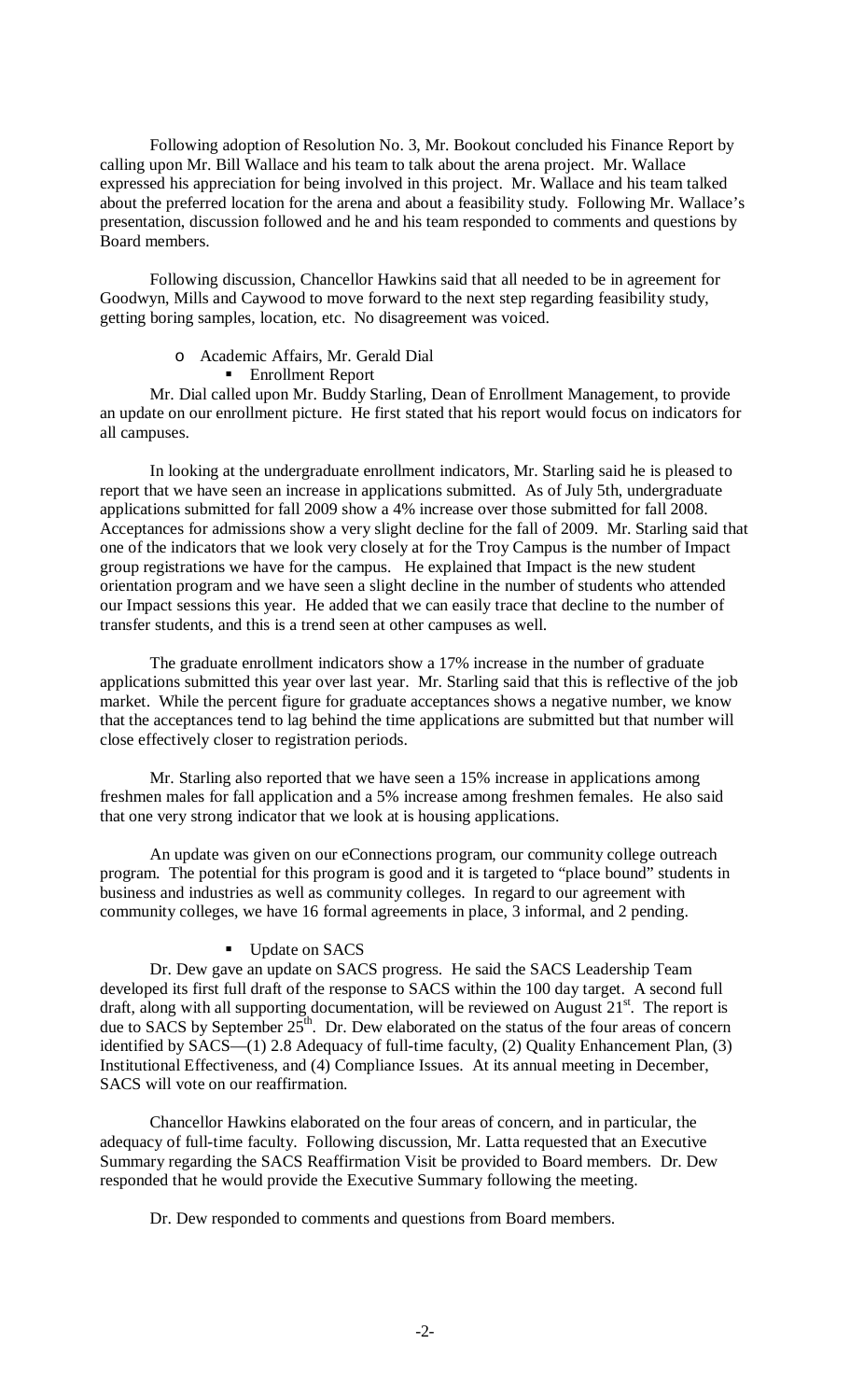#### Update on DNP

Mr. Dial called upon Dr. Ed Roach, Executive Vice Chancellor and Provost, to provide an update on the Doctorate of Nursing Practice. Dr. Roach commended Dr. Dianne Barron, Dr. Bernita Hamilton, and Dr. Geraldine Allen for all of the work they did in helping to bring Troy University to this point in offering a Doctorate of Nursing Practice.

Dr. Roach said as we began to implement the DNP we focused on two parts—one is the academic preparation and the other marketing preparation. An overview of each was given.

In academic preparation, all necessary steps have been taken in the Graduate Bulletin to reflect the addition of the DNP, courses have been developed and approved through the appropriate channels, the syllabi for the Fall Semester have been finalized, faculty members are in place, the admission process for the 09 year has been completed, and there is a 15 student cohort for the first DNP class. A kickoff orientation is planned for next week on the Montgomery Campus.

On the marketing side, Dr. Roach said that Dr. John Schmidt and his staff have been developing brochures, information sheet for students, and have added a link to our web page. Advertisements have been placed in several publications and we are ready to move forward with the DNP degrees.

Dr. Roach responded to comments/questions from Board members. Mr. Dial expressed appreciation to Dr. Roach and all others involved in establishing the DNP program for the University.

o Athletics, Mr. Allen Owen

Mr. Owen called upon Mr. Steve Dennis, Athletics Director, to provide an athletics report. He commented on the 100 year celebration of football and advised that our 100 year anniversary book is available.

Mr. Dennis reported provided a few highlights of activities in the athletic department. He advised that we now have a waiting list for the Stadium Club and skyboxes, and the staff is focusing on tickets sales to raise revenue for the upcoming season. The Trojan Warrior Club has reached almost 620 members with approximately \$350,000 generated to date.

An update was given on the rodeo program, the softball program, and the track program. It was noted that we hosted the basketball invitational with the College of Charleston. Mr. Dennis advised that Coach Larry Blakeney was inducted into the Hall of Fame this year, and Coach Don Maestri and Coach Melanie Davis were named "Coach of the Year" in their respective sports.

Mr. Dennis reported on academic standings this year for the "3.0 Club" and said that we had 182 student athletes on 11 teams Fall Semester with a 3.0. In Spring Semester we had 174 athletes on 8 teams with a 3.0 GPA. Last year there were 63 student athlete graduates and we held the Student Athlete Graduation Banquet for the third time this year. Our graduate success rate is at 80% and is the highest graduate success rate in this state for a public institution. In regard to academic performance rate, Mr. Dennis said he was pleased to report that all of our teams are above the NCAA benchmark of 925.

In regard to football, Mr. Dennis said the Trojans will play in Bowling Green State (Ohio) September 3, Florida September 12, UAB Sept. 19, Arkansas State Sept. 26, Middle Tennessee Oct. 6, Florida International Oct. 17, North Texas Oct. 24 for Homecoming, ULM, Oct. 31, Western Kentucky Nov. 7, Arkansas Nov. 14, Florida Atlantic, Nov. 21 and UL-Lafayette Nov. 28. Mr. Dennis encouraged anyone with ticket needs from a corporate or individual standpoint to please let him know. Future games highlights were shared. A couple of the future games mentioned were Clemson and the Naval Academy.

An update was given of Capital Campaign gifts, annual fund, as well as ticket sales. Corporate sales with ISP have been on a rise and this is encouraging.